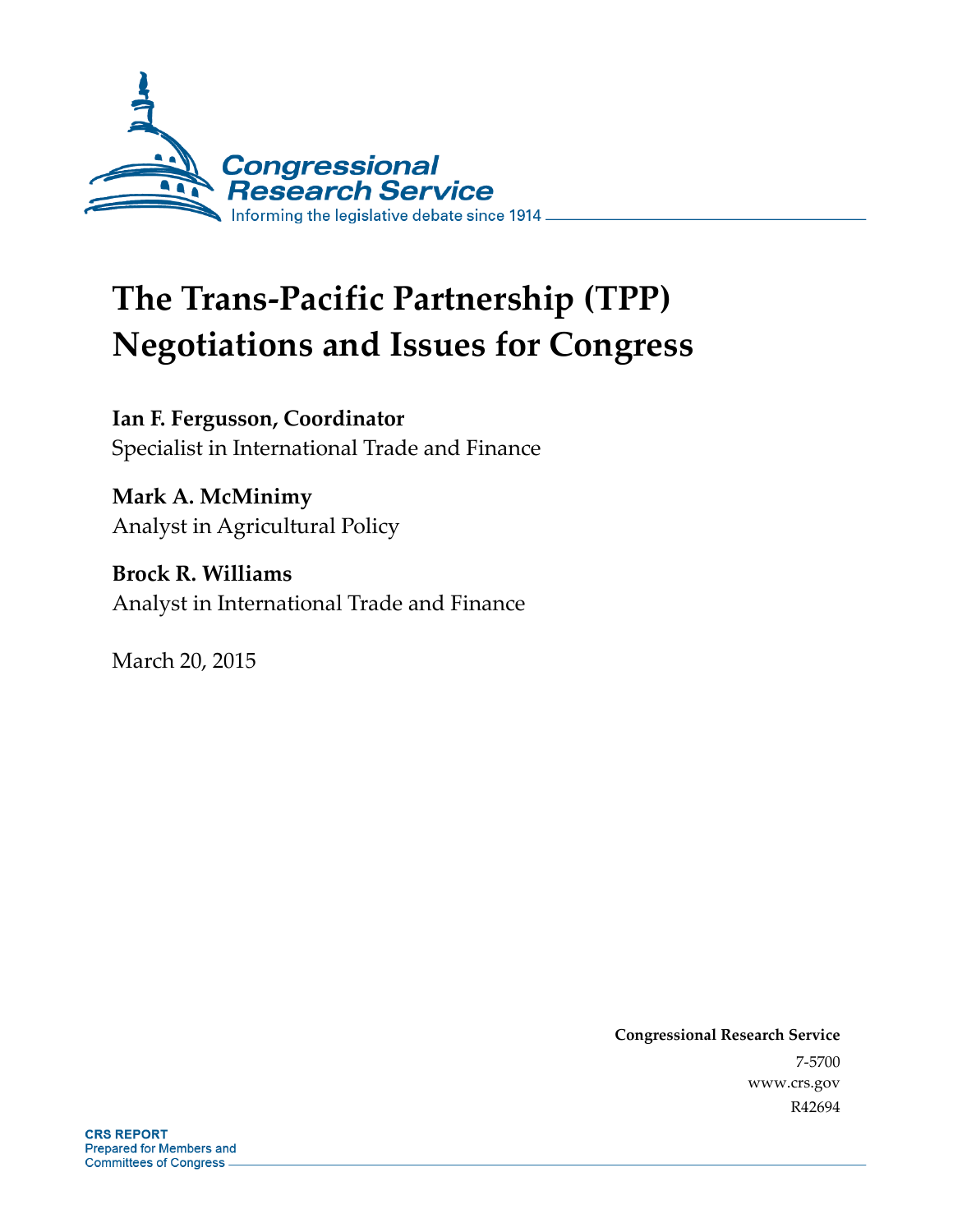# **Summary**

The Trans-Pacific Partnership (TPP) is a proposed regional free trade agreement (FTA) being negotiated among the United States, Australia, Brunei, Canada, Chile, Japan, Malaysia, Mexico, New Zealand, Peru, Singapore, and Vietnam. U.S. negotiators and others describe and envision the TPP as a "comprehensive and high-standard" FTA that aims to liberalize trade in nearly all goods and services and include rules-based commitments beyond those currently established in the World Trade Organization (WTO). The broad outline of an agreement was announced on the sidelines of the Asia-Pacific Economic Cooperation (APEC) ministerial in November 2011, in Honolulu, HI. If concluded as envisioned, the TPP potentially could eliminate tariff and nontariff barriers to trade and investment among the parties and could serve as a template for a future trade pact among APEC members and potentially other countries. Congress has a direct interest in the negotiations, both through influencing U.S. negotiating positions with the executive branch, and by considering legislation to implement any resulting agreement.

The TPP negotiations have been ongoing for nearly five years and may be concluded in the near term, although several challenging issues remain unresolved. These issues are likely the most sensitive for negotiating parties and may require political-level decisions to reach final agreement. The negotiating dynamic itself is complex. For example, decisions on key market access issues on auto, dairy, sugar, and textiles and apparel may depend on the outcome of rules negotiations involving intellectual property rights or state-owned enterprises, among other issues.

Nearly 30 chapters are under discussion in the negotiations, and reports indicate that 9 have been finished. The United States is negotiating market access for goods, services, and agriculture with countries with which it does not currently have FTAs: Brunei, Japan, Malaysia, New Zealand, and Vietnam. Negotiations are also being conducted regarding disciplines on intellectual property rights, trade in services, government procurement, investment, rules of origin, competition, labor, and environment, among other issues. In many cases, the rules being negotiated are intended to be more rigorous than comparable rules found in the WTO. Some topics, such as state-owned enterprises, regulatory coherence, and supply chain competitiveness, may break new ground in FTA negotiations. As the countries that make up the TPP negotiating partners include advanced industrialized, middle income, and developing economies, the TPP, if implemented, may involve restructuring and reform of the economies of some participants. It also has the potential to spur economic growth in the region.

As a leading trade policy initiative of the Obama Administration, the TPP serves several strategic goals. It is a manifestation of the Administration's "rebalance" to the Asia-Pacific, and if concluded, may serve to shape the economic architecture of the region. It has the potential to harmonize existing agreements with U.S. FTA partners, attract new participants, and establish regional rules on new policy issues facing the global economy—possibly providing impetus to future multilateral liberalization under the WTO.

As the negotiations proceed, a number of issues important to Congress have emerged. One is whether the United States can balance its vision of creating a "comprehensive and high standard" agreement with a large and expanding group of countries, while not insisting on terms that other countries will reject. Another issue is how Congress will consider the TPP, if concluded. The present negotiations are not being conducted under the auspices of formal trade promotion authority (TPA)—the latest TPA expired on July 1, 2007—although the Administration informally is following the procedures of the former TPA. Different views exist regarding the appropriate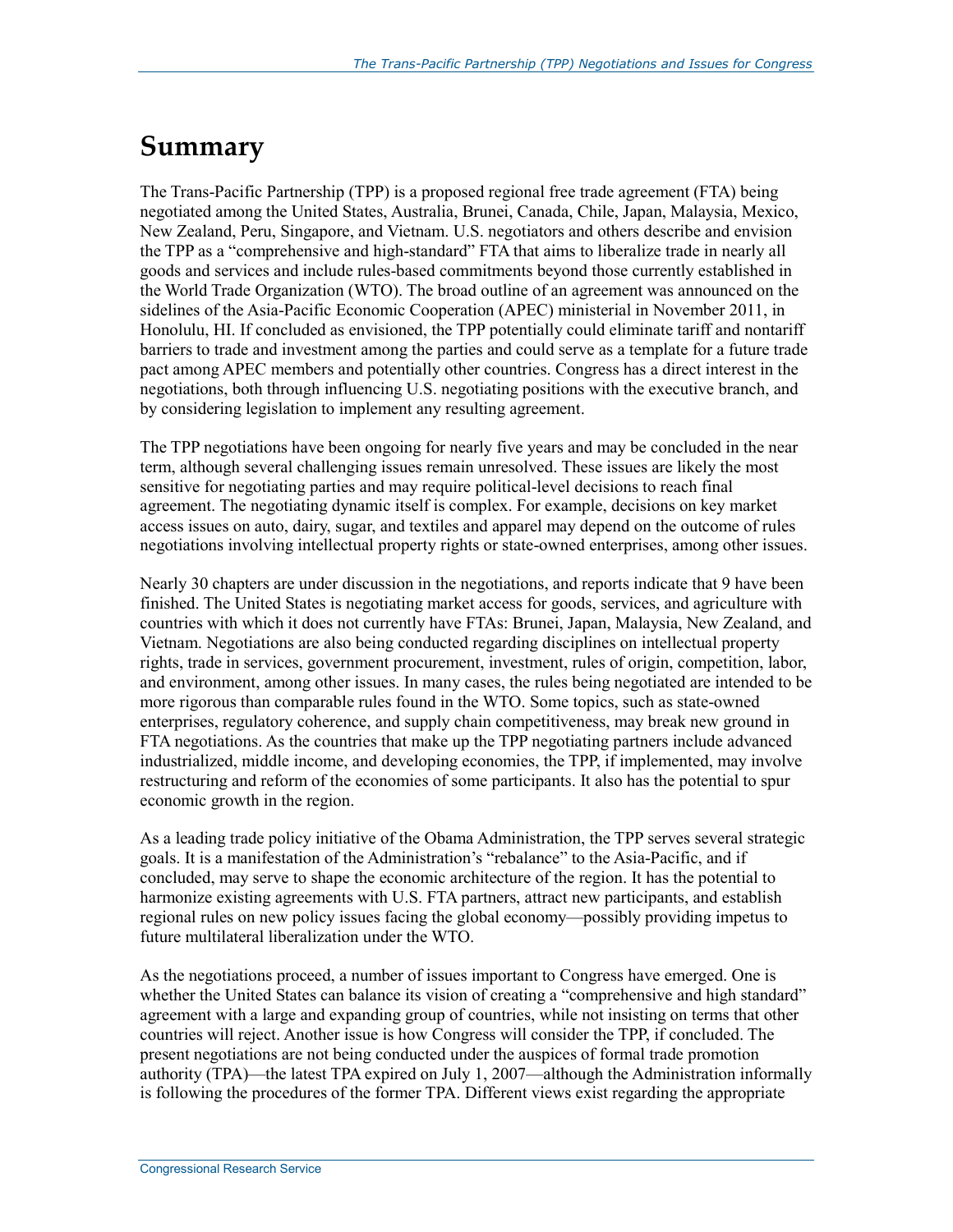timing of potential TPA legislation relative to the possible conclusion of the TPP. Other issues include whether the current chapters included in the agreement appropriately address congressional trade policy concerns and how the potential agreement may impact the multilateral trading system and other trade negotiations, including for a proposed U.S.-EU Trans-Atlantic Trade and Investment Partnership (T-TIP) agreement.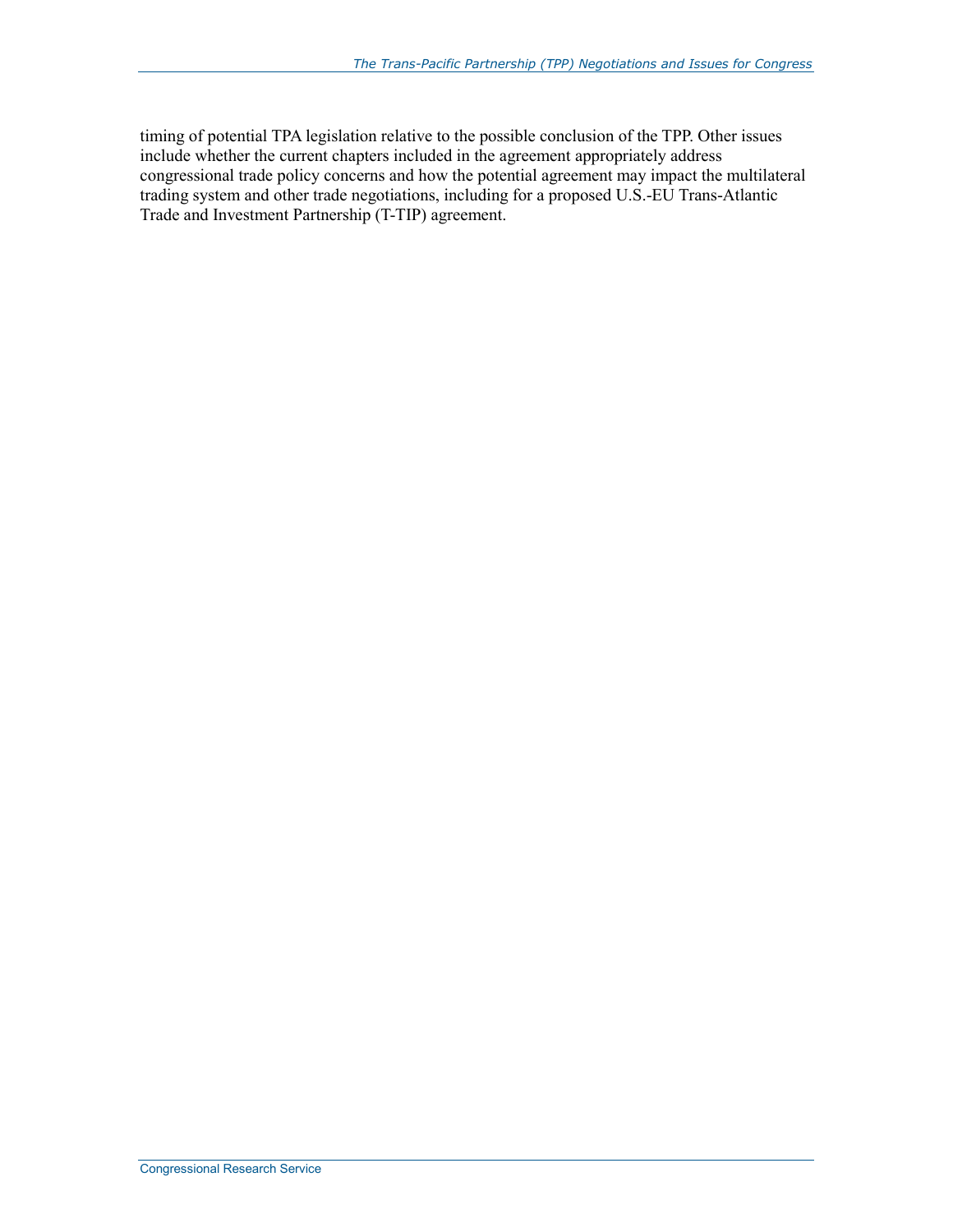# **Contents**

| Transparency and Pricing of Health Care Technology and Pharmaceuticals35       |  |
|--------------------------------------------------------------------------------|--|
|                                                                                |  |
|                                                                                |  |
|                                                                                |  |
|                                                                                |  |
|                                                                                |  |
|                                                                                |  |
|                                                                                |  |
|                                                                                |  |
|                                                                                |  |
|                                                                                |  |
|                                                                                |  |
|                                                                                |  |
|                                                                                |  |
|                                                                                |  |
|                                                                                |  |
|                                                                                |  |
|                                                                                |  |
|                                                                                |  |
| The Role and Timing of Trade Promotion Authority (TPA) and Congressional Trade |  |
|                                                                                |  |
|                                                                                |  |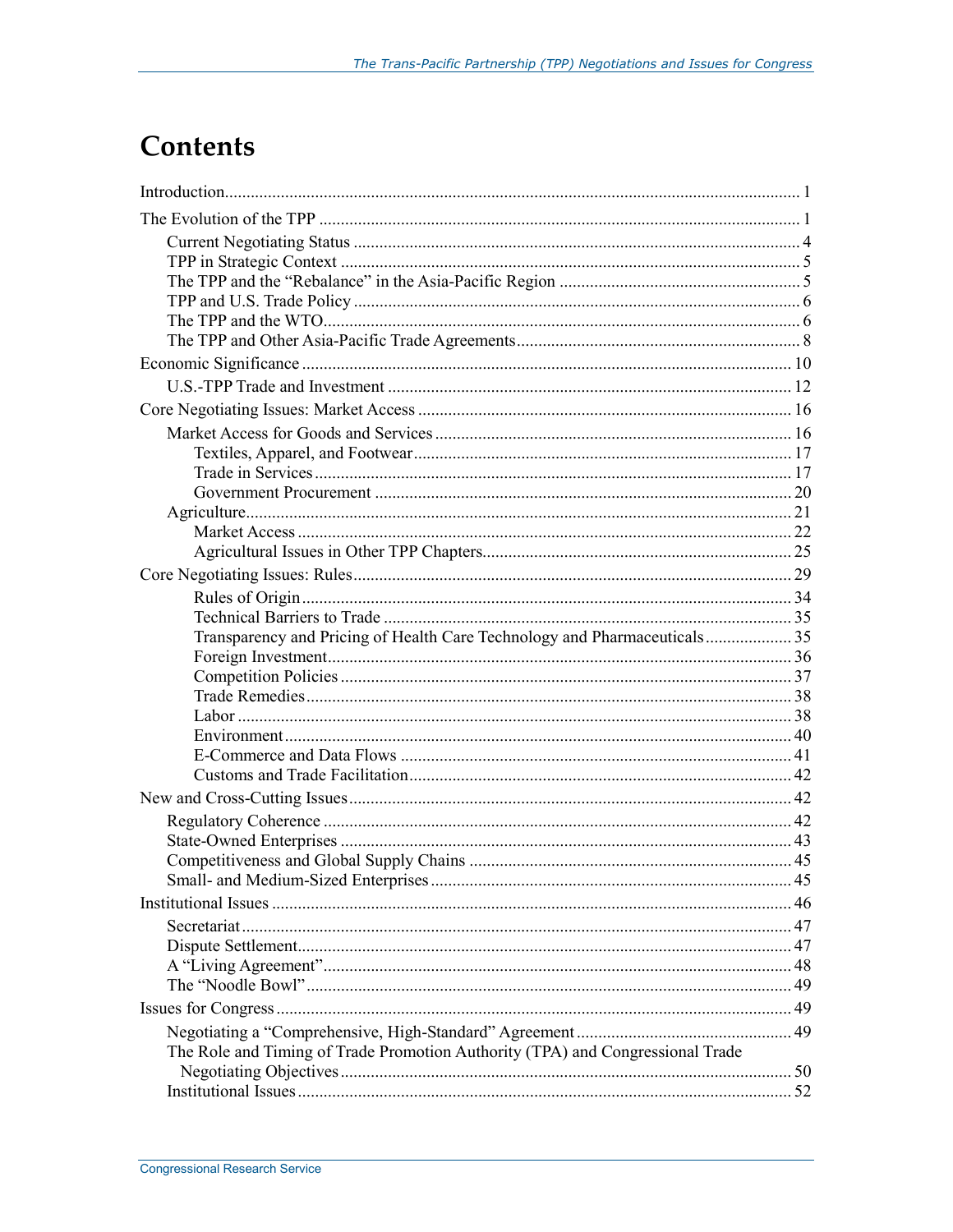## **Figures**

## **Tables**

## **Contacts**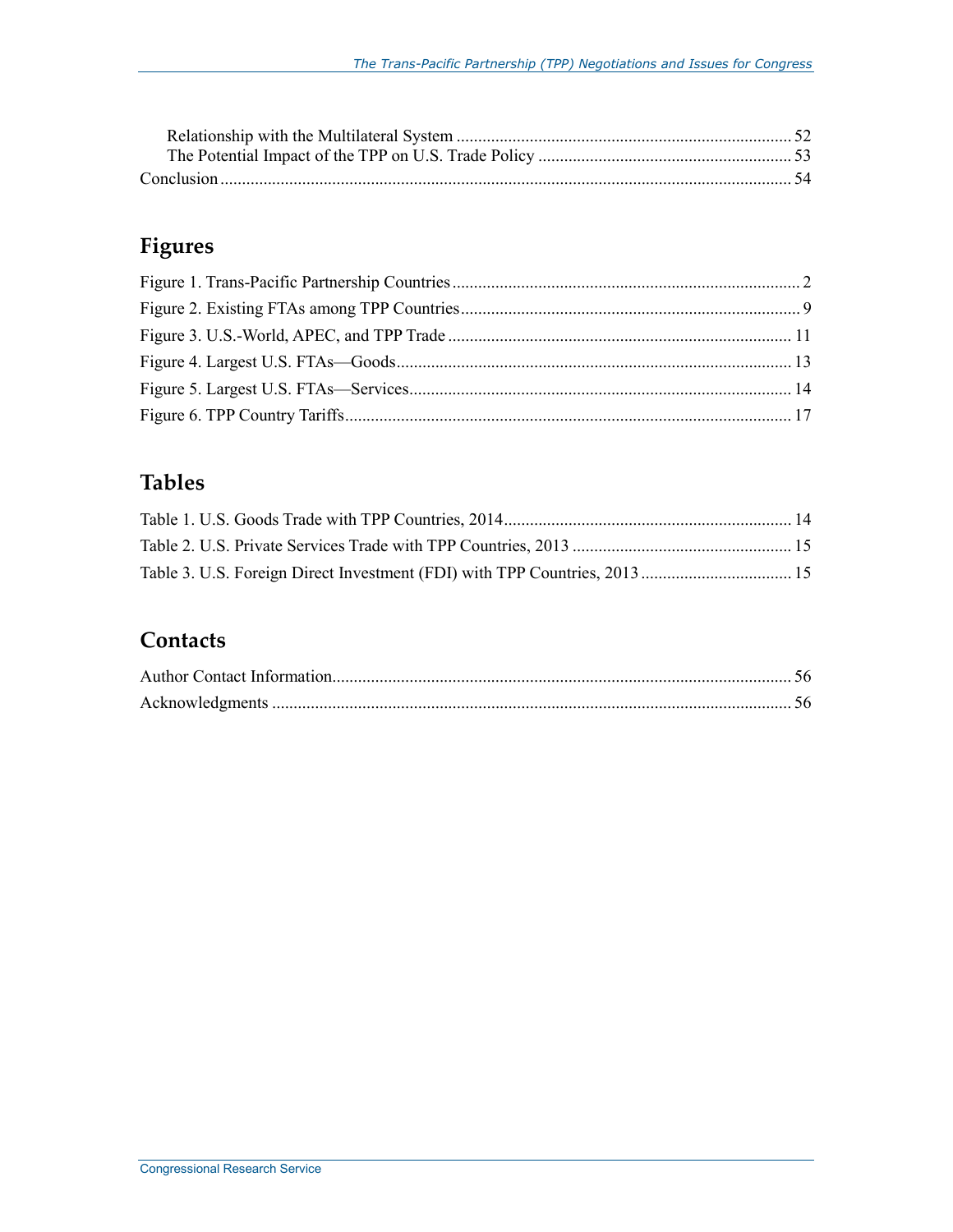# **Introduction**

The Trans-Pacific Partnership (TPP) is a potential free trade agreement (FTA) among 12, and perhaps more, countries (**Figure 1**). The United States and 11 other countries of the Asia-Pacific region—Australia, Brunei, Canada, Chile, Japan, Malaysia, Mexico, New Zealand, Peru, Singapore, and Vietnam—are negotiating the text of the FTA. With over 20 chapters under negotiation, the TPP partners envision the agreement to be "comprehensive and high-standard," in that they seek to eliminate tariffs and nontariff barriers to trade in goods, services, and agriculture, and to establish or expand rules on a wide range of issues including intellectual property rights, foreign direct investment, and other trade-related issues. They also strive to create a "21<sup>st</sup>-century agreement" that addresses new and cross-cutting issues presented by an increasingly globalized economy.

The TPP draws congressional interest on a number of fronts. Congress would have to approve implementing legislation for U.S. commitments under the agreement to enter into force. In addition, under long-established executive-legislative practice, the Administration notifies and consults with congressional leaders, before, during, and after trade agreements have been negotiated. Furthermore, the TPP will likely affect a range of sectors and regions of the U.S. economy of direct interest to Members of Congress and could influence the shape and path of U.S. trade policy for the foreseeable future.

This report examines the issues related to the proposed TPP, the state and substance of the negotiations (to the degree that the information is publically available), the specific areas under negotiation, the policy and economic contexts in which the TPP would fit, and the issues for Congress that the TPP presents. The report will be revised and updated as events warrant.

# **The Evolution of the TPP**

The Trans-Pacific Strategic Economic Partnership, as it was originally known, was conceived in 2003 by Singapore, New Zealand, and Chile as a path to trade liberalization in the Asia-Pacific region. Brunei joined negotiations in 2005, and the Trans-Pacific Strategic Economic Partnership (P-4) agreement was concluded in 2006. In March 2008, the United States joined the negotiations to conclude the still outstanding investment and financial services provisions. President Bush notified Congress of his intention to negotiate with the existing P-4 members on September 22, 2008, and with other countries, Australia, Peru, and Vietnam, on December 30, 2008.

The Trans-Pacific Partnership is perhaps the most ambitious trade negotiation underway in the world. It will break new ground on important issues from the challenges of state-owned enterprises, to ensuring the free flow of data across borders, to enhancing regional supply chains, to ensuring transparency in cutting red tape. We're also working to strengthen protections for labor and the environment… Our goal is for high standards for the Trans-Pacific Partnership to enter the bloodstream of the global system and improve the rules and norms. —Vice President Joseph P. Biden, April 5, 2013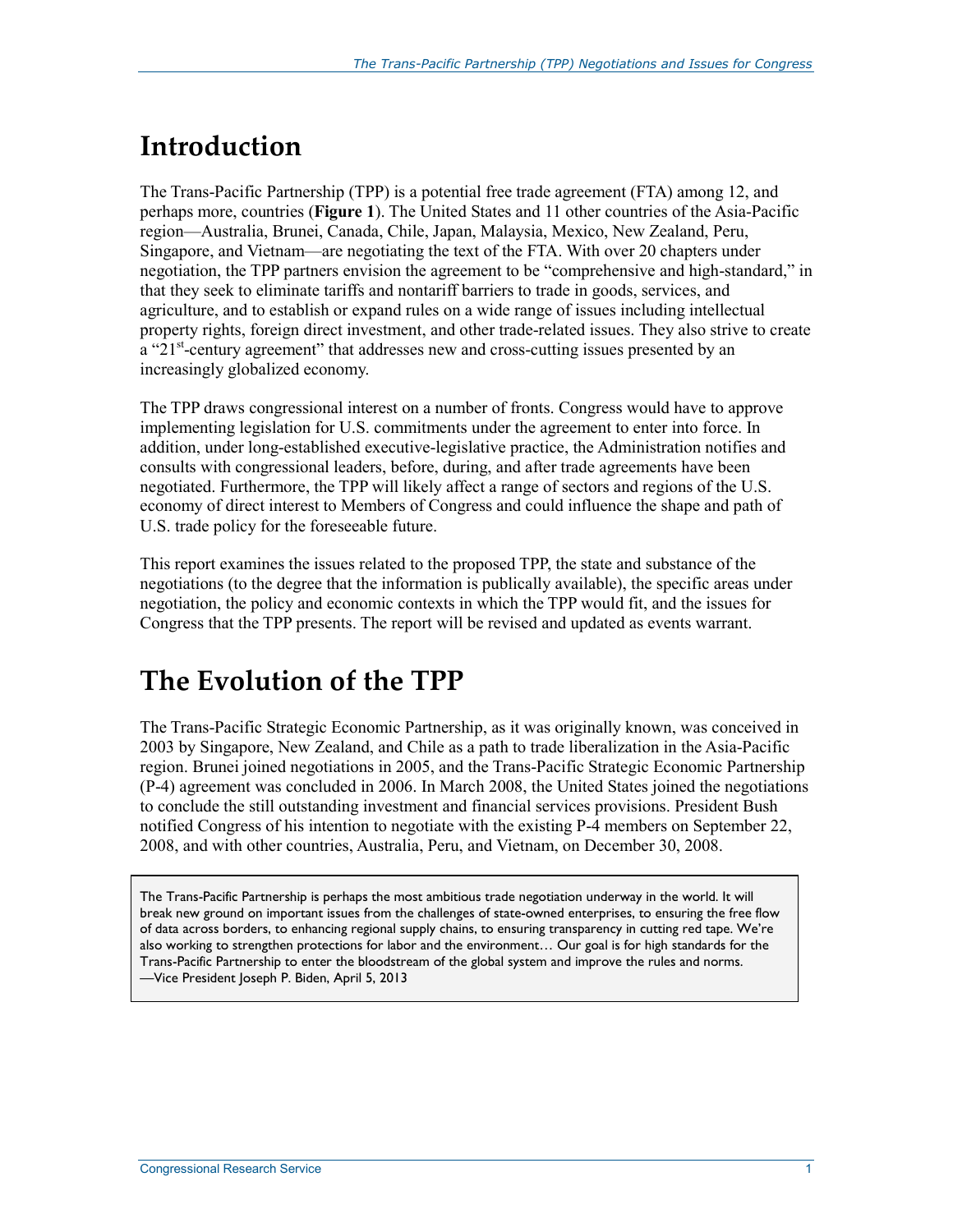

**Figure 1. Trans-Pacific Partnership Countries** 

**Source:** Analysis by CRS. Population and GDP data from IMF, World Economic Outlook, April 2014. Trade data from the U.S. International Trade Commission (ITC). Total trade includes both imports and exports, but does not include services trade.

**Notes:** Trade data from 2014, GDP and population data from 2013.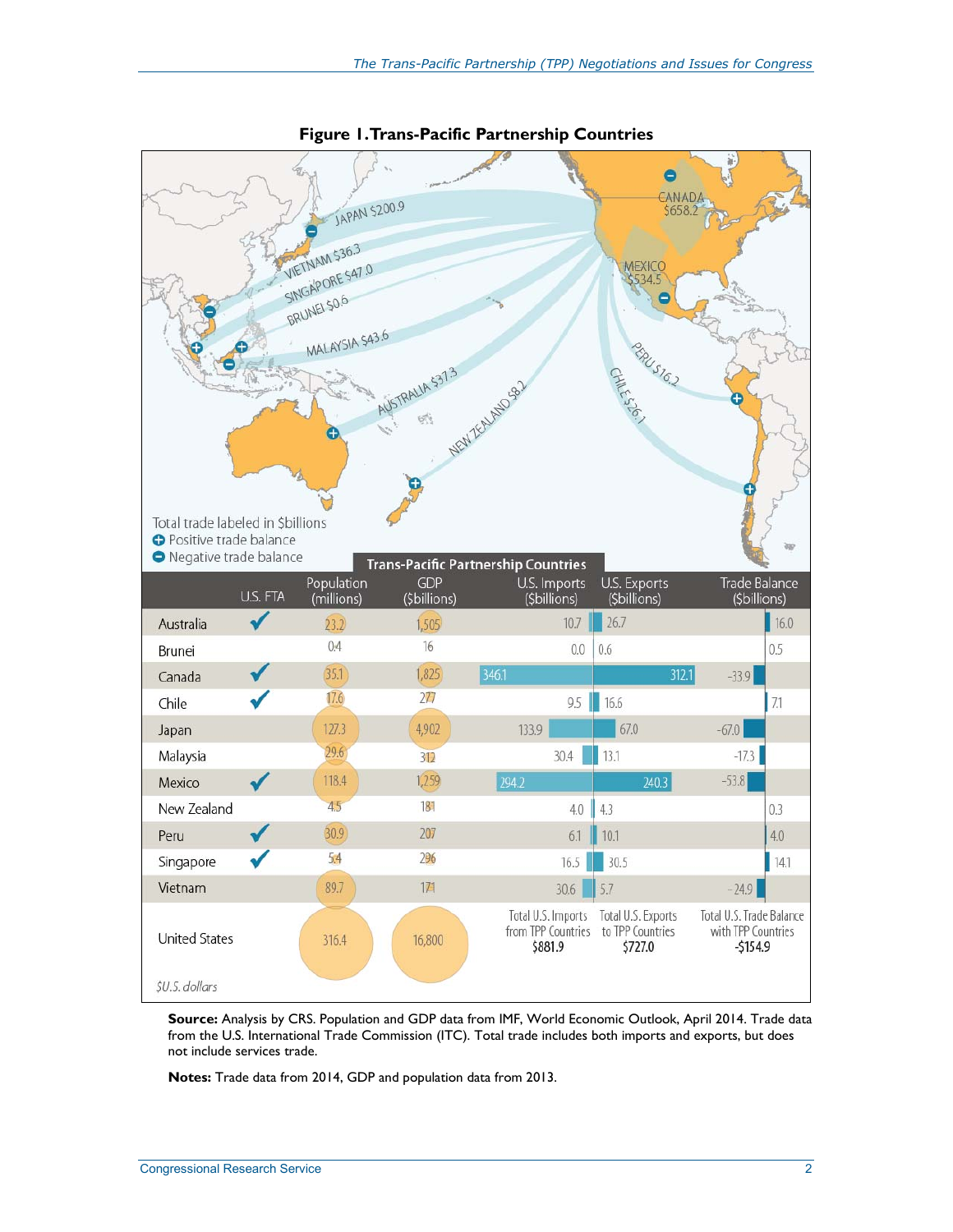After a period of reflection on U.S. trade policy, the Obama Administration decided to continue with the TPP negotiations. On November 14, 2009, President Obama committed the United States to engage with the TPP countries "with the goal of shaping a regional agreement that will have broad-based membership and the high standards worthy of a  $21^{st}$ -century trade agreement."

President Obama formally notified Congress of his Administration's intention to enter into negotiations with the TPP countries on December 14, 2009. That notification set off a 90-day timeline under the now-expired 2002 trade promotion authority (TPA) legislation, for congressional consultations prior to the beginning of negotiations.<sup>2</sup> In October 2010, TPP participants agreed by consensus to the inclusion of Malaysia as a negotiating partner.

The negotiating partners announced a framework for the agreement at the sidelines of the Asia-Pacific Economic Cooperation (APEC) Ministerial in Honolulu, HI, November 8-13, 2011. Thereafter, Canada, Japan, and Mexico started to consult with the existing TPP partners on joining the negotiations. After several months of intense bilateral consultations with each of the current TPP countries, those countries agreed by consensus to the inclusion of Mexico and Canada and they began participating as negotiating partners in December 2012. Japan continued to debate internally the question of joining the negotiations, with Prime Minister Abe announcing Japan's official interest in March 2013. After concluding bilateral consultations, Japan began to fully participate in the TPP negotiations in July 2013.

#### **2011 TPP Leaders Statement**

At the 2011 APEC Leaders meeting in Honolulu, the leaders of the (then) nine TPP countries agreed to the broad outlines of an agreement. They categorized the TPP as "a comprehensive, next-generation regional agreement that liberalizes trade and investment and addresses new and traditional trade issues and 21st-century challenges." TPP trade ministers also highlighted the following five key areas of the agreement.

- **Comprehensive Market Access**—Removal of both tariff and nontariff barriers is "comprehensive and ambitious in all areas."
- **Regional Agreement**—Fully regional agreement that facilitates trade and the development of production and supply chains among TPP members.
- **Cross-Cutting Trade Issues**—Holistic, agreement-wide approach to specific areas: regulatory coherence, competitiveness and business facilitation, small- and medium-sized enterprises, and development.
- **New Trade Challenges**—Addresses emerging trade issues such as those caused by new technology (e.g.*,* cloud-computing).
- **Living Agreement**—Agreement will "evolve in response to developments in trade, technology or other emerging issues" and expand "to include other economies from across the Asia-Pacific region."

In early 2014, South Korea began consultations with the TPP negotiating partners over the possibility of joining, but at the time of this writing has yet to make a formal request to join the negotiations. It remains unclear whether the current 12 partners would permit another country's participation before concluding the initial agreement, although the United States seems to favor waiting until the current negotiations are completed.<sup>3</sup> There is as yet no formal limit to the

<sup>&</sup>lt;sup>1</sup> Remarks of President Obama at Suntory Hall, Tokyo, Japan, November 14, 2009.

<sup>&</sup>lt;sup>2</sup> Although TPA expired in 2007, both the Bush and Obama Administrations have continued to adhere to its notification and consultation requirements.

<sup>3</sup> "Froman Welcomes Korean Interest in TPP, Says Entry Would Follow Initial Agreement," *BNA International Trade Daily*, December 2, 2013.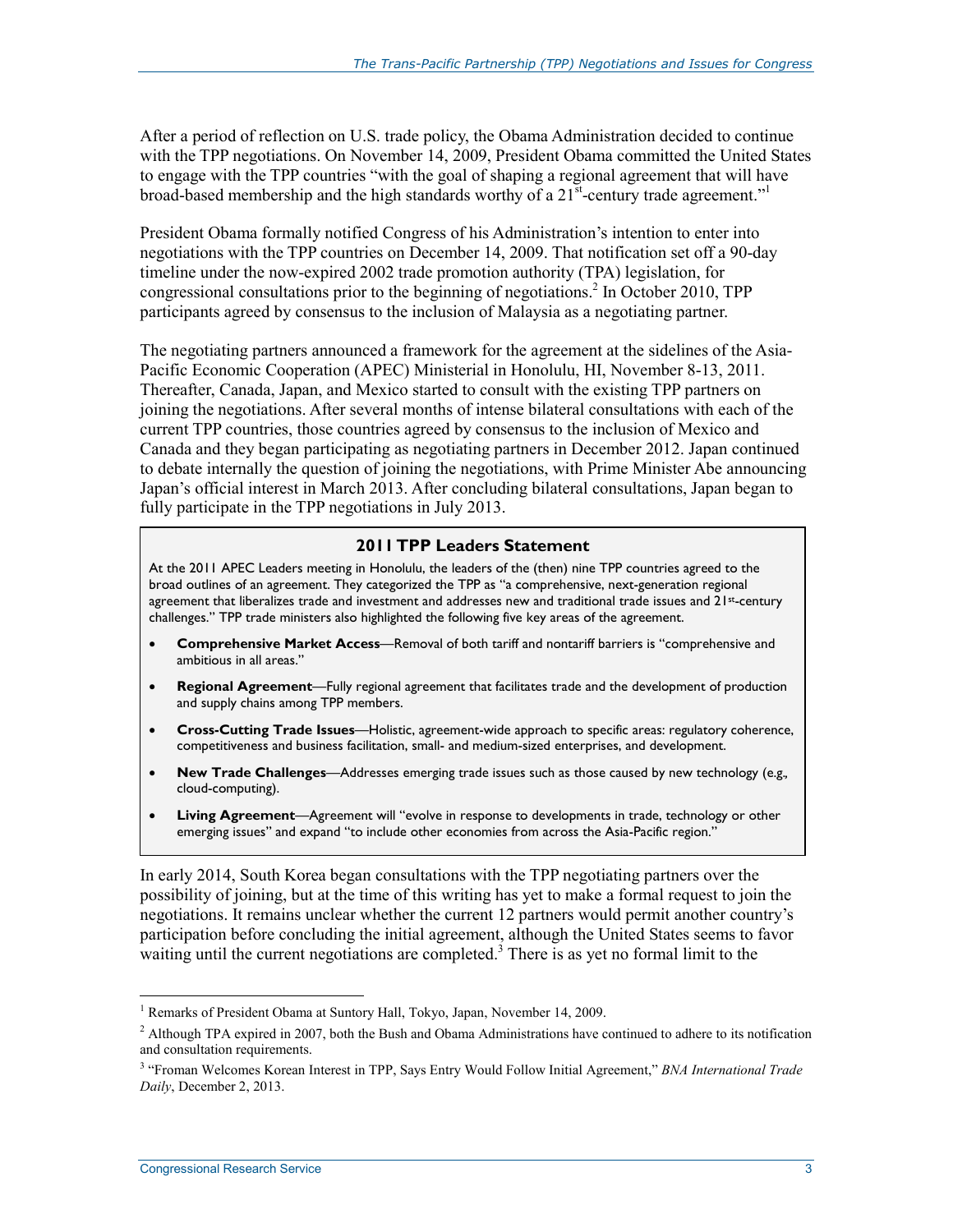potential membership of the TPP, aside from excluding those countries unwilling to commit to the ambition of the proposed FTA. All current members of the TPP negotiations are also members of APEC, and the TPP countries have stated that membership expansion will likely focus on other APEC members first, such as South Korea, though non-APEC countries with a focus on trade liberalization, such as Colombia and Costa Rica, have also expressed an interest in joining TPP.

## **Current Negotiating Status**

The TPP negotiations remain ongoing through informal rounds, as well meetings among the chief negotiators and trade ministers. Both TPP leaders and ministers met on the sidelines of the November 2014 APEC meetings, but no major breakthrough was announced. A TPP Leaders statement following the meetings largely reiterated previous announcements, highlighting continued progress, and stating that "with the end coming into focus, we have instructed our ministers and negotiators to make concluding this agreement a top priority."<sup>4</sup> The most recent negotiating session occurred in Hawaii during March 9-13, 2015. Prior to this round, an Australian negotiator claimed that 9 chapters had been completed: competitiveness and business facilitation, cooperation and capacity building, cross-border trade in services, customs, development, regulatory coherence, small and medium enterprises, telecommunications and temporary entry.<sup>5</sup> Congressional consideration of Trade Promotion Authority (see text box below) could have significant implications for the conclusion of the TPP negotiations.<sup>6</sup>

Although the outstanding issues may be relatively limited, these issues are also likely the most challenging. The scope of tariff and agricultural quota removal or market access on sensitive products, particularly agricultural goods, as well as provisions over nontariff issues such as intellectual property rights, the environment, state-owned enterprises, and investment are reportedly among the most contentious unresolved issues. The United States' bilateral market access negotiations with Japan have been challenging as Japan seeks to maintain import protections for several categories of sensitive agriculture products and the United States seeks to address concerns over nontariff barriers in the Japanese auto market. As the two largest TPP economies, these bilateral talks have significant implications for the broader 12-country TPP negotiations and the timing of their conclusion.

#### **Trade Promotion Authority**

Trade Promotion Authority (TPA)—formerly fast track—is a statutory mechanism under which Congress defines negotiating objectives and consultative and notification procedures for trade agreements, and authorizes the President to enter into reciprocal trade agreements governing tariff and nontariff barriers. Under TPA, implementing bills for reciprocal trade agreements are considered under expedited legislative procedures, that is, limited debate, no amendments, and an up-or-down vote. The expedited consideration is conditioned on the President observing certain statutory obligations in negotiating trade agreements, including notifying and consulting Congress. The purpose of TPA is to preserve the constitutional role of Congress to regulate foreign commerce in consideration of implementing legislation for trade agreements that require changes in domestic law, while also bolstering the negotiating credibility of the executive branch by assuring that a trade agreement, once signed, will not be changed during the legislative process. TPA expired in 2007, and TPA bills, H.R. 3830 and S. 1900, were introduced in the

<sup>4</sup> USTR, "Trans-Pacific Partnership Leaders' Statement," November 10, 2014.

**<sup>5</sup>** "Australian Official Says Nine TPP Chapters Closed, Others Nearing Conclusion," *Inside U.S. Trade*, March 13, 2015.

<sup>&</sup>lt;sup>6</sup> U.S. Congress, House Committee on Ways and Means, *U.S. Trade Policy Agenda*, 114<sup>th</sup> Cong., 1<sup>st</sup> sess., January 27, 2015; U.S. Congress, Senate Committee on Finance, *President Obama's 2015 Trade Policy Agenda*, 114<sup>th</sup> Cong., 1<sup>st</sup> sess., January 27, 2015.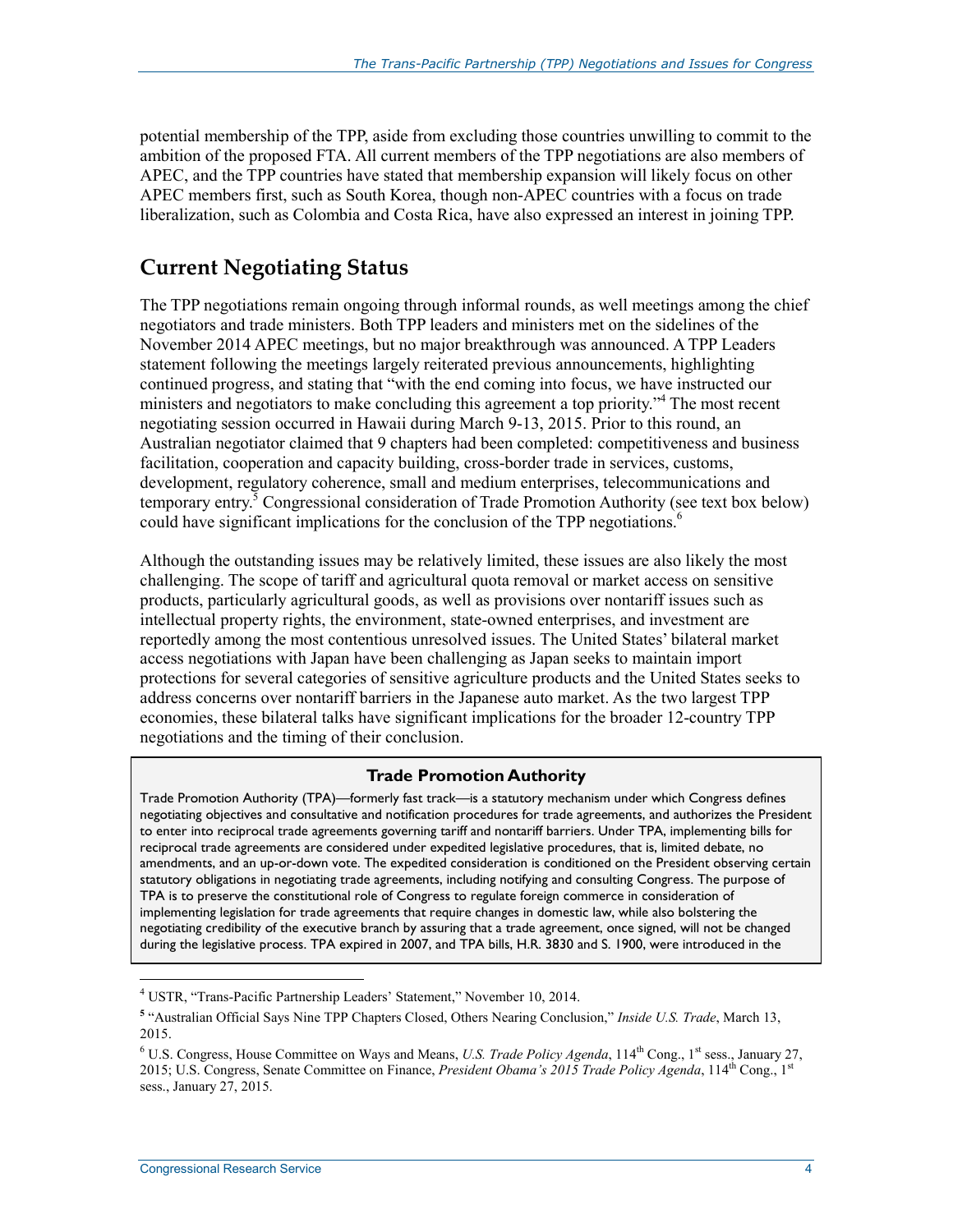113<sup>th</sup> Congress but were never considered. Although high on the legislative agenda for certain Members of Congress and the Administration, no TPA legislation has been introduced in the 114<sup>th</sup> Congress as of this writing.<sup>7</sup>

### **TPP in Strategic Context**

If completed as intended, the proposed TPP agreement would strengthen and deepen trade and investment ties among its participants. However, it may also have implications in larger, strategic contexts beyond the immediate participants: for U.S. trade policy in general; for the emerging trade architecture in the Asia-Pacific; for the multilateral trade regime within the WTO; and for U.S strategic interests in the Asia-Pacific region. The Obama Administration has argued that the strategic value of a potential TPP agreement parallels its economic value:

TPP is as important strategically as it is economically. Economically, TPP would bind together a group that represents 40 percent of global GDP and about a third of world trade. Strategically, TPP is the avenue through which the United States, working with nearly a dozen other countries (and another half dozen waiting in the wings), is playing a leading role in writing the  $[trade]$  rules of the road for a critical region in flux.<sup>8</sup>

President Obama reiterated the strategic significance of the TPP negotiations during his State of the Union address to the  $114<sup>th</sup>$  Congress, arguing that the United States would benefit from developing the region's trade rules as opposed to other regional actors, namely China.<sup>9</sup>

### **The TPP and the "Rebalance" in the Asia-Pacific Region**

The centerpiece of our economic rebalancing is the Trans-Pacific Partnership (TPP)-a highstandard agreement the United States is crafting with Asia-Pacific economies from Chile and Peru to New Zealand and Singapore.[ ... ] We always envisioned the TPP as a growing platform for regional economic integration. *–Thomas Donilon, U.S. National Security Adviser, March 11, 2013.*

The TPP has potential implications beyond U.S. economic interests in the Asia-Pacific. The region is increasingly seen as being of vital strategic importance to the United States. Throughout the post-World War II period, the region has served as an anchor of U.S. strategic relationships, first in the containment of communism and more recently as a counterweight to the rise of China. This trend has recently been accentuated by the Obama Administration's "pivot to Asia," along with the perception that the center of gravity of U.S. foreign, economic, and military policy is shifting to the Asia-Pacific region. The TPP is viewed as an important element in the U.S. "rebalancing" toward Asia.<sup>10</sup>

<sup>7</sup> For more information, see CRS Reports: CRS Report RL33743, *Trade Promotion Authority (TPA) and the Role of Congress in Trade Policy*, by Ian F. Fergusson; CRS Report R43491, *Trade Promotion Authority (TPA): Frequently Asked Questions*, by Ian F. Fergusson and Richard S. Beth; and CRS Report IF10038, *Trade Promotion Authority (TPA)*, by Ian F. Fergusson.

<sup>&</sup>lt;sup>8</sup> USTR, "Remarks by Ambassador Michael Froman at the Council on Foreign Relations: The Strategic Logic of Trade," June 16, 2014, http://www.ustr.gov/about-us/press-office/speeches/transcripts/2014/June/Remarks-USTR-Froman-at-Council-Foreign-Relations-Strategic-Logic-of-Trade.

<sup>&</sup>lt;sup>9</sup> U.S. President (Obama), "Remarks by the President in State of the Union Address," January 20, 2015, http://www.whitehouse.gov/the-press-office/2015/01/20/remarks-president-state-union-address-january-20-2015.

<sup>10</sup> For more information, see CRS Report R42448, *Pivot to the Pacific? The Obama Administration's "Rebalancing"*  (continued...)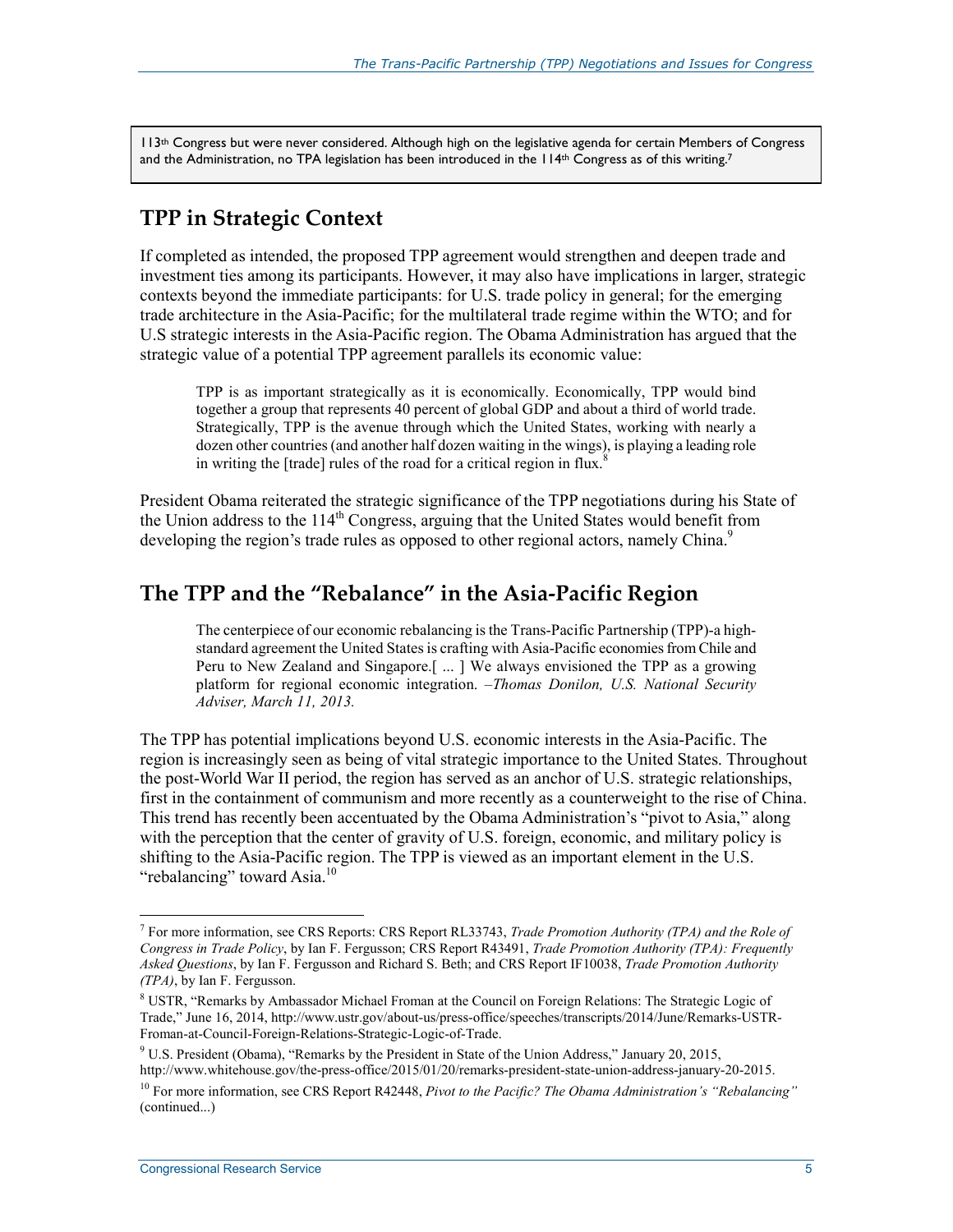## **TPP and U.S. Trade Policy**

U.S. participation in TPP negotiations serves several strategic goals in U.S. trade policy. First, it continues and expands a U.S. trade policy strategy that began with the North American Free Trade Agreement (NAFTA), which entered into force in 1994, of using FTAs to promote trade liberalization and potentially to spark multilateral negotiations in the World Trade Organization (WTO). The George W. Bush Administration expanded the use of this strategy under the rubric of "competitive liberalization," negotiating 11 FTAs with 16 countries. The last three of these FTAs—with Colombia, Panama, and South Korea—were approved by Congress in  $2011$ <sup>11</sup> However, the future direction of this policy was uncertain, given the low commercial value of some of these agreements and lack of new obvious partner countries. Meanwhile, an increasing web of bilateral and regional FTAs, were being concluded among other parties in the Asia-Pacific region and worldwide. The Bush Administration's and, then, the Obama Administration's support for negotiating a TPP agreement signaled that the United States remains engaged in regional free trade negotiations.

The TPP arguably provides the United States with the opportunity to project its trade interests by negotiating a "comprehensive and high standard" FTA with provisions that build on those in FTAs the United States concluded throughout the 2000s, especially the most recent FTAs, such as the U.S.-Korea FTA (KORUS). The TPP partner countries share a reliance on world trade and have been some of the greatest advocates for trade liberalization. While they differ in economic levels of development, they have committed themselves to negotiating a comprehensive FTA. That, by itself is not new; the United States has often conducted asymmetrical negotiations with countries of differing levels of development in which it has dominated. This time, however, with more players at varied levels of development, and with an economic heavyweight like Japan participating, concluding the negotiations may require greater compromise by all participants.

Practically speaking, the TPP approach could eclipse the alternative model of narrower goodsbased FTAs that are offered by China, or other countries, or somewhat more comprehensive agreements used by the European Union and Japan that, nonetheless, exclude sensitive agriculture products. Adoption of these other models, even if open to U.S. participation, could be seen as disadvantageous to U.S. farmers, businesses and workers because they exclude provisions important to U.S. commercial trade—agriculture, disciplines on services, investment, and intellectual property rights, as well as enforceable provisions on labor and environment. In addition, the TPP aims to establish disciplines on new trade issues, such as state-owned enterprises or supply chain facilitation that could serve as a model for future negotiations bilaterally, regionally, or in the WTO.

## **The TPP and the WTO**

Though structured as a regional FTA, the TPP may have an impact on the multilateral process of the WTO and the Doha Development Agenda (Doha Round) of multilateral trade negotiations.

<sup>(...</sup>continued)

*Toward Asia*, coordinated by Mark E. Manyin.

<sup>&</sup>lt;sup>11</sup> The United States now has FTAs in force with 19 countries. These countries include Australia, Bahrain, Canada, Chile, Colombia, Costa Rica, Dominican Republic, El Salvador, Guatemala, Honduras, Israel, Jordan, Mexico, Morocco, Nicaragua, Oman, Panama, Peru, South Korea, and Singapore.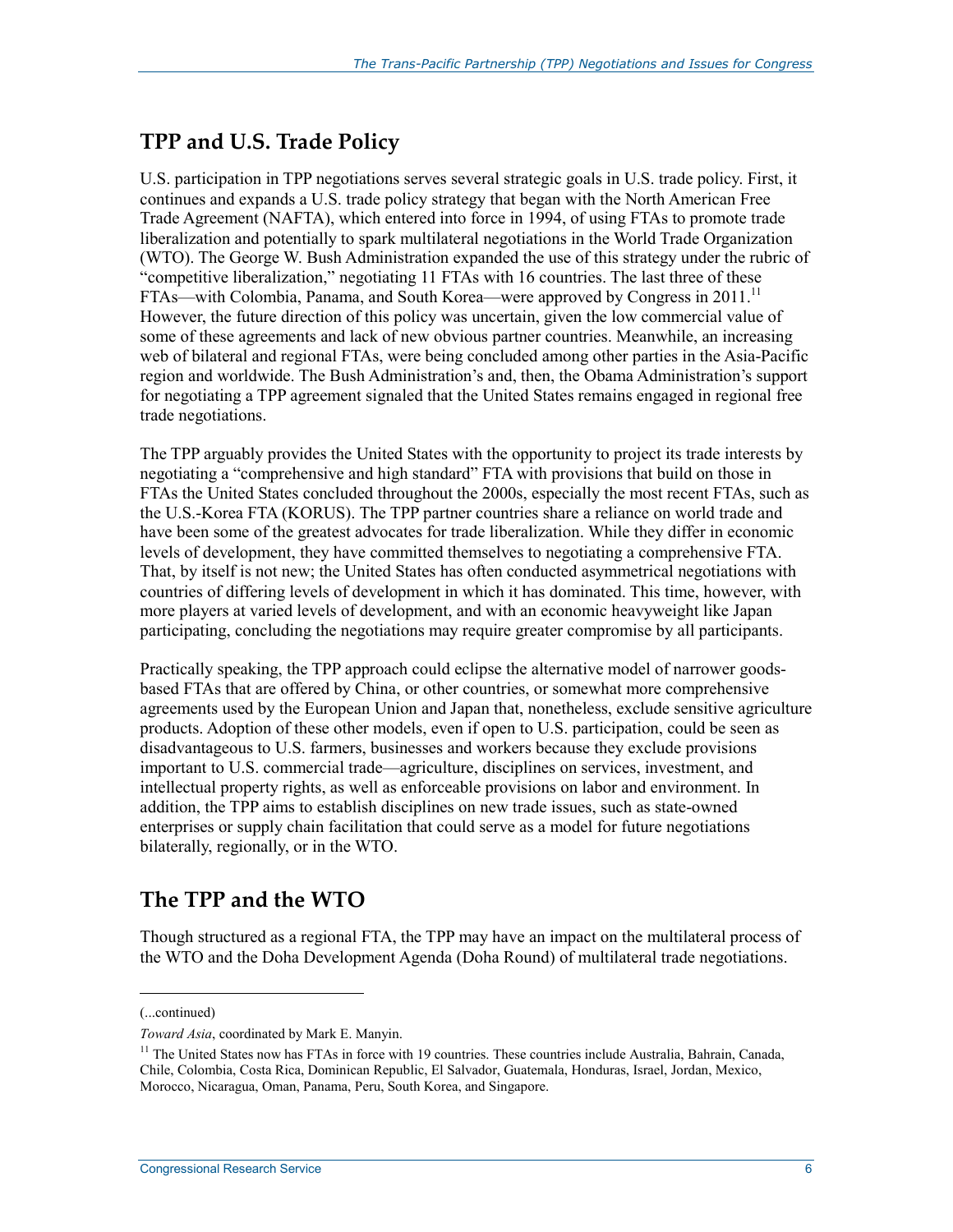While the WTO ministers continue to discuss a Doha Round agenda that critics contend is increasingly irrelevant to the present trading system, the TPP represents a way for the United States and its partners to advance discussions of a "21<sup>st</sup>-century trade agenda."

The influence of the TPP impact could be great due to its potential expansion and, hence, the fact that it could eventually affect a substantial amount of world trade—over 60% of U.S. trade alone is with other APEC members. The debate over whether FTAs have a positive or negative effect on the multilateral system continues. Proponents of bilateral and regional agreements would argue that $12$ 

- successful negotiation and implementation of proposed new trade rules in the TPP, on such emerging issues as state-owned enterprises and regulatory coherence, could serve as a template for future WTO negotiations;
- a successful TPP agreement among the current negotiating partners could cause other regional economies to consider joining (as seen with the addition of Canada, Japan, and Mexico) in order to ensure they remain competitive in TPP markets, thus furthering the WTO goal of greater global trade liberalization; and
- TPP could help promote and ensure the longevity of domestic economic policy reforms, particularly for countries such as Vietnam.

Opponents, however, would counter that

- efforts toward the TPP and other regional/bilateral FTAs may divert attention and resources from multilateral WTO efforts;
- increased trade among TPP members due to the preferential tariff structures of the agreement could simply be diverted from other regions rather than be newlycreated; and
- the spread of FTAs may actually make international commerce more difficult as companies must navigate varying rules and standards associated with different agreements.<sup>13</sup>

This last issue of overlapping trade rules may be particularly relevant for the potential TPP agreement as it will encompass countries with numerous existing FTAs. The proposed TPP agreement could add another layer of complexity or it could simplify the existing trade rules in the region by unifying them under one agreement. For example, according to the USTR, the TPP countries have committed to establishing a common set of rules of origin for determining whether a product originates inside the  $TPP<sup>14</sup>$  How these and other trade rules inside the potential  $TPP$ agreement relate to those in existing FTAs will be of interest moving forward.

<sup>&</sup>lt;sup>12</sup> These arguments regarding FTAs have been placed in a TPP context, but are drawn largely from Jeffrey J. Schott, "Free Trade Agreements: Boon or Bane of the World Trading System," in *Free Trade Agreements US Strategies and Priorities*, ed. Jeffrey J. Schott (Institute for International Economics, 2004).

 $13$  This is the so-called "spaghetti bowl" effect of FTAs put forward by Jagdish Bhagwati, Professor of Economics and Law at Columbia University. For his thoughts on the TPP see his article in the International Monetary Fund's Finance and Development magazine at http://www.imf.org/external/pubs/ft/fandd/2013/12/bhagwati.htm.

<sup>&</sup>lt;sup>14</sup> USTR, "Outlines of the Trans-Pacific Partnership Agreement," fact sheet, November 2011, http://www.ustr.gov/ about-us/press-office/fact-sheets/2011/november/outlines-trans-pacific-partnership-agreement.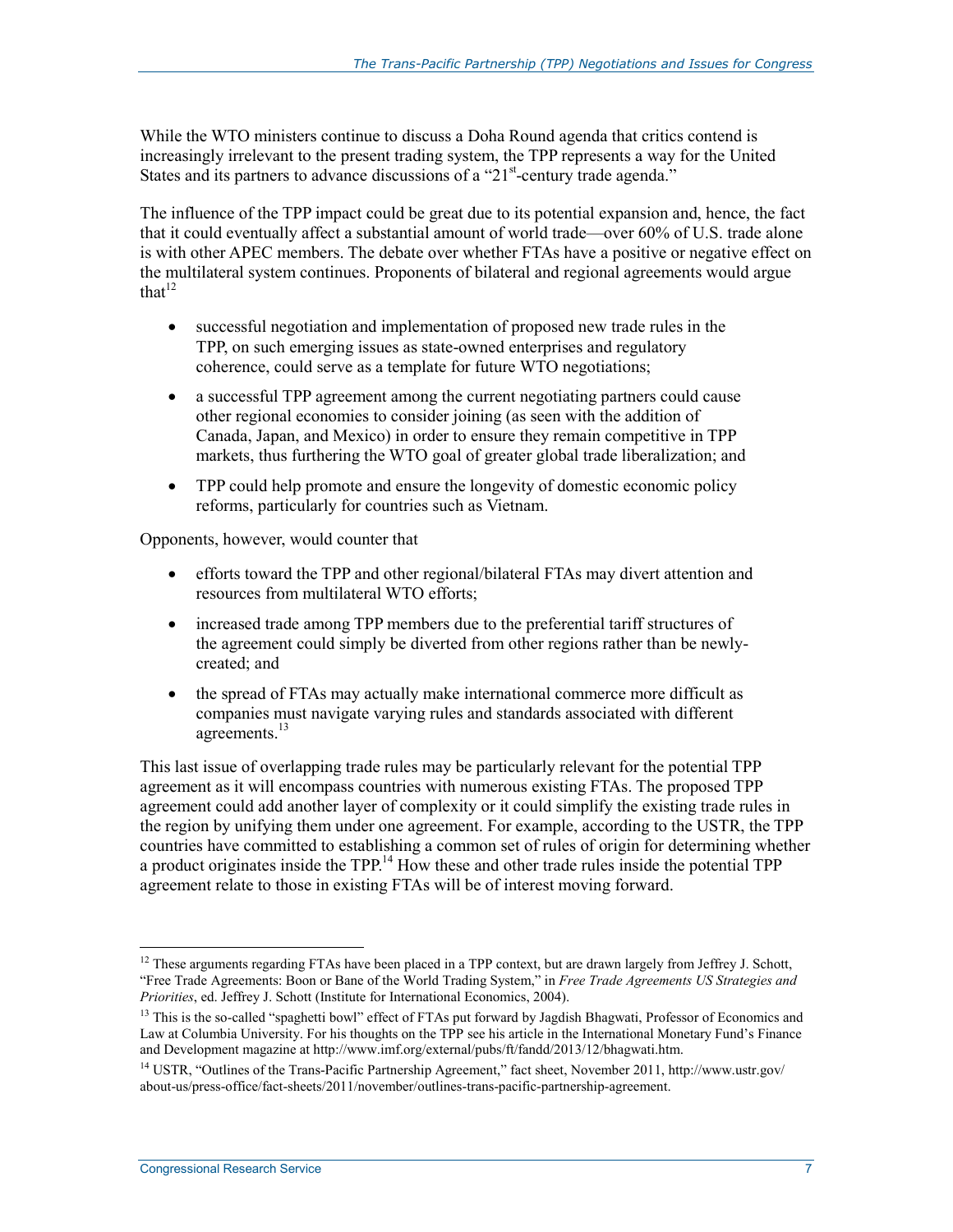## **The TPP and Other Asia-Pacific Trade Agreements**

The current 12 TPP countries already form part of a growing network of Asia-Pacific FTAs (**Figure 2**). The United States has FTAs in place with six of the TPP countries: Australia, Canada, Chile, Mexico, Peru, and Singapore. In addition, the proposed TPP seeks to build on the existing Trans-Pacific Strategic Economic Partnership (P-4), a free trade area among Brunei, Chile, New Zealand, and Singapore. The current TPP partners also include 4 of the 10 members of the Association of Southeast Asian Nations (ASEAN): Brunei, Malaysia, Singapore, and Vietnam.<sup>15</sup> ASEAN countries have negotiated a free trade area amongst each other as well as several external FTAs. All 12 TPP partners are also members of the 21-member Asia-Pacific Economic Cooperation (APEC) forum, which does not negotiate FTAs among its membership, but serves as a forum for dialogue on and establishes nonbinding commitments toward the goals of open and free trade and investment within the region.<sup>16</sup>

To some, the United States and its TPP partners are jump-starting the consensus-based approach of APEC. In the context of this forum for dialogue and nonbinding commitments, APEC Leaders in 2010 agreed to push forward the creation of a Free Trade Area of the Asia-Pacific (FTAAP), and it continues to be a broad vision for the group. They acknowledged the TPP as potentially one of a number of "ongoing regional undertakings" on which to build to eventually achieve an FTAAP.<sup>17</sup> Other ongoing regional undertakings include potential trade agreements between ASEAN and other Asian countries.

The Regional Comprehensive Economic Partnership (RCEP), for example, would join ASEAN and its six FTA partners—Australia, China, India, Japan, New Zealand, and South Korea—in one collective FTA. It is unclear how these two regional undertakings, RCEP and TPP, may impact one another and how they will affect the potential for an FTAAP.<sup>18</sup> The RCEP may not aim for the same level of ambition in terms of tariff reduction and trade liberalization as the TPP. By allowing sensitive items or rules to be left out of the negotiations, this platform could be more appealing to countries less inclined to the declared, if thus far unrealized, high-standard ambitions of the TPP.

Yet, several countries, including Australia, Brunei, Japan, Malaysia, New Zealand, Singapore, and Vietnam, are moving forward as negotiating partners in both the TPP and RCEP and view these negotiations as complementary. The TPP partners, including the United States, have also expressed an interest in expanding the TPP to additional countries across the Asia-Pacific region. They maintain that new members are welcome so long as they strive for the same level of trade liberalization as the current negotiating partners.

<sup>&</sup>lt;sup>15</sup> The 10 ASEAN members are Brunei, Burma (Myanmar), Cambodia, Indonesia, Laos, Malaysia, the Philippines, Singapore, Thailand, and Vietnam.

<sup>&</sup>lt;sup>16</sup> APEC consists of Australia, Brunei, Canada, Chile, China, Hong Kong (officially Hong Kong, China), Indonesia, Japan, Malaysia, Mexico, New Zealand, Papua New Guinea, Peru, the Philippines, Russia, Singapore, South Korea, Taiwan (officially, Chinese Taipei), Thailand, the United States, and Vietnam.

<sup>17</sup> Asia-Pacific Economic Cooperation, *2010 Leaders' Declaration*, November 2010, http://www.apec.org/Meeting-Papers/Leaders-Declarations/2010/2010\_aelm.aspx.

 $<sup>18</sup>$  A recent quantitative study by the East-West Center and the Peterson Institute considers the possibility of TPP and</sup> ASEAN+ agreements simultaneously expanding in the Asia-Pacific and models the welfare gains from each agreement eventually leading to an FTAAP. Due to the assumption that the TPP agreement would involve greater liberalization, the model predicts greater welfare benefits from an FTAAP based on the TPP. See textbox "TPP Economic Impact Predictions" below for more information.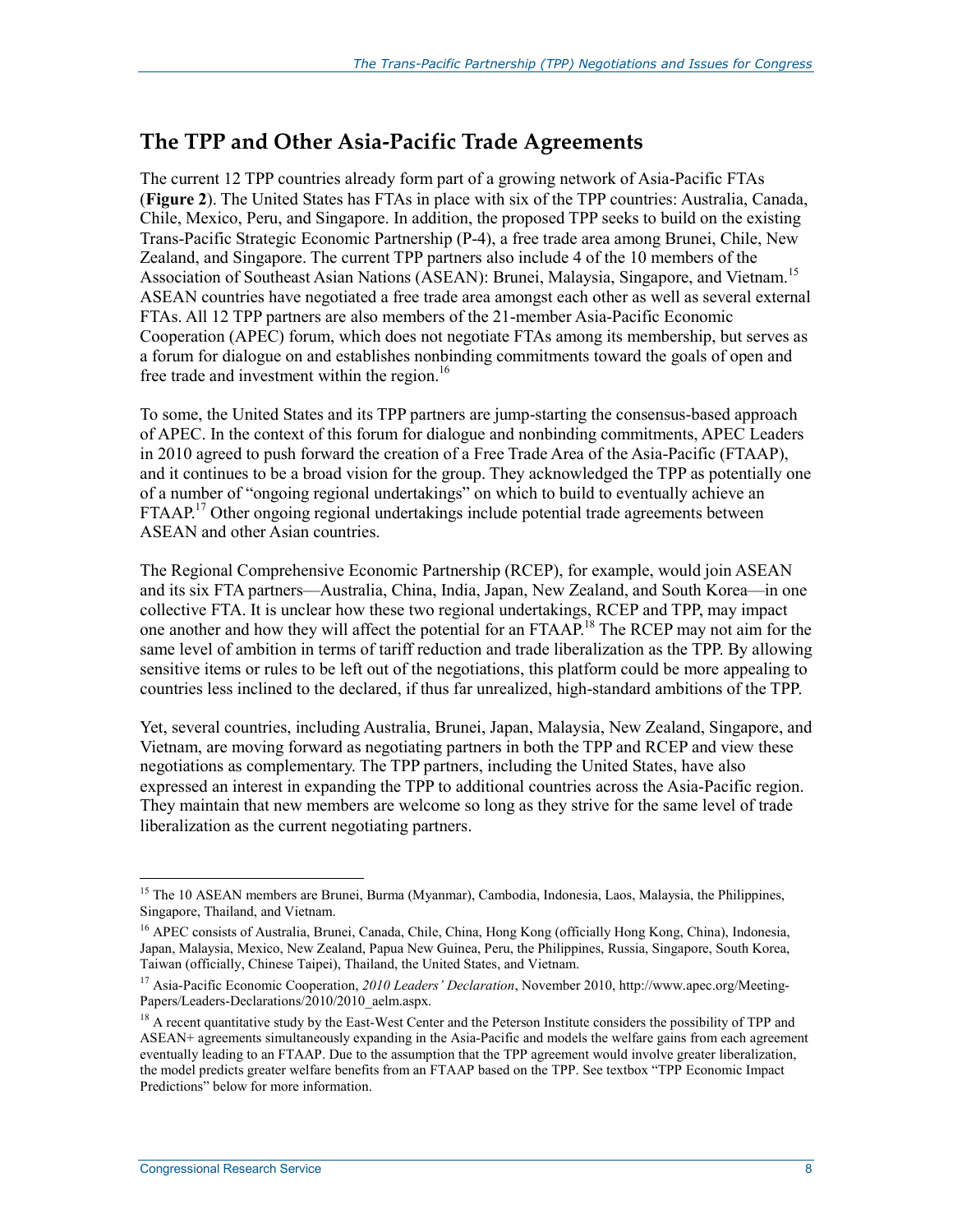

**Figure 2. Existing FTAs among TPP Countries** 

**Source:**WTO FTA database and websites of TPP countries' trade ministries. Trade data from IMF.

**Notes:** Aggregate TPP goods trade, both imports and exports, as reported above. ASEAN also includes countries outside the TPP: Burma (Myanmar), Cambodia, Indonesia, Laos, the Philippines, and Thailand. TPP goods trade covered by existing FTAs, as depicted above, reflects all goods trade between FTA partners. This measure slightly overstates trade covered under FTAs, as most FTAs exclude market access for at least some goods.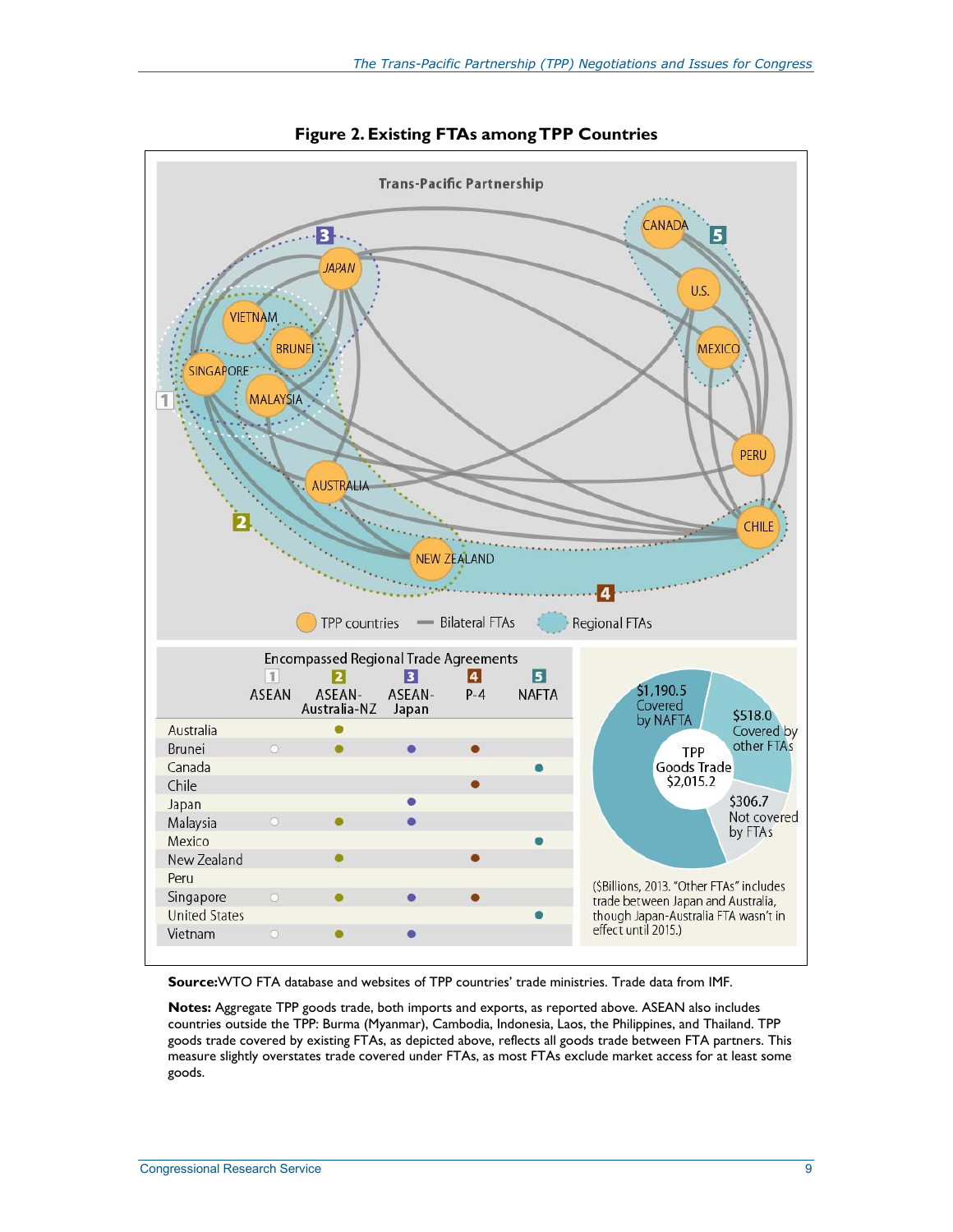Many policy observers note the absence of China, the region and world's second-largest economy, from the ongoing negotiations. At a November 20, 2013, speech, National Security Advisor to the President Susan Rice reiterated U.S. policy that, "we welcome any nation that is willing to live up to the high standards of this agreement to join and share in the benefits of the TPP, and that includes China."19 The degree to which a potential TPP agreement and its participants are prepared to include China, as well as China's willingness or interest in participating in a comprehensive agreement, will help determine if the TPP truly has the potential to become an FTAAP. With the agreement's focus on expansion throughout the region, the current negotiating partners may wish to establish disciplines now on certain aspects of the Chinese and other Asia-Pacific economies. This may, in part, explain the push for potential new disciplines on state-owned enterprises inside the TPP.

# **Economic Significance20**

The overall economic impact of the potential TPP agreement will likely depend on a number of factors, including the extent of the trade liberalization achieved in the agreement, as well as the current level and potential growth of trade and investment among TPP members. On both measures, the TPP appears significant given that the TPP would be the largest U.S. FTA by trade flows (\$727 billion in U.S. goods exports and \$882 billion in imports in 2014), and the TPP negotiators have expressed their intent to achieve a "comprehensive and high-standard" FTA that will broadly liberalize regional trade and investment. From the U.S. perspective, a significant share of this liberalization has already occurred from existing U.S. FTAs with 6 of the 11 TPP partners, although potential disciplines in areas not covered in previous FTAs may be significant for some sectors (**Figure 3**).

Japan's entry into the negotiations greatly increased the potential economic significance of the agreement. Among the U.S. negotiating partners in the TPP, Japan is the largest economy and largest trading partner without an existing U.S. FTA (and hence, with greater scope for trade liberalization with the United States). In 2014, Japan was the United States' fourth largest goods export (\$67 billion) and import (\$134 billion) market. As high income countries, U.S.-Japan trade differs considerably from U.S. trade with the other negotiating partners, many of them lower to middle income nations, without U.S. FTAs. Hence, Japan's participation in the agreement has drawn the interest of a wide range of U.S. industries, including sectors like agriculture, automotive, and services.

Malaysia and Vietnam also stand out among the TPP countries without existing U.S. FTAs, both in terms of their current trade and investment with the United States and their potential for future growth. Together these countries have a population of over 120 million and their economies have experienced rapid growth in recent years.<sup>21</sup> Moreover, Malaysia's and Vietnam's average applied most-favored nation tariffs—the average tariff on imports—are 6% and 9.5%, respectively, two of

<sup>1</sup> <sup>19</sup> Susan E. Rice, "America's Future In Asia," November 30, 2013, http://www.whitehouse.gov/the-press-office/2013/ 11/21/remarks-prepared-delivery-national-security-advisor-susan-e-rice.

<sup>20</sup> For more information, see CRS Report R42344, *Trans-Pacific Partnership (TPP) Countries: Comparative Trade and Economic Analysis*, by Brock R. Williams.

<sup>&</sup>lt;sup>21</sup> Vietnam's GDP growth has slowed somewhat relative to the high rates it achieved during the past decade. In 2013 its growth rate was 5.4%, according to the International Monetary Fund's World Economic Outlook, compared to an average growth rate of 7.3% in the period 2001-2010.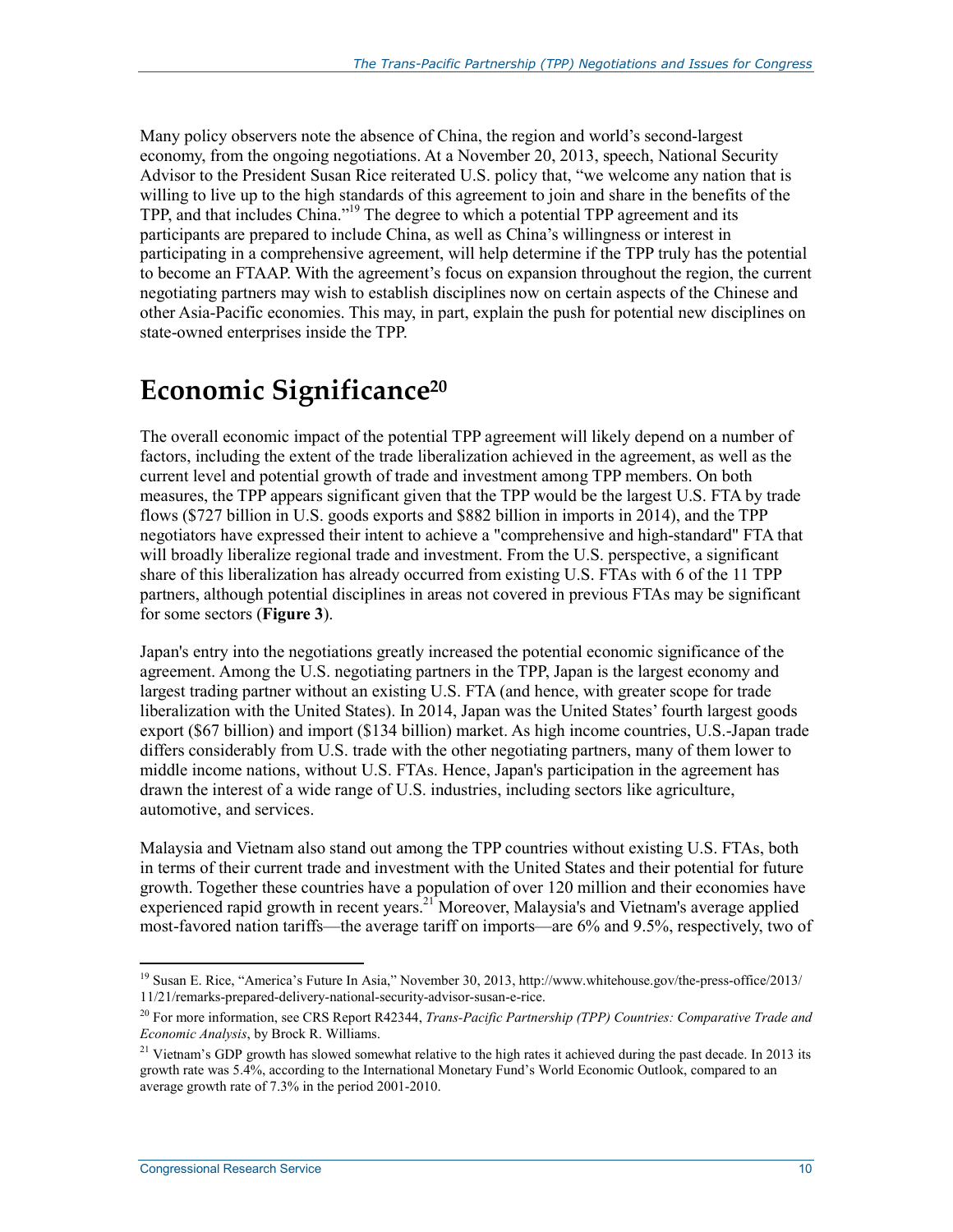the highest levels among TPP members. Both nations also have substantial state sectors which may be affected by TPP outcomes.

#### **Key U.S.-TPP Trade Statistics**

- TPP countries collectively represent the largest U.S. trading partner, accounting for 41% of total U.S. goods trade in 2014 and 24% of total U.S. services trade in 2013;
- U.S. FTAs already exist with 6 U.S. trading partners among TPP participants, which account for 74% of U.S. goods trade with TPP partners in 2014 and 52% of U.S.-TPP services trade in 2013; and
- the agreement has the potential to expand in an economically important region, and most recently, has expanded to include Japan, a country without an existing U.S.-FTA and which accounted for 5% of all U.S. goods trade in 2014 and 7% of all U.S. services trade in 2013.



**Figure 3. U.S.-World, APEC, and TPP Trade** 

(2014)

**Source:** CRS analysis. Data from the U.S. International Trade Commission.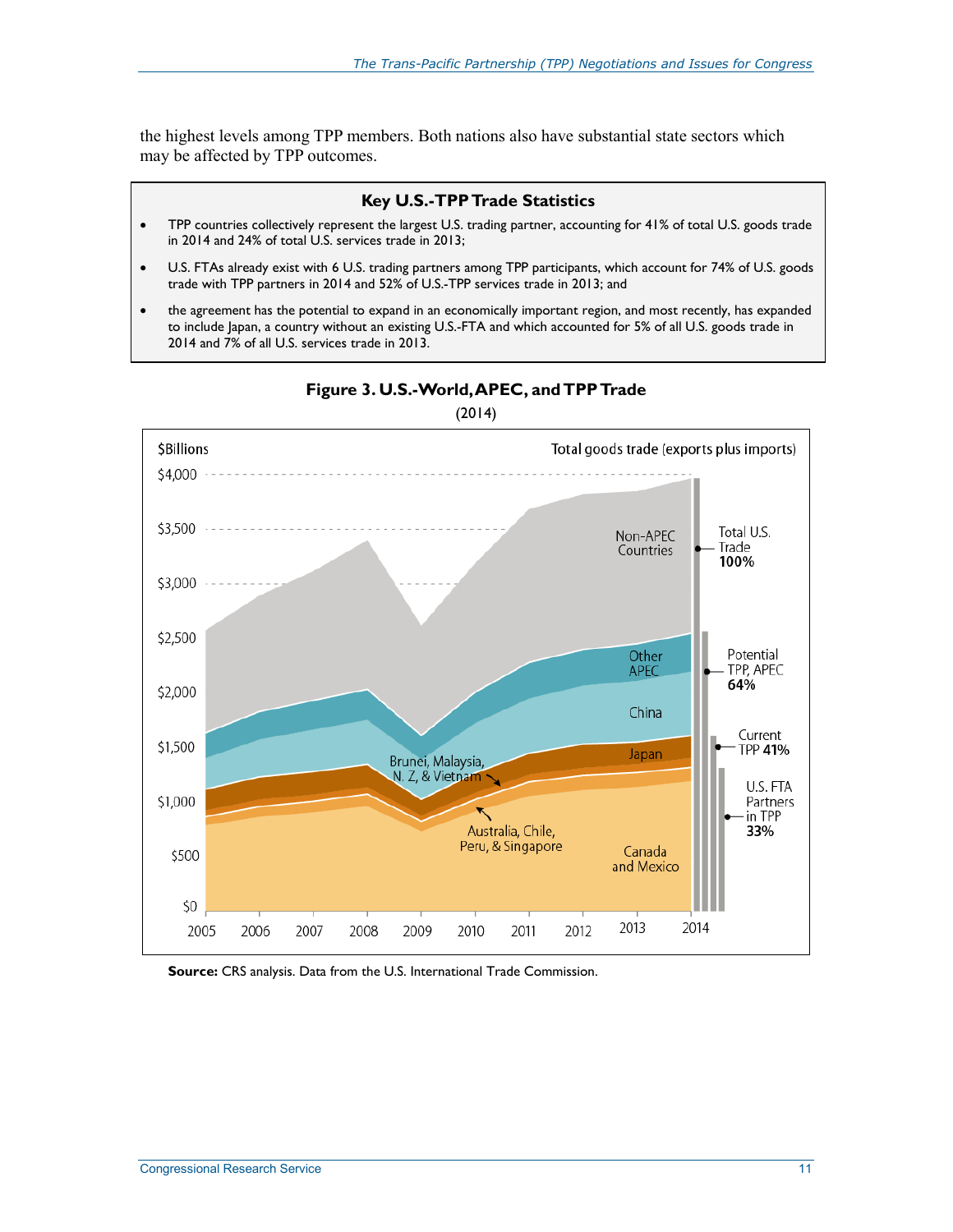#### **TPP Economic Impact Predictions**

Several studies in recent years have attempted to project the long-term impact of the potential TPP on member and nonmember states. The absence of a concrete agreement makes it extremely difficult to accurately calculate such impacts. Without access to clearly defined tariff reduction timetables and NTB removal guidelines, there are necessarily many assumptions involved in any attempt to model TPP's future effects on total welfare. Because of these uncertainties, the results of these existing studies should be interpreted with caution.

The primary model to be published in recent years is a 2011 study by Peter Petri, Michael Plummer, and Fan Zhai for the Peterson Institute for International Economics (PIIE).<sup>22</sup> The authors continue to update the model with some regularity (most recently in April 2013) and publish raw output on their website.23 Most recent data show modest net gains for the United States in all TPP scenarios. In a TPP agreement including South Korea and Japan, they project the United States to see welfare gains of about \$36 billion above a baseline projection (or 0.19% of baseline GDP).

These gains will not be spread uniformly throughout the economy, according to the model. They project the U.S. manufacturing sector to experience a \$44 billion drop in total welfare from baseline, and the agriculture and mining sectors to see a combined near-zero increase. However, the services sector is projected to see welfare gains of more than \$79 billion, offsetting the negative impact on manufacturing.

A 2012 study by the National Bureau of Economic Research (NBER) projects a welfare increase of near-zero with complete elimination of import tariffs. Assuming the additional elimination of all NTB costs in goods and services, the paper projects a U.S. welfare gain of 0.22% of GDP.24

A 2014 paper co-authored by a Purdue University economist makes findings that are similar to those of the Peterson model. The study projects U.S. annual welfare gains by 2025 of \$33 billion above a baseline, only slightly lower than the Peterson outlook.25

Other studies include a 2013 paper by the Center for Economic Policy Research (CEPR), which focuses on median wage impact rather than total welfare. Author David Rosnick suggests that at best, TPP will have a near-zero impact on U.S. median wages by 2025 and may be directly responsible for a 0.6% drop in U.S. median wage.<sup>26</sup> The methodology used in this study is based on extrapolating the change in U.S. trade balances following the implementation of other trade agreements, such as NAFTA, and using it to predict the impact of TPP, and differs considerably from the computable general equilibrium (CGE) models used in the other studies cited.27

**Note:** This section was prepared by Gabriel Nelson.

## **U.S.-TPP Trade and Investment**

U.S. trade with TPP countries was more than \$1.6 trillion in merchandise in 2014 and more than \$273 billion in services in 2013, the most recent periods for which data are available (**Table 1** and **Table 2**). U.S. foreign direct investment (FDI) into TPP countries totaled nearly \$86 billion in 2013, while TPP countries invested more than \$69 billion in the United States (**Table 3**). Even

<u>.</u>

<sup>22</sup> Peter Petri, Michael Plummer, and Fan Zhai, *The Trans-Pacific Partnership and Asia-Pacific Integration: A Quantitative Assessment*, Peterson Institute for International Economics, October 2011: http://www.usitc.gov/ research\_and\_analysis/documents/petri-plummer-zhai%20EWC%20TPP%20WP%20oct11.pdf.

<sup>&</sup>lt;sup>23</sup> Peter Petri, Michael Plummer, and Fan Zhai, "Asia-Pacific Trade," April, 2013: http://asiapacifictrade.org/.

 $^{24}$  Chunding Li and John Whalley, "China and the TPP: A Numerical Simulation Assessment of the Effects Involved," National Bureau of Economic Research, May, 2012: http://www.nber.org/papers/w18090.pdf.

<sup>&</sup>lt;sup>25</sup> G. Badri Narayanan and Sachin Kumar Sharma, Centre for WTO Studies, "An Analysis of Trans-Pacific Partnership (TPP): Implications for Indian Economy," May, 2014: http://wtocentre.iift.ac.in/workingpaper/workingpaper14.pdf.

<sup>&</sup>lt;sup>26</sup> David Rosnick, Center for Economic and Policy Research, "Gains from Trade? The Net Effect of the Trans-Pacific Partnership Agreement on U.S. Wages," September, 2013: http://www.cepr.net/documents/publications/TPP-2013- 09.pdf.

<sup>27</sup> For more on economic analysis of trade agreements, see CRS Report R41660, *U.S.-South Korea Free Trade Agreement and Potential Employment Effects: Analysis of Studies*, by Mary Jane Bolle and James K. Jackson.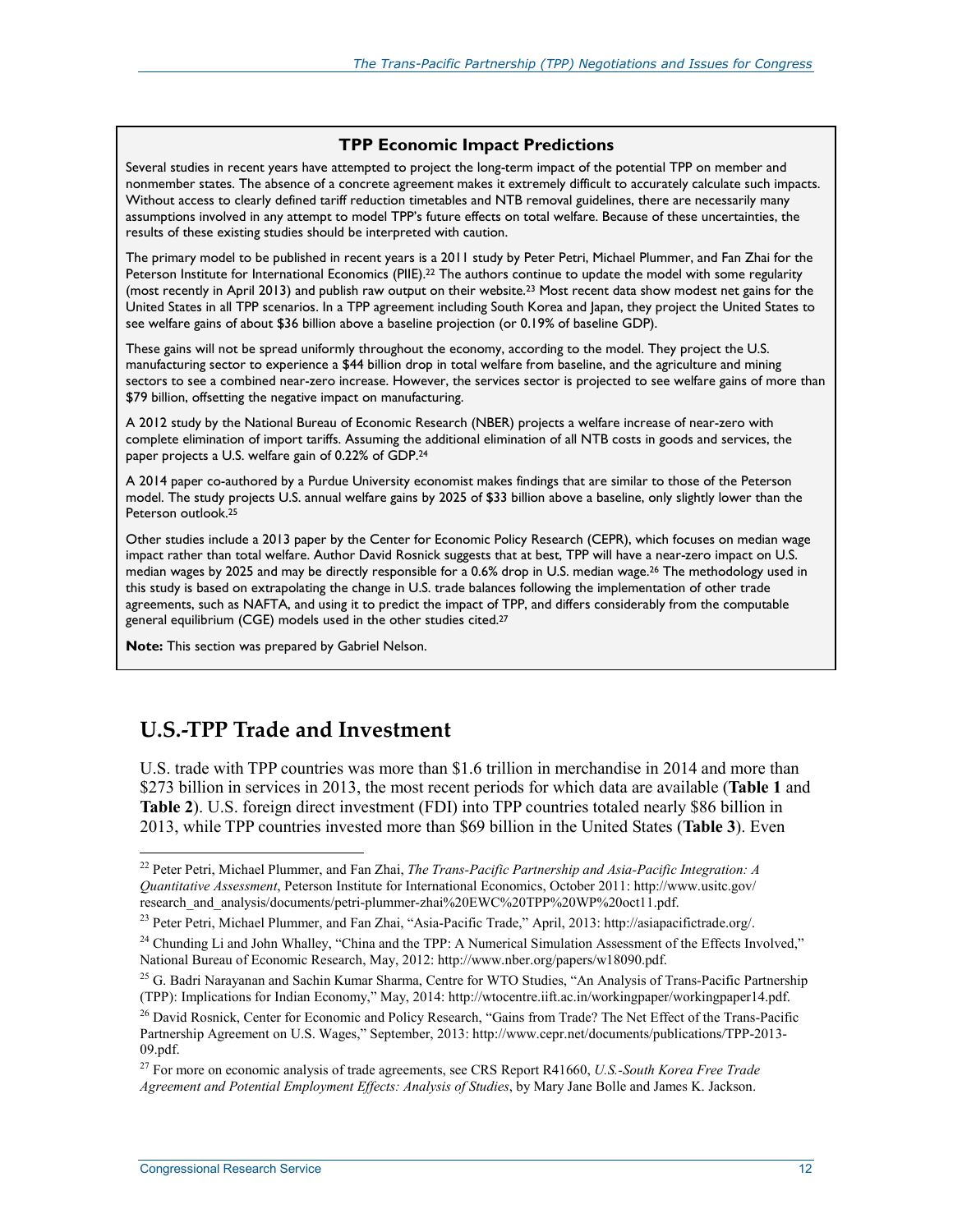before Canada and Mexico became negotiating partners in the TPP, the agreement had the potential to become the second-largest U.S. FTA by trade flows. Now with the NAFTA countries and Japan participating, the TPP has the potential to become the largest U.S. FTA

The current group of 12 countries is diverse in population, geographic location, and economic development, and U.S. trade relations with the countries reflect this diversity. The major U.S. merchandise exports are fairly similar to most TPP countries and include motor vehicles and parts; petroleum and coal products; computer equipment, semiconductors, and electronic components; agriculture and construction machinery; and aircraft. However, the top U.S. merchandise imports vary greatly by country. Agriculture and natural resources products are key U.S. imports from Australia, Chile, New Zealand, and Peru, while apparel products are the main U.S. imports from Vietnam. Canada and Mexico are both major suppliers of crude oil to the United States, but they also supply manufactured products like motor vehicles and motor vehicle parts. U.S. imports from Malaysia and Singapore consist primarily of manufactured products such as computers, semiconductors, and electronic components. Motor vehicles and motor vehicle parts make up nearly 35% of U.S. goods imports from Japan.

In terms of value, Canada and Mexico are by far the largest U.S. trading partners among TPP countries in goods, and both are significant U.S. services trade and investment partners. Both countries share a large border with the United States and are among the oldest U.S. FTA partners. Japan is the third-largest U.S.-TPP goods trade partner, and second-largest services trade and investment partner. Considering the other eight TPP partners, Singapore and Australia are the top U.S. goods export markets and top overall services trade and investment partners with the United States, while Malaysia, Vietnam, and Singapore are the top sources of U.S. goods imports.



#### **Figure 4. Largest U.S. FTAs—Goods**

(2014)

**Source:** Analysis by CRS. Data from ITC.

**Notes:** Services trade data not available for all FTA partners. T-TIP refers to the proposed Trans-Atlantic Trade and Investment Partnership FTA with the European Union.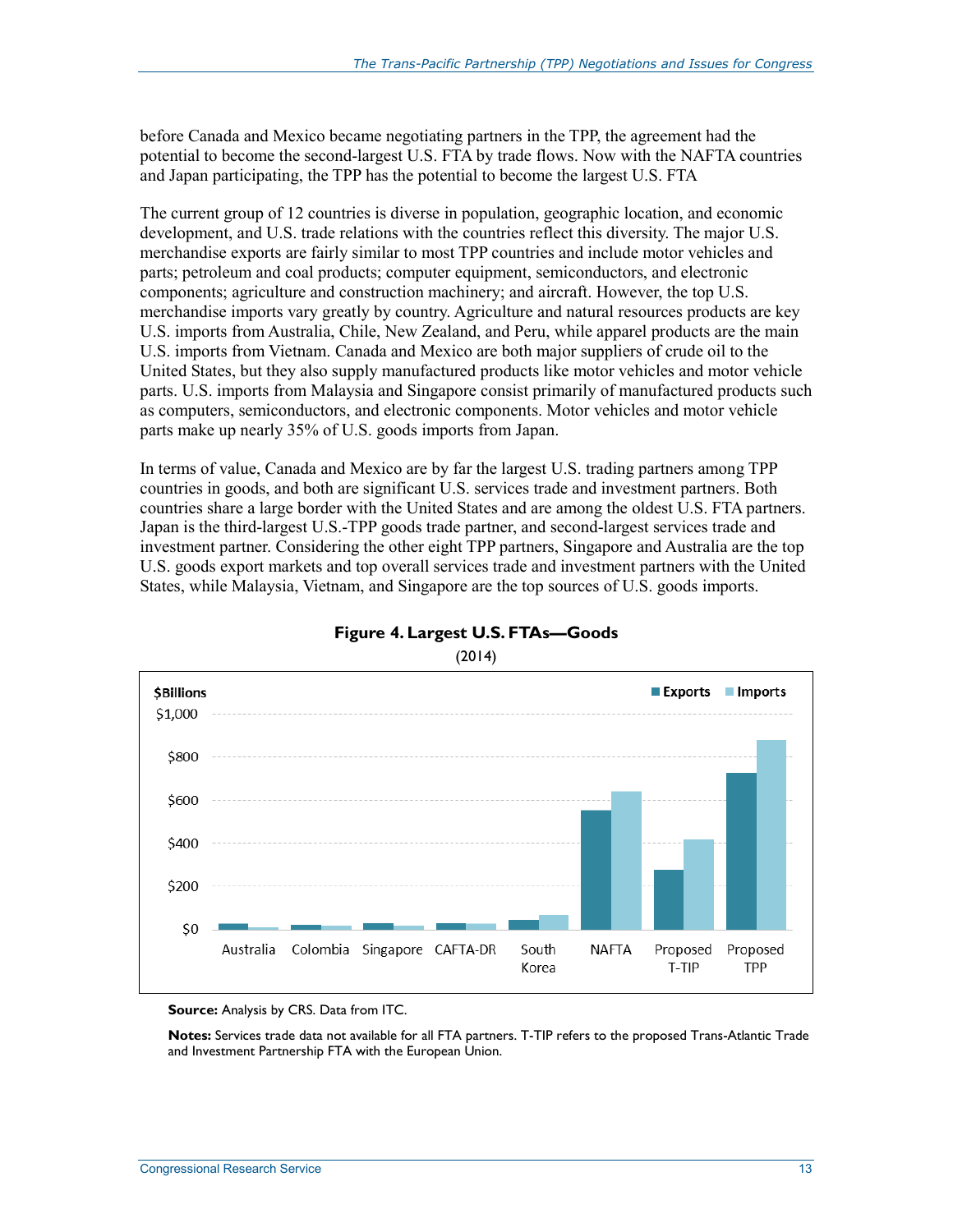

#### **Figure 5. Largest U.S. FTAs—Services**

(2013)

**Source:** Analysis by CRS. Data from BEA.

**Notes:** Services trade data not available for all FTA partners. T-TIP refers to the proposed Trans-Atlantic Trade and Investment Partnership FTA with the European Union.

|               | ヽ              |                | ,<br>$\overline{\phantom{a}}$ |                    |
|---------------|----------------|----------------|-------------------------------|--------------------|
| Country       | <b>Exports</b> | <b>Imports</b> | <b>Balance</b>                | <b>Total Trade</b> |
| Canada        | 312, 125       | 346,063        | $-33,938$                     | 658,188            |
| Mexico        | 240,326        | 294,157        | $-53,831$                     | 534,483            |
| Japan         | 66,964         | 133,939        | $-66,975$                     | 200,903            |
| Singapore     | 30,532         | 16,463         | 14,069                        | 46,995             |
| Malaysia      | 13,136         | 30,448         | $-17,312$                     | 43,584             |
| Australia     | 26,668         | 10,670         | 15,998                        | 37,338             |
| Vietnam       | 5,725          | 30,584         | $-24,859$                     | 36,309             |
| Chile         | 16,630         | 9,491          | 7,139                         | 26, 121            |
| Peru          | 10,070         | 6,079          | 3,991                         | 16, 149            |
| New Zealand   | 4,261          | 3,980          | 281                           | 8,241              |
| <b>Brunei</b> | 550            | 32             | 518                           | 582                |
| Total         | 726,987        | 881,906        | $-154,919$                    | 1,608,893          |

#### **Table 1. U.S. Goods Trade with TPP Countries, 2014**  (in millions of U.S. dollars, ordered by total trade)

**Source:** U.S. International Trade Commission.

**Notes:** U.S. general imports, U.S. total exports.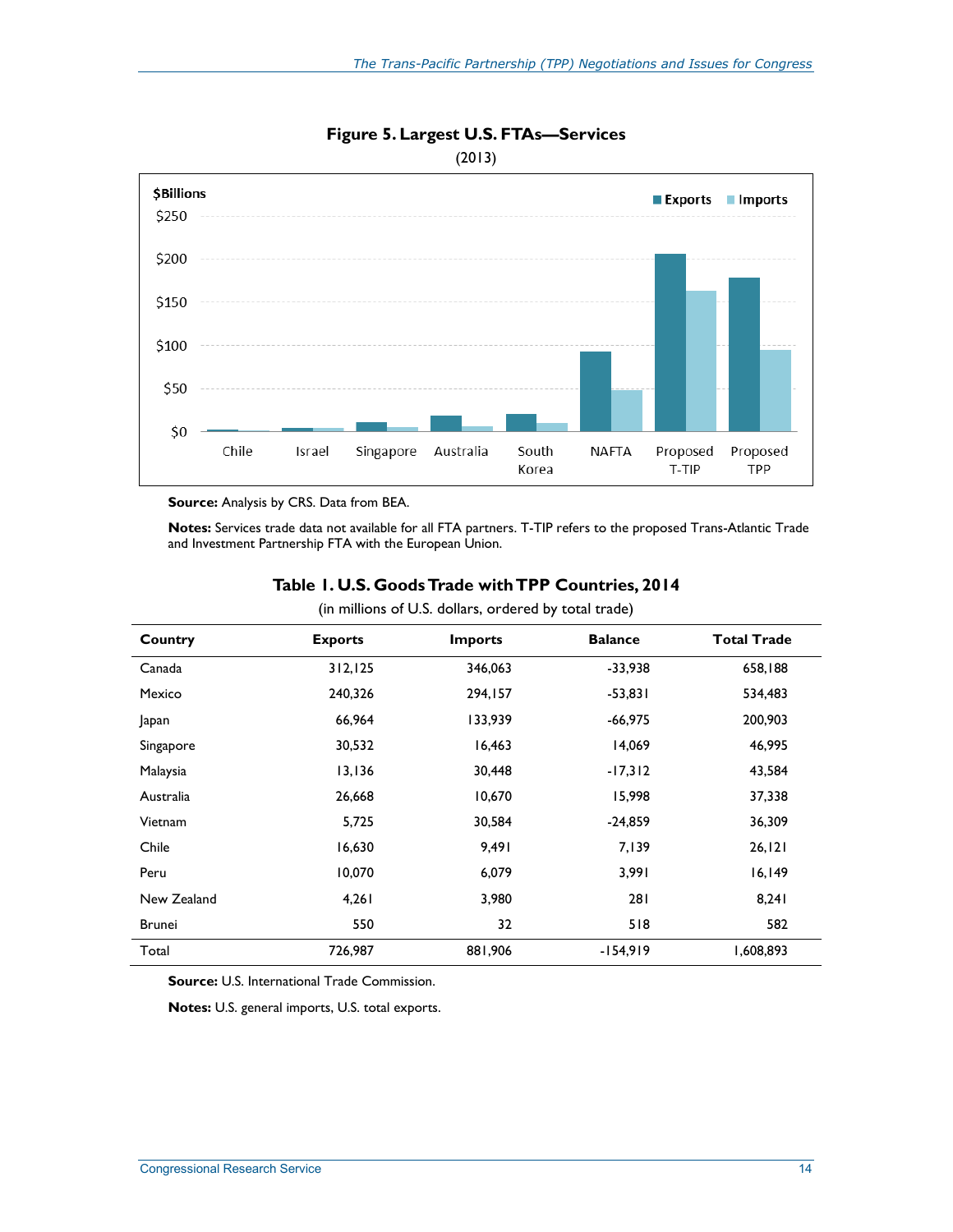| Country     | <b>Exports</b> | <b>Imports</b> | <b>Balance</b> | <b>Total Trade</b> |
|-------------|----------------|----------------|----------------|--------------------|
| Canada      | 63,281         | 30,452         | 32,829         | 93,733             |
| Japan       | 46.270         | 30.006         | 16.264         | 76,276             |
| Mexico      | 29,855         | 17,766         | 12,089         | 47,621             |
| Australia   | 19,136         | 6,948          | 12,188         | 26,084             |
| Singapore   | 11.404         | 5,559          | 5,845          | 16,963             |
| Chile       | 3,608          | 1.207          | 2.401          | 4,815              |
| New Zealand | 2,110          | 1,516          | 594            | 3,626              |
| Malaysia    | 2,687          | 1,481          | 1,206          | 4,168              |
| Total       | 178,351        | 95,221         | 83,130         | 273,572            |

#### **Table 2. U.S. Private Services Trade with TPP Countries, 2013**

(in millions of U.S. dollars, ordered by total trade)

**Source:** Bureau of Economic Analysis, U.S. International Services, Detailed Statistics for Cross-Border Trade, Table 2.

**Notes:** BEA does not collect services trade data from every partner country.

|               | x                                |                                   | $\overline{\phantom{a}}$ |                        |  |
|---------------|----------------------------------|-----------------------------------|--------------------------|------------------------|--|
| Country       | <b>U.S. FDI Abroad</b><br>(Flow) | <b>U.S. FDI Abroad</b><br>(Stock) | FDI in U.S. (Flow)       | FDI in U.S.<br>(Stock) |  |
| Canada        | 23,155                           | 368,297                           | 23,336                   | 237,921                |  |
| Australia     | 22,951                           | 158,996                           | $-3,079$                 | 44,742                 |  |
| Singapore     | 17,452                           | 154,438                           | I, I48                   | 19,760                 |  |
| Mexico        | 7,626                            | 101,454                           | 3,130                    | 17,610                 |  |
| Chile         | 3,624                            | 41,110                            | 62                       | 487                    |  |
| Peru          | 1,425                            | 10,061                            | $-20$                    | 100                    |  |
| Japan         | 7,368                            | 123, 174                          | 44,861                   | 342,327                |  |
| Malaysia      | 2,724                            | 16,409                            | $-41$                    | 635                    |  |
| New Zealand   | $-846$                           | 7,919                             | -39                      | 972                    |  |
| Vietnam       | 234                              | 1,398                             | $-287$                   | $-276$                 |  |
| <b>Brunei</b> | 16                               | 132                               | (D)                      | (D)                    |  |
| Total         | 85,729                           | 983,388                           | 69,071                   | 664,278                |  |

#### **Table 3. U.S. Foreign Direct Investment (FDI) with TPP Countries, 2013**

(in millions of U.S. dollars, ordered U.S. FDI Flow Abroad)

**Source:** Bureau of Economic Analysis.

**Notes:** (D) denotes information suppressed to protect individual company data.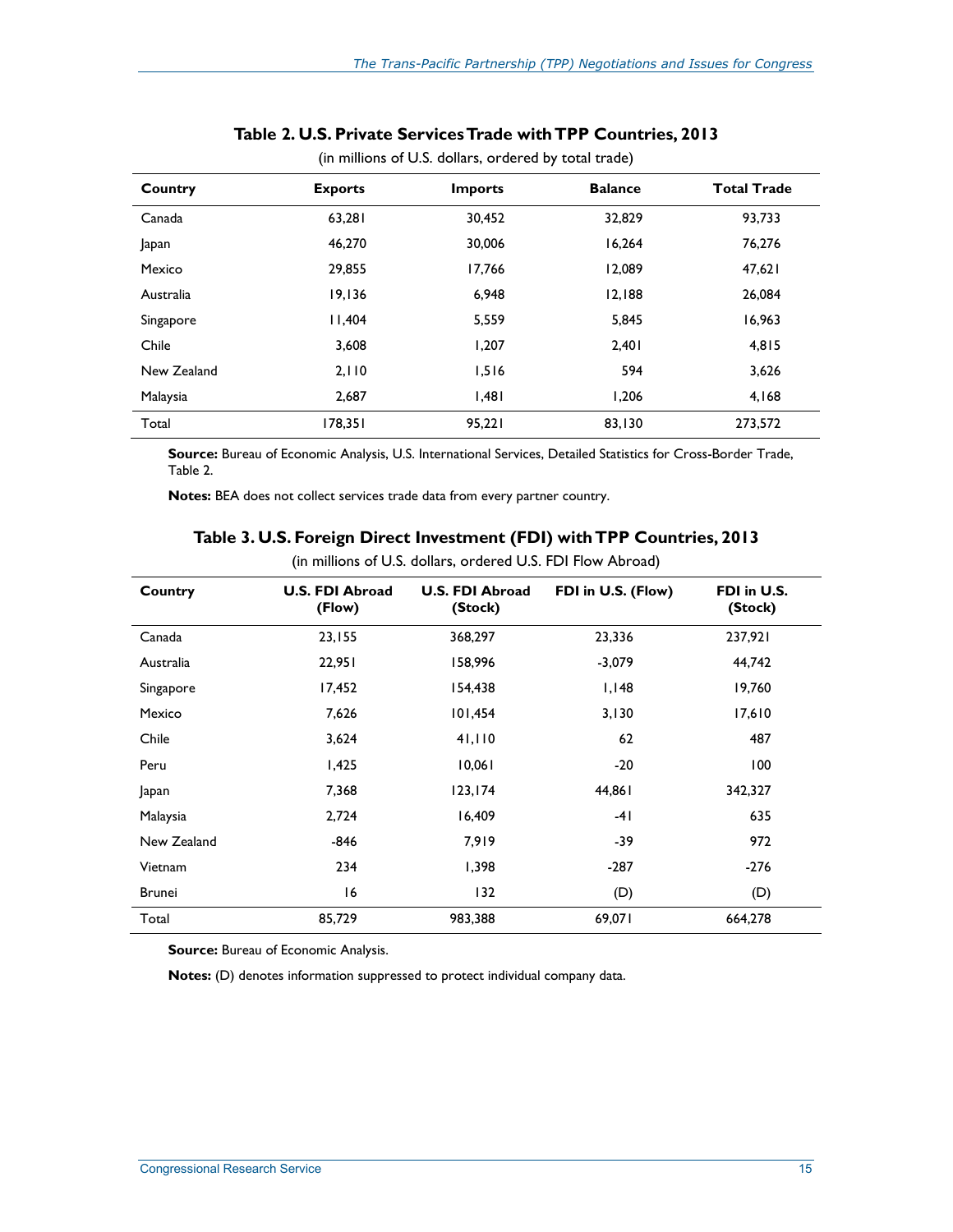| <b>Goods Market Access</b>           | Competition/State-owned Enterprises                       |
|--------------------------------------|-----------------------------------------------------------|
| Agriculture Market Access            | <b>Trade Remedies</b>                                     |
| <b>Textiles and Apparel</b>          | Transparency                                              |
| Customs/Trade Facilitation           | Labor                                                     |
| Rules of Origin                      | Environment                                               |
| <b>Technical Barriers to Trade</b>   | Cooperation and Capacity Building                         |
| Sanitary and Phytosanitary Standards | <b>Regulatory Coherence</b>                               |
| <b>Services</b>                      | Business Facilitation and Competitiveness (supply chains) |
| Investment                           | Development                                               |
| <b>Financial Services</b>            | Small- and Medium-Sized Enterprises                       |
| Telecommunications                   | Institutional Chapters                                    |
| E-Commerce/Digital Trade             | -Dispute Settlement                                       |
| <b>Temporary Entry</b>               | -Living Agreement                                         |
| Intellectual Property Rights         | -Exceptions                                               |
| Government Procurement               | -Definitions                                              |
|                                      |                                                           |

Source: Previous U.S. FTA chapters and USTR press releases on TPP negotiations.

# **Core Negotiating Issues: Market Access**

Market access for goods, services, and agriculture often forms the crux of FTA negotiations. However, nontariff barriers such as technical barriers to trade and sanitary and phytosanitary standards, while considered rules, also have an impact on market access. Negotiations on these latter issues are designed to ensure that, as tariff barriers are reduced, they are not replaced by other forms of protection.

## **Market Access for Goods and Services**

A fundamental element of most FTAs is commitments among FTA partners to eliminate most, if not all, tariffs and quotas on their trade in goods. Current average most-favored nation (MFN) tariff levels for TPP countries vary from 0% to nearly 10% (**Figure 6**). The TPP will include tariff phase-out schedules that cover more than 11,000 commodity categories for each of the partner countries. At their November 2011 meeting in Honolulu, the TPP trade ministers stated that they are aiming for duty-free access for trade in goods. The tariff schedules likely will provide for phase-out of tariffs, with tariffs on many products phased-out immediately when the agreement enters into force, and tariffs on more sensitive products phased out over longer and varying periods of time. All of the current TPP countries are in the process of some tariff elimination as each has an FTA with one or more of the other TPP partners. As mentioned above, the United States has free trade agreements with Australia, Canada, Chile, Mexico, Peru, and Singapore, and the original P-4 countries have already negotiated FTA provisions among themselves. The TPP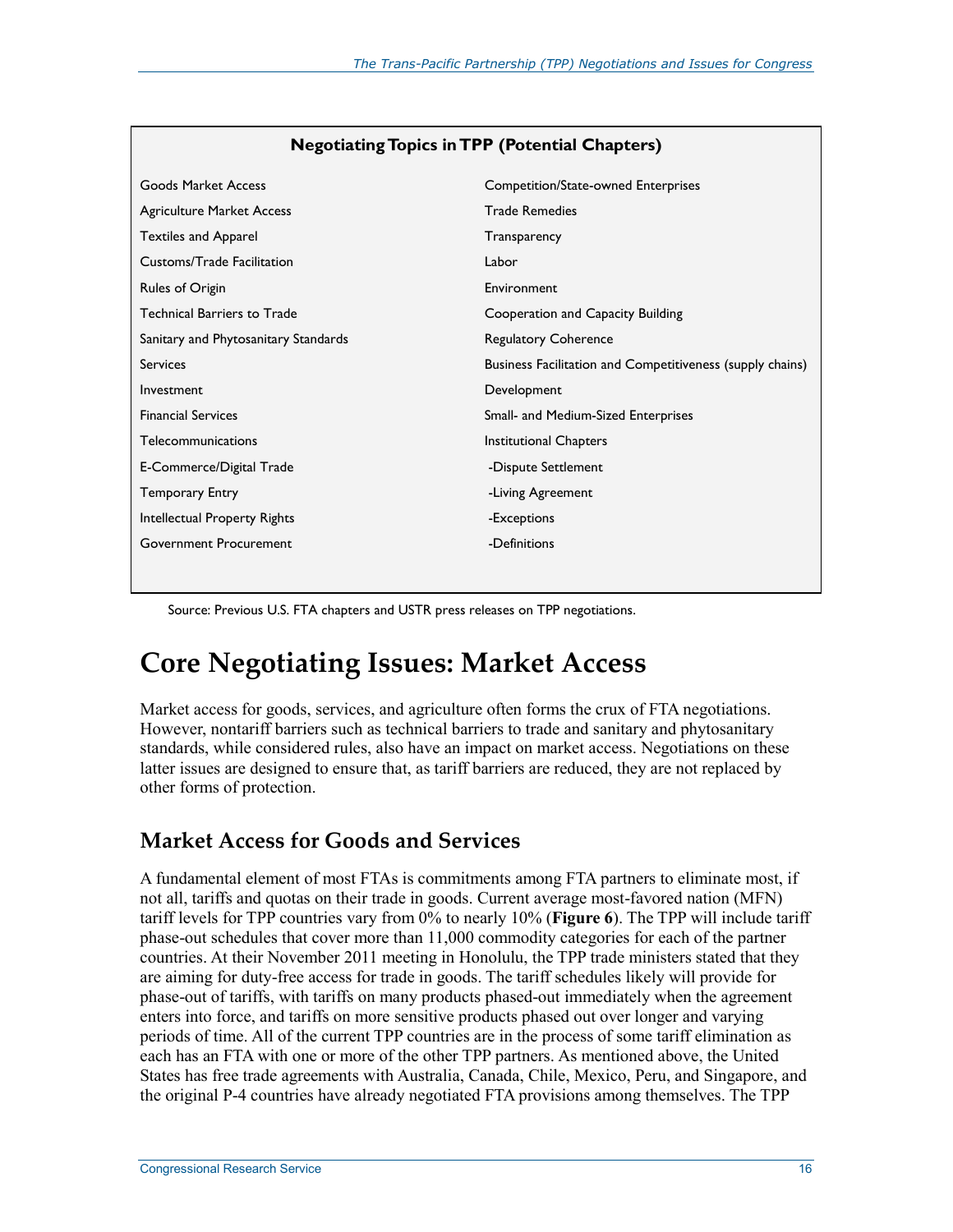may build on these previous commitments and harmonize tariff elimination for all members. TPP partners are also discussing provisions that deal with export and import licensing procedures, customs issues, and trade facilitation.



**Figure 6. TPP Country Tariffs** 

**Source:** WTO Tariff Profiles.

**Notes:** These are the WTO-wide average MFN applied tariff rates, and hence do not reflect FTA tariff rates (e.g., the average tariff applied to U.S. exports to Canada and Mexico would be much lower due to NAFTA).

#### **Textiles, Apparel, and Footwear**

Differences are likely to arise between the developed countries and some of the developing countries, including Vietnam, over elimination of tariffs on labor-intensive products, such as textiles and apparel and footwear. The United States, for example, has included in its FTAs long tariff phase-out periods, special safeguards, and restrictive rules of origin (see below) to protect U.S. domestic producers from the adverse effects of import-sensitive products. For example, certain U.S. footwear manufacturers have argued for maintaining high tariffs on imported footwear, while some U.S. producers and retailers and Vietnam are pressing for lower tariffs to gain greater access to the U.S. market.<sup>28</sup> Developing countries have argued that they need preferential access to the large markets in order to compete with producers from other countries, such as China<sup>29</sup>

#### **Trade in Services**

1

A high priority for the United States in its negotiations of bilateral and regional free trade agreements has been increased market access for services providers, especially financial services, including insurance and banking; professional services, including legal services and private

<sup>28</sup> *World Trade Online*, March 5, 2012.

<sup>29</sup> For more information, see CRS Report R42772, *U.S. Textile Manufacturing and the Trans-Pacific Partnership Negotiations*, by Michaela D. Platzer.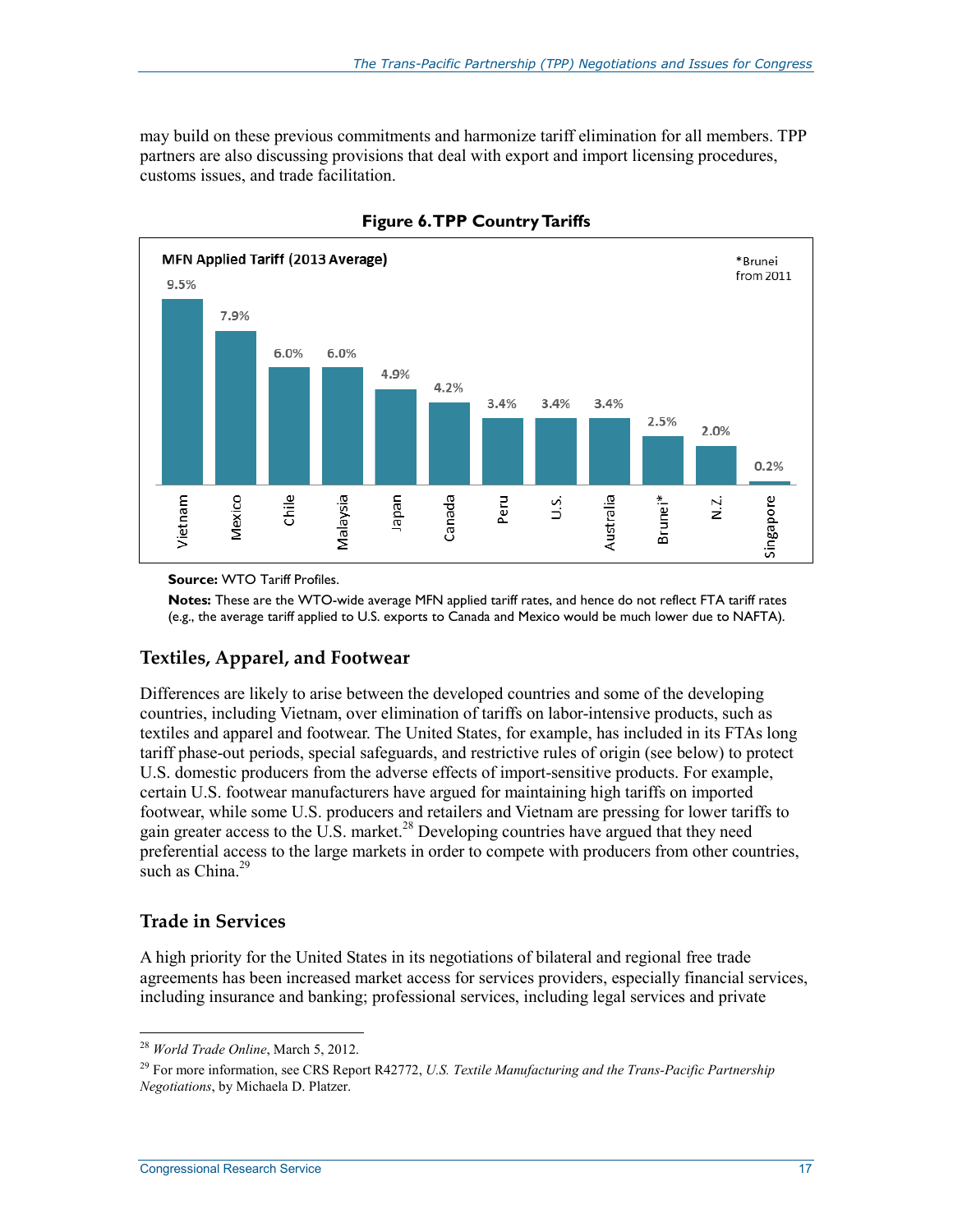educational services; telecommunication services; express delivery; e-commerce and data flows (see e-commerce section below). In doing so, the United States has sought to expand on modest commitments that trade partners have made in the World Trade Organization (WTO) under the General Agreement on Trade in Services (GATS), especially in light of the perceived failure of WTO partners to expand on those commitments in the now dormant Doha Round.

U.S. FTAs with TPP partners Australia, Canada, Chile, Mexico, Peru, and Singapore already cover trade in services. Although these countries cover more than half of U.S.-TPP services trade, Japan is also a major U.S.-services trade partner, so its entry has increased the significance of these provisions. Moreover, innovations regarding trade in services is a key part of the Obama Administration's vision of the TPP as a "21<sup>st</sup>-century model" for trade agreements, and the United States seeks TPP services provisions to be as broad as possible to cover trade with future entrants.

Restrictions in services trade, like nontariff barriers on goods trade, can take many different forms, making them difficult to quantify and compare across countries. The OECD has created indices that can provide some measure of services trade restrictiveness.<sup>30</sup> These indices, available for OECD countries across 18 different services sectors, suggest that there is considerable variation in services trade restrictiveness among TPP OECD countries (Australia, Canada, Chile, Japan, Mexico, New Zealand, and the United States) and hence opportunity for liberalization through TPP negotiation efforts. For example, in telecommunications, the index, which takes a value from 0 to 1 with a higher number indicating greater restrictiveness, ranging from 0.12 for the United States to 0.30 for Japan and 0.34 for Mexico. Such restrictions are likely even greater among some of the least developed TPP countries not included in the OECD database. Similar work by researchers at the World Bank, which covers more countries at less detail, supports this hypothesis. Their index for overall services trade restrictiveness, which takes a value from 0 to 100, ranges from 11 for New Zealand to 41.5 for Vietnam and 46.1 for Malaysia, although Peru  $(16.4)$  scores even lower than the United States  $(17.7)$ .<sup>31</sup>

According to the agreed outline, the TPP will cover services trade in several separate chapters, with some overlap. The section on cross-border trade in services—in which the buyer and seller are located in different territories—will employ the "negative list approach" (as did the P-4 agreement), that is, the provisions are to apply to all types of services unless specifically excluded by a partner country in an annex to the agreement. This approach is generally considered to be more comprehensive than the "positive list approach" used in the WTO General Agreement on Trade in Services (GATS) that requires each covered service to be identified. The negative approach also implies that any new type of service that is developed after the agreement enters into force is automatically covered unless it is specifically excluded.

Most trade agreements on cross-border services trade, including U.S. FTAs and the original P-4 agreement, contain basic provisions on services that will likely be part of the TPP:

• nondiscriminatory treatment of services from partner-country providers, including national treatment and most-favored-nation treatment;

<sup>30</sup> OECD Services Trade Restrictiveness Index available at http://www.oecd.org/tad/services-trade/services-traderestrictiveness-index.htm.

<sup>31</sup> Ingo Borchert, Batshur Gootiiz, and Aaditya Mattoo, *Policy Barriers to International Trade in Services: New Empirical Evidence*, World Bank Policy Research Working Paper (WPS6109), 2012, http://iresearch.worldbank.org/ servicetrade/home.htm.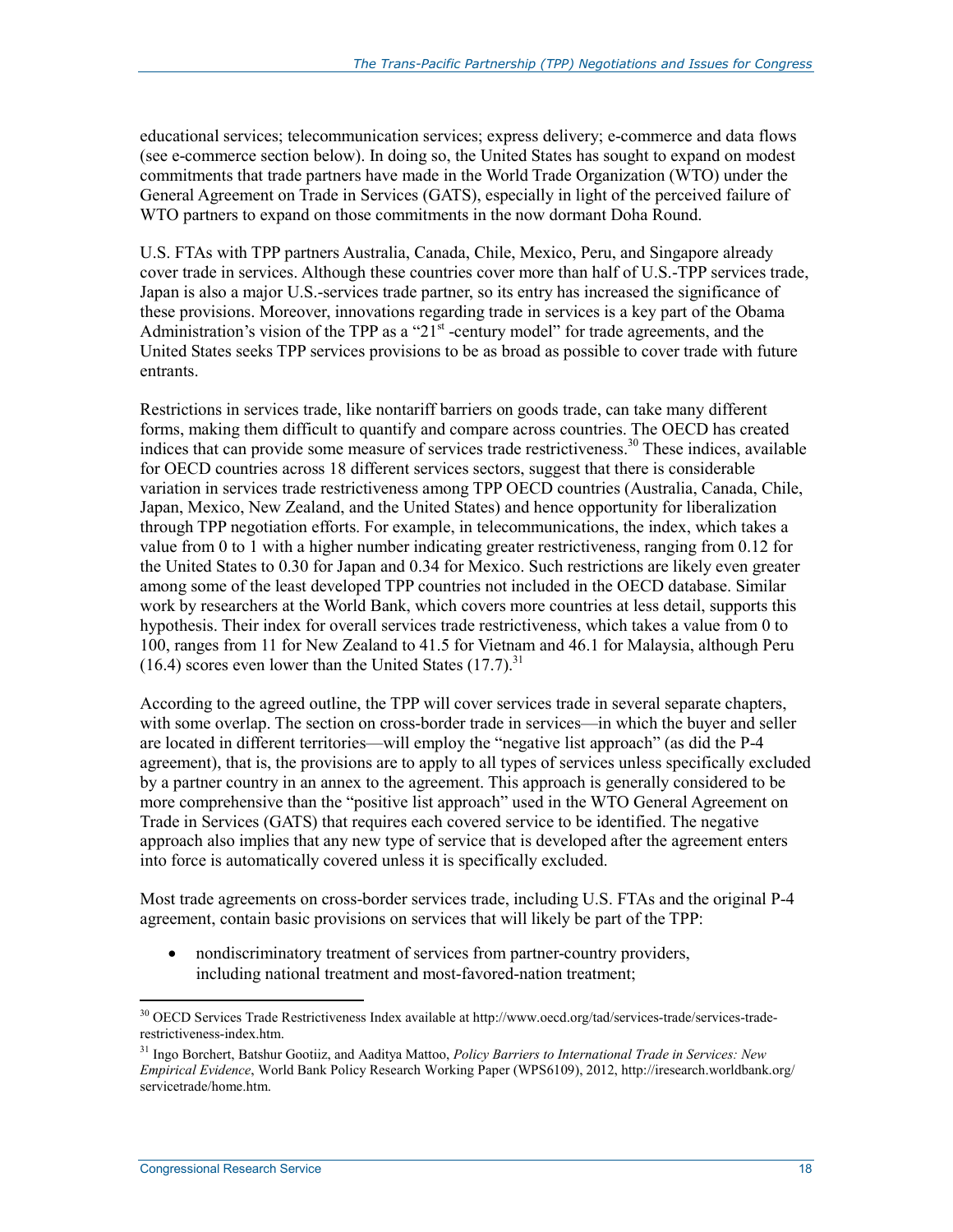- market access—no limitations on the number of service suppliers, the total value or volume of services provided, the number of persons employed, or the types of legal entities or joint ventures that a foreign service supplier may employ;
- prohibition on requirements that a partner-based service provider maintain a commercial presence in the country of the buyer;
- mutual recognition of professional qualifications for certification of service providers;
- transparency in the development and application of government regulations; and
- allowance for payments and transfers of capital flows in the provision of services.

In recent FTAs, including KORUS FTA, the United States has made market access of *express delivery services* a priority, which could also be the case in its negotiations on the TPP. Of particular concern are cases where a government-owned and operated postal system provides express delivery services competing with private sector providers. The KORUS FTA (Annex-12- B) stipulates that the postal system cannot use its monopoly power in providing postal services to give an express delivery subsidiary an unfair advantage. Nor should it divert revenues from its postal services to subsidize its express delivery services to the disadvantage of other providers.

In addition, other chapters in the proposed agreement would affect trade in services because of the nature of services and their modes of delivery. Most services require the provider and buyer to be co-located, and the largest volume of services trade occurs when the provider has a commercial presence in the form of a direct investment in the country of the buyer and sells the service to the buyer. Therefore, provisions of the TPP that may pertain to foreign investments (discussed elsewhere) relate to trade in services. In addition, many service providers, such as sellers of entertainment programming, are intellectual property owners and argue for strong IP rights protection, the subject of another chapter in the proposed TPP (and discussed elsewhere). Often, businesses rely on cross-border transmission of data and the ability to transfer that data with a minimum of restrictions is also being considered elsewhere in the agreement. Furthermore, most of the barriers to trade in services are in the form of domestic regulations; therefore, the cross-cutting objective for regulatory coherence could affect trade in services.

According to the November 2011 outline, as in previous U.S. FTAs, the TPP will have a separate chapter on telecommunications trade. The TPP is to promote access to telecommunications networks for foreign services suppliers and transparency of regulations pertaining to telecommunications services. Along with these objectives, the United States sought and obtained in the KORUS FTA commitments to allow U.S. investment in foreign telecommunications companies.

Negotiations over the services provisions may lead to controversy between the developed countries, including the United States, Australia, Canada, Japan, New Zealand, and Singapore, and developing countries. Developed countries have pushed for greater market access for services. Developing countries have been more cautious on liberalization in services trade as they fear competition in sectors they view as a source of domestic employment and worry about the political implications of forcing open sectors that are often controlled by politically powerful interests. Also, the United States may be challenged to open its market to providers of maritime services. The United States has also been pressed to liberalize access to its market through the socalled GATS mode-4 delivery—temporary entry of business personnel to provide services. No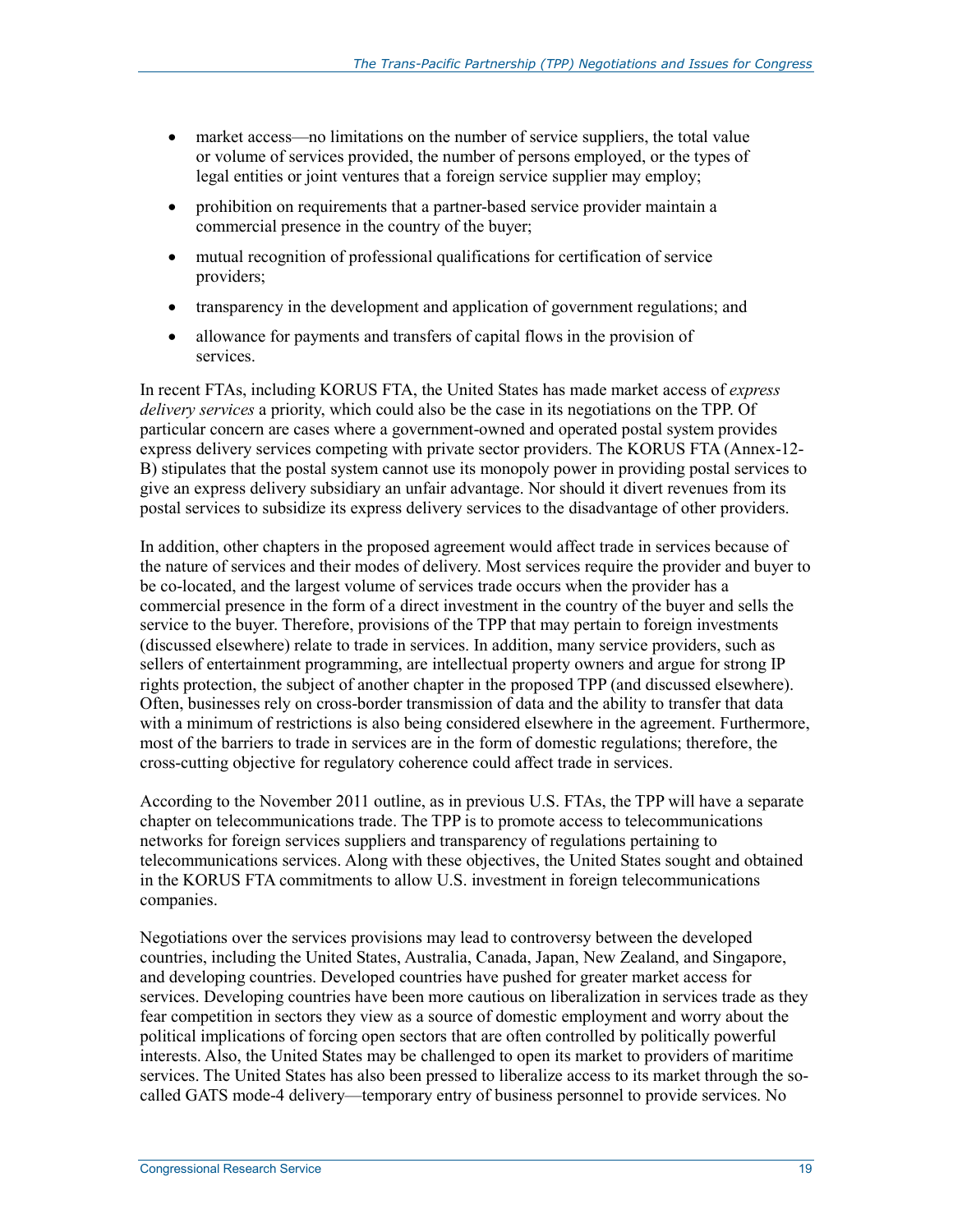U.S. FTA negotiated after the agreements with Chile and Singapore agreements includes provisions on the temporary movement of personnel.

#### *Financial Services*

The draft TPP outline indicates that financial services, including insurance and insurance-related services, banking and related services, as well as auxiliary services of a financial nature, will be addressed in a separate chapter as in previous FTAs. The original P-4 agreement did not include financial services provisions when it came into force in 2006. However, the P-4 partners committed to concluding a financial services (and investment) chapter within two years—a commitment that was overtaken by the launch of the TPP. The financial services chapter would adapt relevant provisions from the foreign investment chapter and the cross-border trade in services chapter. The KORUS FTA was the most recent U.S. FTA in which the United States negotiated provisions on financial services and which presumably will serve as a model for U.S. negotiations of the TPP in this area. The KORUS FTA distinguishes between financial services traded across borders and those sold by a provider with a commercial presence in the home country of the buyer. In the case of providers with a foreign commercial presence, the KORUS FTA applies the negative list approach; in the case of cross-border trade, the KORUS FTA limits coverage to specific banking and insurance services.<sup>32</sup>

The KORUS FTA and other U.S. FTAs provide that nothing in the FTA would prevent a party to the agreement from imposing prudential measures to ensure the integrity and stability of the financial system. The KORUS FTA also addresses insurance sold by Korea Post, in particular that Korea Post is not regulated as other financial institutions. U.S. providers have argued that government-owned and operated insurance providers are not regulated as stringently and therefore, have a competitive advantage over their privately owned counterparts. The KORUS FTA stipulates Korea Post insurance operations would be subject to tighter regulation. Another issue of U.S. concern regarding financial services was assurances that a U.S. financial service provider located in South Korea would be able to transfer information electronically or by other means from the host country where it is required in the ordinary course of business. Such information could include accounting information and human resources information that a company would want to transfer and process to a central location rather than having to process and keep at individual locations. Host governments are cautious that such transfers of information might violate domestic privacy laws and considerations.

#### **Government Procurement**

The United States is a member of the plurilateral WTO Government Procurement Agreement (GPA) and has sought the inclusion of government procurement provisions in its FTAs. Among TPP partner countries, only Japan, Singapore, and New Zealand are members of the GPA, with New Zealand becoming a member in late 2014. In previous FTA negotiations with Malaysia, the United States had sought concessions on government procurement, a sensitive area for Malaysia which since 1969 has maintained preferences designed to assist the ethnic Malay population. All

<sup>&</sup>lt;sup>32</sup> Regarding insurance, the FTA's coverage would be limited to cross-border trade in marine, aviation, and transit insurance; reinsurance; services auxiliary to insurance, such as consultancy, risk assessment, and actuarial and claim settlement services; and insurance intermediation services such as brokerage and agency services. Regarding banking and securities, the agreement's coverage in cross-border trade would be limited to providing financial information and data processing, advisory, and other auxiliary financial services.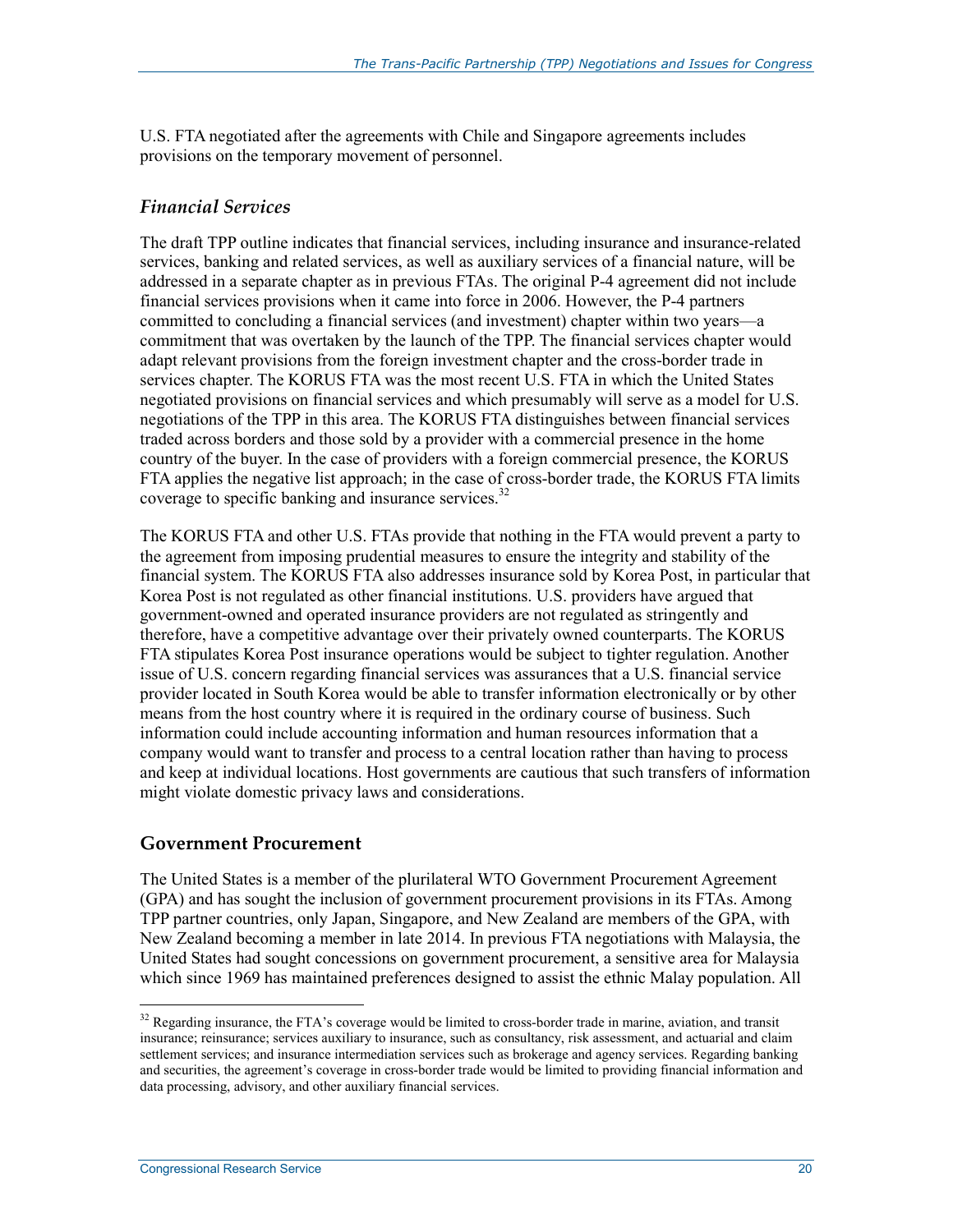U.S. FTAs—including those with TPP partners Australia, Peru, Chile, Singapore, and NAFTA include chapters on government procurement. Nearly identical to U.S. obligations in the GPA, although with different schedules of commitments for various government agencies, the FTA obligations provide opportunities for firms of each nation to bid on certain federal and state contracts over a set monetary threshold on a reciprocal basis. A similar chapter has been proposed by U.S. negotiators in the TPP talks.

On July 30, 2014, 123 Members of Congress wrote to President Obama to urge the Administration not to negotiate government procurement provisions that would limit the application of Buy American provisions through extension of government procurement opportunities and obligations to TPP partner countries.<sup>33</sup> Supporters of expanded procurement opportunities argue that the reciprocal nature of the government procurement provisions will allow U.S. firms access to major government procurement market opportunities overseas. This market potentially could be quite large. According to the WTO, government procurement accounts for 15%-20% of a country's GDP, and the size of the government procurement market among GPA members was \$1.6 trillion in  $2008.<sup>34</sup>$ 

The United States has indicated that it is not seeking to cover state or local procurement in the TPP negotiations. This may be due to resistance among some U.S. states in providing access to their procurement markets. States must voluntarily opt in to government procurement commitments in FTAs, but the number of states doing so has dropped substantially from the 37 states that signed up to the GPA to 10 states that have acceded to commitments under the most recent U.S. bilateral FTAs with South Korea, Panama, and Colombia. However, Canada reportedly is seeking to address remaining U.S. Buy American exclusions concerning state and municipal projects funded by the federal government by proposing to obligate sub-federal entities to open procurement projects funded by a central government to competition from firms in TPP countries<sup>35</sup>

## **Agriculture**

1

Negotiating the terms of agricultural trade liberalization within the context of what trade negotiators have billed as a high-standard trade agreement for the  $21<sup>st</sup>$  century continues to be central to efforts to fashion an overall TPP agreement. Within this process, bilateral negotiations between the United States and Japan that seek to come to terms on market access for a handful of key agricultural commodities that Japan considers to be sensitive and in need of continued import protection has become an important objective for U.S. agricultural interests.. While other agricultural issues remain on the table (discussed below), the market access issues with Japan appear to be a crucial stepping stone for substantially concluding the agricultural dimension of an agreement which, in turn, could help to clear the pathway for moving the broader TPP negotiations toward an end point.

<sup>&</sup>lt;sup>33</sup> Letter available at http://donnaedwards.house.gov/index.php?option=com\_content&view=article&id=657:edwardsdelauro-lead-121-members-of-congress-to-urge-president-obama-to-protect-buy-american-policies-in-tpp&catid= 10:press-releases&Itemid=18.

<sup>&</sup>lt;sup>34</sup> Briefing Note: Government Procurement Agreement, http://www.wto.org/english/thewto\_e/minist\_e/min11\_e/ brief\_gpa\_e.htm.

<sup>35 &</sup>quot;Canada to Push Opening U.S. Government Procurement Contracts at TPP, Source, *Wall Street Journal,* February 21, 2013.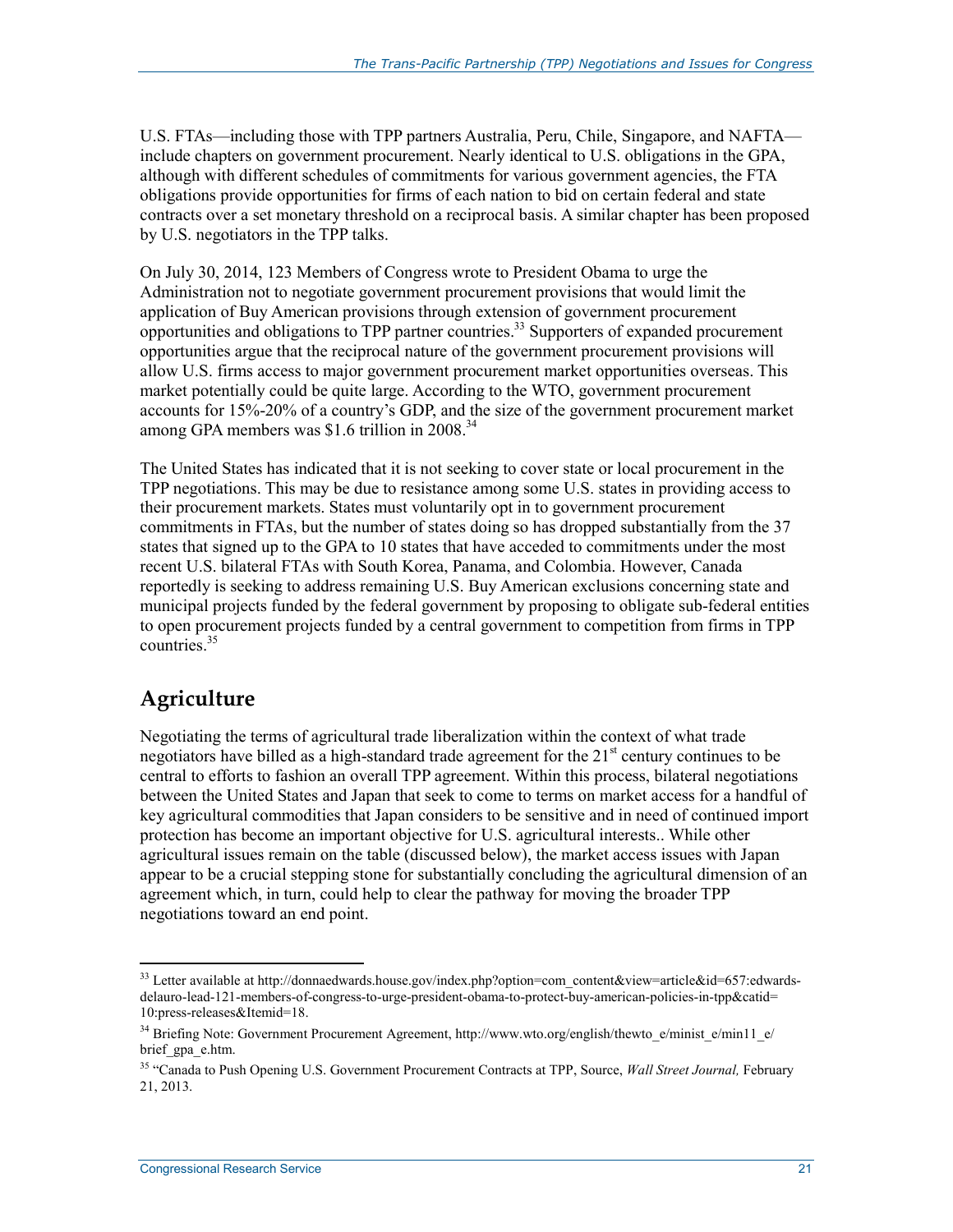#### **Market Access**

U.S. agriculture has both offensive and defensive interests in the TPP negotiations. Many in the U.S. agriculture and the agribusiness/food manufacturing sectors view positively the prospect of market openings in the three most commercially significant countries with which the United States does not yet have an FTA (i.e., Japan, Malaysia, and Vietnam). On the defensive side of the ledger, the U.S. sugar industry is opposed to providing additional access to the U.S. sugar market, while the U.S. dairy industry has offensive and defensive interest that extend beyond tariffs and market access.

In negotiating expanded market access, the TPP countries have engaged in a process where offers are exchanged with each other and then responded to with requests to improve the offer. To date, USTR has engaged in a separate offer/request process with each of the five countries that the United States does not yet have a bilateral FTA—Brunei, Japan, Malaysia, New Zealand, and Vietnam. Whether this process has been undertaken with Canada is unclear. A major issue for U.S. agricultural interests is that Canada maintains support regimes for several significant commodity groups, including dairy, poultry and eggs. These regimes support domestic prices and discourage imports, with the result that access to these product markets has not been fully liberalized under the Canada-U.S. FTA. With respect to other countries with which the United States has an FTA, the U.S. position is that it will not engage in talks to reopen any existing market access provision.

#### *U.S.-Japan Negotiations a Bellwether*

Japan—currently the fourth largest market for U.S. agricultural exports—is generally considered to be the most promising market within the TPP group for U.S. agriculture. In an analysis issued in October 2014, the U.S. Department of Agriculture (USDA) modeled a TPP agreement in which tariffs and tariff rate quotas on agricultural products were eliminated. The model projected that Japan would absorb 70% of the \$8.5 billion increase in agricultural trade among TPP countries in 2025, with U.S. agricultural interests capturing one-third of the increase in farm exports within the TPP. It follows that for U.S. agriculture to realizing this potential market expansion depends greatly upon the extent to which Japan agrees to reduce the high tariffs and restrictive quotas that surround its most sensitive commodities. These measures protect Japanese producers of pork, beef, rice, wheat, barley, dairy products, and sugar by discouraging imports.

The offers that Japan has tabled with respect to relaxing access to its market for these sensitive commodities have not been made public. During the last half of 2014 numerous Members of Congress and some commodity groups expressed concern about whether Japan's concession offers to cut tariff rates and remove other restrictions on imported products, were ambitious enough to gain congressional support for an agreement. For instance, on July 30, 2014, 140 House Members signed a letter to President Obama expressing "deep concern over Japan's current market access offer" in the TPP negotiations.<sup>36</sup> The letter characterizes Japan's effort to exempt numerous tariff lines from complete elimination as "objectionable," adding that it "falls far short of acceptability." Similarly, in early September 2014 the National Pork Producers Council (NPPC), along with trade organizations representing hog producers in Australia, Chile, and Mexico issued an open letter to TPP negotiators which referenced Japanese restrictions on trade in pork and called for an agreement "in which full tariff elimination is achieved for virtually

<u>.</u>

 $36$  See http://waysandmeans.house.gov/uploadedfiles/tpp\_market\_access\_letter.pdf.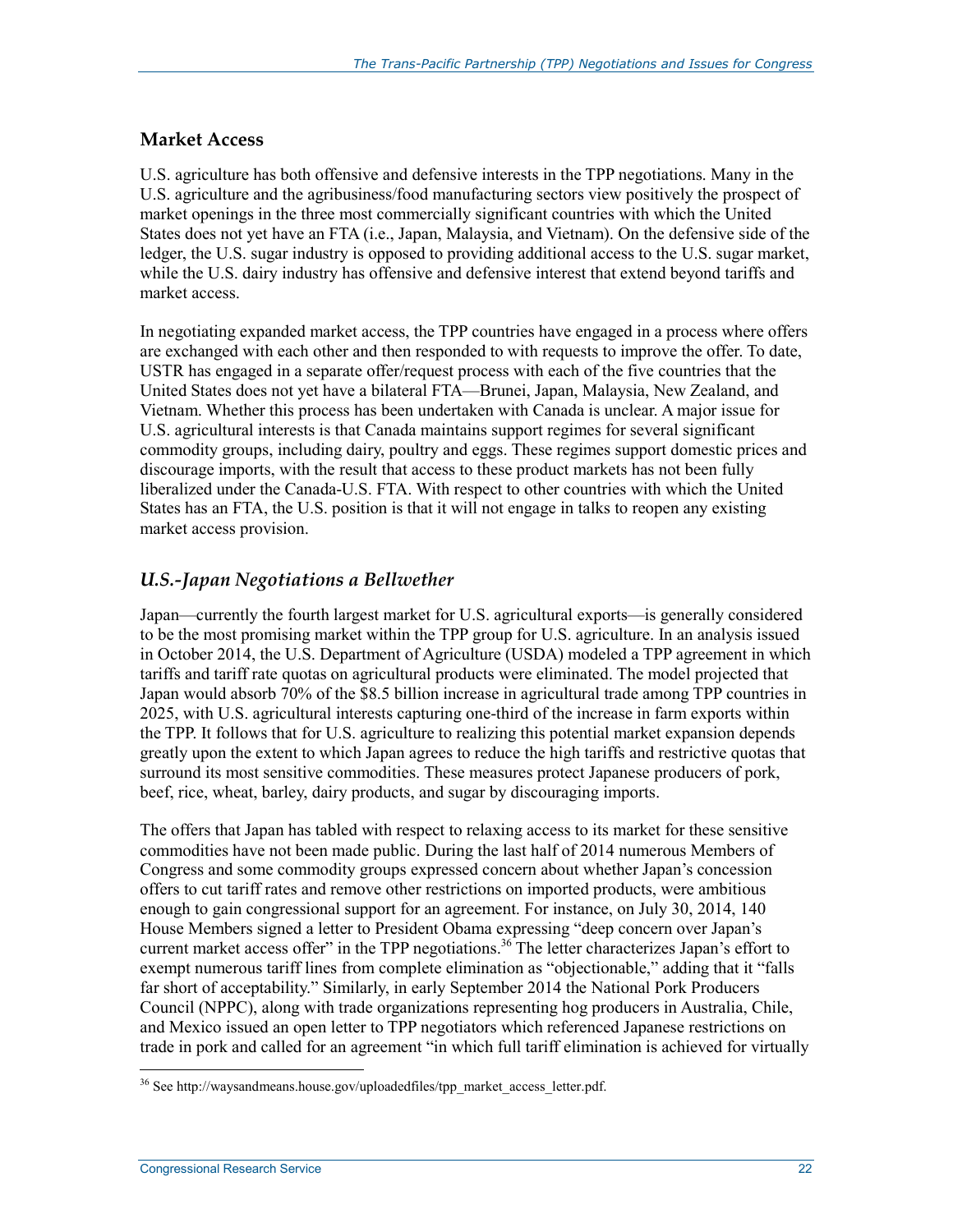all products, including pork."<sup>37</sup> The letter cites "Reports that Japan has made unacceptable tariff offers in each of the agricultural sectors it considers sensitive, including pork."

More recently though, there have been unofficial indications that Japan has sweetened its access offers on its most sensitive commodities, though definitive details have not been made public. Japanese press reports have suggested the Japanese government has improved its market access offers to the United States on pork, beef, and rice, suggesting that a narrowing of differences over these sensitive items may be in the works. In late January 2015, the NPPC cited "significant progress" on Japan's market access offer on pork.<sup>38</sup> In his testimony of March 18, 2015 before the House Committee on Agriculture, American Farm Bureau Federation President Bob Stallman stated "Indications are that there will be a reduction in Japan's beef tariffs, reform of their gateway price system for pork, additional TRQ for rice and reduction in tariffs on dairy products."39

#### *Access Issues Extend Beyond Japan*

In an indication that concern about expanding market access for U.S. agricultural products in a TPP agreement is not limited to Japan alone, signatories to the House letter of July 30, 2014 (see above) added that they are "troubled by Canada's lack of ambition, which is threatening a robust outcome for U.S. farmers." The reference appeared to be aimed at the import protections Canada maintains to shield its poultry, egg, and dairy industries from foreign products, which it believes could undermine the supply management regimes that support prices for these commodities. To underscore the point, the House letter urges the President to pursue TPP negotiations without Japan, Canada or any other country that fails to open its markets in line with the high standards envisaged for the TPP.

The market access issue with Canada is one that would be expected to move to the forefront of negotiations once the agricultural market access negotiations between the United States and Japan have been settled. An agreement with Japan that provides for substantially improved access to Japanese markets for its sensitive commodities would likely create strong pressure to achieve a similar outcome with Canada. Under such circumstances Canada might, in turn, seek greater access to U.S. markets for selected commodities, such as sugar, sugar-containing products, peanuts, and dairy products among others.

The number of agricultural market access issues that remain to be resolved and the length of time this may require are open questions. During House and Senate trade policy hearings in January 2015, Members in both Chambers noted that several issues remain unresolved in the TPP negotiations.40 In his January 2015 report, House Ways and Means Committee Ranking Member Levin, provided additional detail and identified numerous outstanding issues in the TPP

 $37$  See "Top Pork Producers Want Tariffs Eliminated in TPP", September 8, 2014, at http://www.nppc.org/2014/09/toppork-countries-want-tariffs-eliminated-in-tpp/.

<sup>38</sup> See "U.S. Pork Producers All In on TPA", January 26, 2015, at http://www.nppc.org/2015/01/u-s-pork-producers-allin-on-tpa/.

<sup>&</sup>lt;sup>39</sup> Testimony of American Farm Bureau Federation of March 18, 2015 to House Committee on Agriculture at http://agriculture.house.gov/sites/republicans.agriculture.house.gov/files/images/Stallman%20Testimony.pdf.

<sup>&</sup>lt;sup>40</sup> U.S. Congress, House Committee on Ways and Means, *U.S. Trade Policy Agenda*, 114<sup>th</sup> Cong., 1<sup>st</sup> sess., January 27, 2015; U.S. Congress, Senate Committee on Finance, *President Obama's 2015 Trade Policy Agenda*, 114<sup>th</sup> Cong., 1<sup>st</sup> sess., January 27, 2015.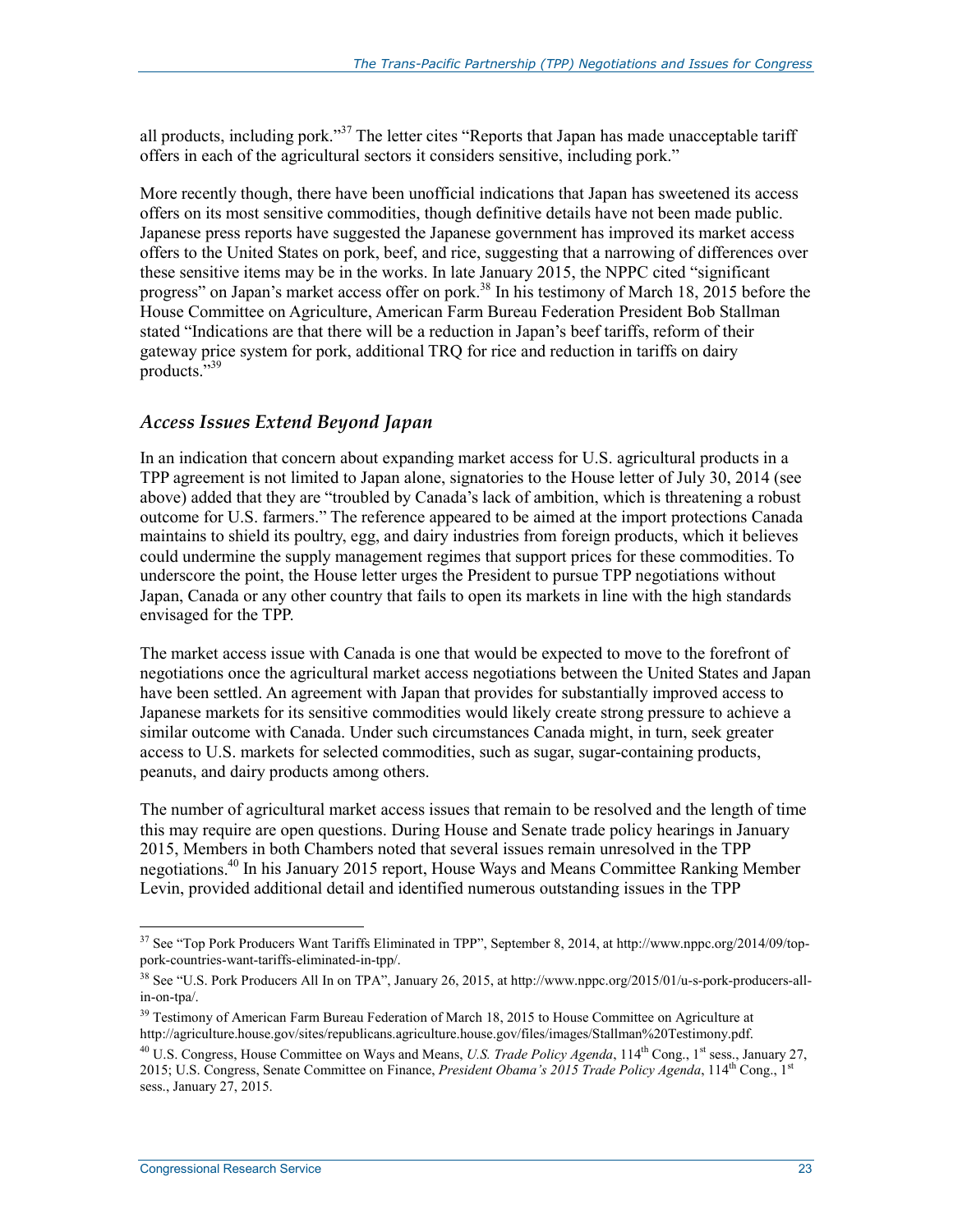negotiations, among which he cited the need to gain greater access for U.S. agricultural products to markets in Japan and Canada.<sup>41</sup>

#### *U.S. Sugar and Dairy Interests and the TPP*

Dairy and sugar are among the most significant of the sensitive U.S. agricultural commodities. Although U.S. agricultural groups generally have pressed for the complete elimination of all tariffs and other restrictions on market access for agricultural products imported by other TPP countries, not all food and commodity groups support this approach.

At this point in the negotiations, the U.S. dairy industry, as represented by the National Milk Producers Federation (NMPF) and the U.S. Dairy Export Council (USDEC), are pressing for greater access to certain dairy product markets within the TPP, particularly Canada and Japan.In a joint letter to Members of Congress on March 2, 2015, the NMPF and USDEC emphasized the importance of striking a TPP agreement that expands access to these markets for the U.S. dairy industry, stating: "Our goal is an agreement that on balance offers net trade benefits to the U.S. industry. To get there, market access into the region's most protected dairy markets—Japan and Canada is imperative." The letter continues, "However, Japan needs to do more; in particular it needs to provide avenues for U.S. export growth in all areas." The two dairy organizations made a pointed reference to Canada, asserting, "Likewise, Canada has yet to put forward an offer on dairy. In order for TPP to be successful and truly comprehensive, it is imperative that Canada provide significant market opening for the full range of U.S. dairy products."<sup>42</sup>

In a subsequent letter of March 19, 2015 that was addressed to Agriculture Secretary Tom Vilsack and U.S. Trade Representative Michael Froman, along with their counterparts in Australia and New Zealand, the NMPF, USDEC, the International Dairy Foods Association, together with dairy industry organizations in Australia and New Zealand, struck a similar theme. In this letter, the dairy groups highlighted the importance of achieving increased market access in Japan and Canada, and asserted that more progress is needed on that front. Thus the letter states, "While negotiations with Japan have made progress, vital work remains." The letter adds, "In addition, Canada now needs a great deal more focus and we urge the immediate commencement of focused dairy market access negotiations with Canada. It is imperative that Canada provide commercially meaningful market openings for all dairy products if it is to remain a participant in the treaty."<sup>43</sup>

The U.S. sugar production sector, as represented by the American Sugar Alliance, has opposed opening the U.S. sugar market to any additional imports from the TPP region. But the Sweetener Users Association, representing candy makers and other sugar-consuming industries, have argued that any TPP agreement should provide for immediate, new access to the U.S. market for foreign sugar, while also establishing a glide path to trade liberalization for all sugar-producing TPP partners. They argue the increased competition would benefit both sugar-consuming businesses

<sup>&</sup>lt;sup>41</sup> See, "The Trans-Pacific Partnership: A Path Forward to an Effective Engagement," January 22, 2015, at http://democrats.waysandmeans.house.gov/sites/democrats.waysandmeans.house.gov/files/documents/A%20Path%20F orward%20to%20an%20Effective%20TPP%20Agreement%201.pdf.

 $^{42}$  Letter of March 2, 2015 to Members of Congress from the U.S. Dairy Export Council and National Milk Producers Federation at http://www.nmpf.org/files/file/Kappelman\_Testimony\_for\_NMPF\_House\_Ag\_031815.pdf.

<sup>&</sup>lt;sup>43</sup> Letter of March 19, 2015 from U.S., Australian and New Zealand agriculture and trade officials at http://www.nmpf.org/files/file/TPP-Dairy-Letter-Japan-Canada-Market-Access-031915.pdf.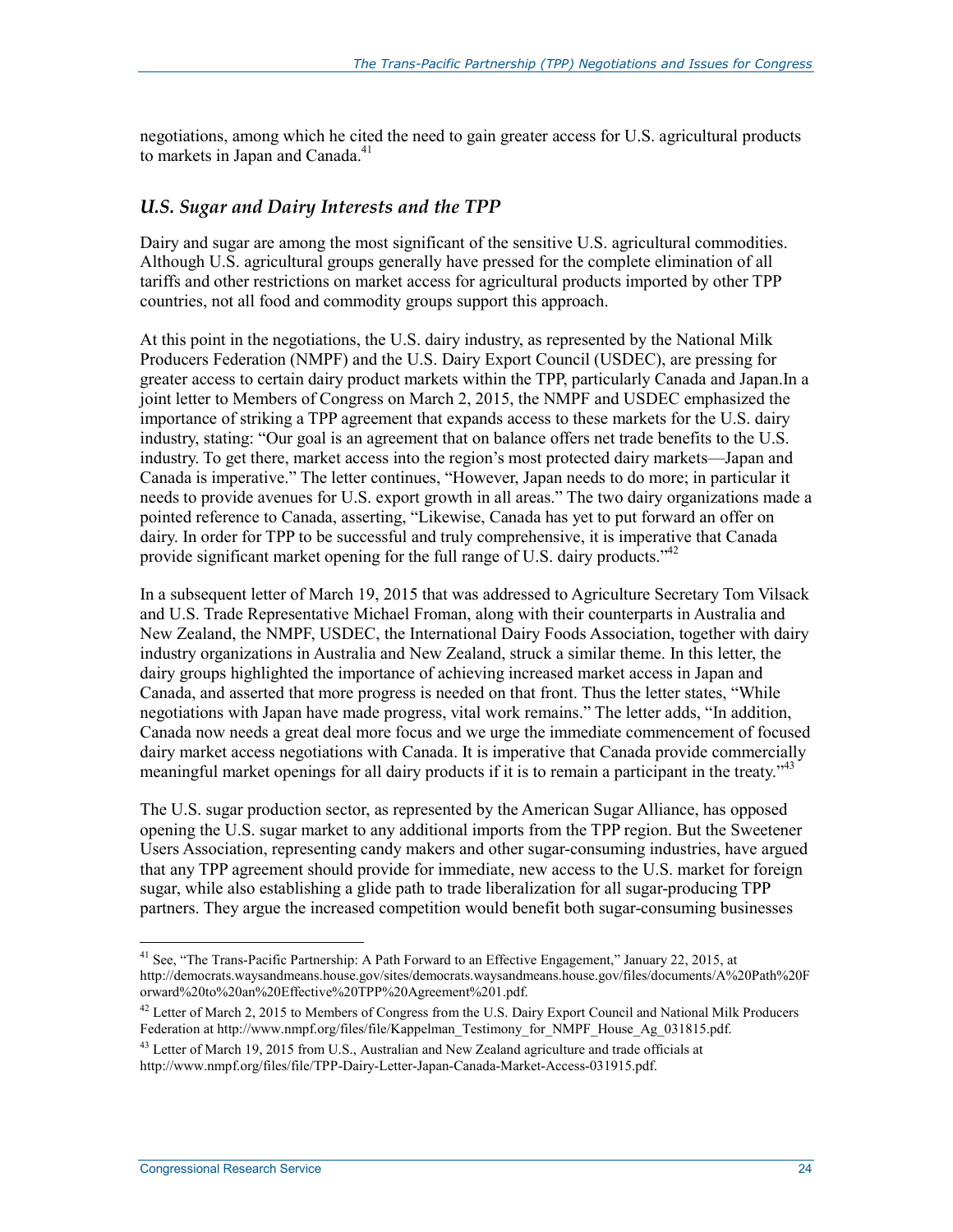and consumers. To this end, it remains to be seen whether Australia, a major sugar producer, will use the TPP negotiations to press for access to the U.S. sugar market, perhaps in return for engaging in priority issues for the United States, such as e-commerce, investor-state dispute settlement, and state-owned enterprises.

#### **Agricultural Issues in Other TPP Chapters**

In the rules portion of the TPP, negotiators are seeking to better address disputes that can arise over differences on how to handle human health and animal/plant safety issues (i.e., sanitary and phytosanitary standards (SPS)) associated with trade in agricultural products, and the possible ramifications of regulating the sale of some tobacco products on trade in tobacco. The "Intellectual Property Rights" chapter could include provisions to prescribe how agricultural products with a "geographical indication" designation are to be treated. The "Competition" chapter could address objectives sought by Australia and New Zealand to secure disciplines on TPP countries' use of export subsidies, export credits, and food aid to promote their farm sectors.

#### *Sanitary and Phytosanitary Standards*

As part of the effort to make the TPP a  $21^{st}$ -century agreement, while boosting U.S. agricultural exports beyond what U.S. negotiators might secure in market access talks alone, negotiators are drafting a chapter on sanitary and phytosanitary (SPS) matters that lays out commitments relating to human health and animal/plant safety which would go beyond those found in the World Trade Organization's (WTO) SPS Agreement.<sup>44</sup>

An important issue that has been a source of controversy concerns what approach should be included to resolve SPS disagreements that arise among TPP members. USTR has tabled text that would establish both a "consultative mechanism" among technical experts to address SPS disputes that arise, and a "rapid-response mechanism" designed to quickly resolve SPS barriers that block shipments of perishable products. Other TPP countries that are significant agricultural exporters appear to favor a dispute settlement process for SPS obligations.<sup>45</sup> At the Ottawa round in July 2014, USTR reportedly indicated it would accept dispute settlement for some SPS obligations, but not for all. Unclear was what type of dispute settlement mechanism would be acceptable and which SPS obligations the United States would agree to subject to this procedure.46

U.S. agricultural interests and food groups have supported the inclusion of an enforcement mechanism for SPS disputes in the TPP text. In testimony before the House Committee on Agriculture on March 18, 2015, the United Fresh Produce Association cited the increasing use of nontariff barriers as an obstacle to U.S. fruit and vegetable exports and advocated for "the creation of a dispute settlement process that resolves nontariff trade issues in a timely manner."<sup>47</sup>

<sup>44</sup> For background on SPS issues see CRS Report R43450, *Sanitary and Phytosanitary (SPS) and Related Non-Tariff Barriers to Agricultural Trade*, by Renée Johnson.

<sup>45 &</sup>quot;New U.S. SPS Text Includes Consultative Mechanism, RRM Provisions," *Inside U.S. Trade*, May 24, 2013; "Food, Agriculture Groups Blast U.S. Approach to SPS Disputes in TPP," *Inside U.S. Trade*, May 10, 2013.

<sup>46 &</sup>quot;TPP Chief Negotiators Narrow Differences on Handling of SPS Disputes", *Inside U.S. Trade,* July 10, 2014.

 $47$  Testimony of the United Fresh Produce Association before the House Committee on Agriculture of March 18, 2015 at http://www.unitedfresh.org/content/uploads/2014/07/House-ag-comte-trade-hearing-3-18-15-guenthertestimony.pdf.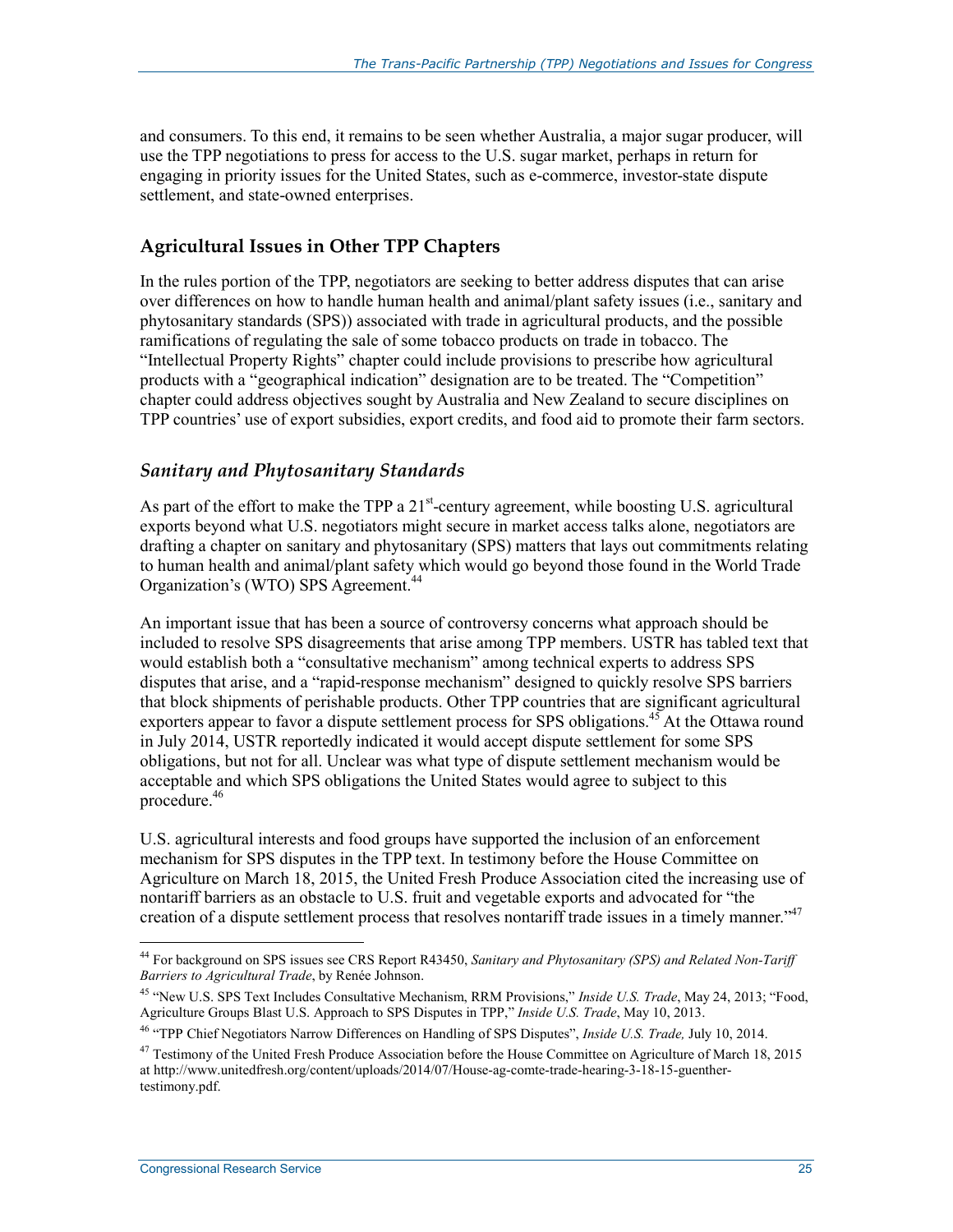A letter from 24 Members of Congress on SPS disputes, dated August 3, 2012, called for the inclusion of "effective and enforceable rules" to strengthen the role of science in resolving differences.<sup>48</sup> A different perspective on SPS enforcement is expressed in Representative Levin's report to the Council on Foreign Relations in September 2014. In that report, Representative Levin cautioned that any new SPS disciplines under TPP must not place U.S. regulatory sovereignty at risk in view of the broad array of conditions that exist across TPP countries.<sup>49</sup>

#### *Tobacco*

1

On the matter of controlling tobacco use, the U.S. position as articulated by USTR has drawn criticism from a number of quarters for being inadequate to protect public health, while others have argued that tobacco products are uniquely harmful and should be excluded from trade liberalization altogether. USTR's August 2013 proposal for tobacco products clarifies that TTP countries agree that exceptions allowed under the two multilateral trade agreements (i.e., Article XX(b) of the General Agreement on Tariffs and Trade (GATT) and Article XVI of the General Agreement on Trade in Services (GATS)), which allow for measures that are necessary to protect human, animal or plant life or health, would not violate the agreements if the measure is not a disguised trade barrier. The proposal would require a TPP signatory to consult with its TPP partners before bringing a legal challenge under any tobacco control measures agreed upon in a  $TPP$  text.<sup>50</sup> Malaysia has countered with a proposal that would exempt tobacco-control measures from being challenged under TPP.

USTR's proposal has been criticized by some Members of Congress, by a number of tobacco control groups, and by attorneys general from 45 states and territories. In a letter to President Obama of October 30, 2013, 56 Members of the House asserted that USTR's August 2013 proposal would likely lead to greater use of tobacco products in developing countries.<sup>51</sup> A November 12, 2013 letter from 12 Senators to USTR Ambassador Michael Froman expressed concern that USTR's TPP proposal could allow tobacco companies to use trade law to undermine domestic tobacco control measures, and advocated excluding tobacco products from TPP.<sup>52</sup> Five U.S. tobacco control groups lamented that USTR retreated from its earlier proposal that would have made it more difficult for tobacco companies to challenge domestic tobacco control measures under trade agreements. They noted that USTR's August 2013 proposal fails to recognize tobacco as a "uniquely harmful product," while also pointing out that it would not cover lawsuits filed by tobacco firms, and would not provide countries that have strong control

<sup>&</sup>lt;sup>48</sup> Letter to USTR Ron Kirk from Members of the House Agriculture and Ways and Means Committees, August 3, 2012; "TPP's Biggest Benefit for Agriculture is Binding SPS Rules, Stallman Says," *Inside U.S. Trade*, November 16, 2012.

<sup>&</sup>lt;sup>49</sup> See A Report to the Council on Foreign Relations by Congressman Sander Levin at http://democrats.waysandmeans.house.gov/sites/democrats.waysandmeans.house.gov/files/documents/ Levin%20Report%20to%20CFR%20on%20TPP.pdf.

<sup>50 &</sup>quot;USTR Prepares To Table Revised TPP Tobacco Proposal, Briefs Congress," *Inside U.S. Trade*, August 16, 2013; USTR, "Fact Sheet: New U.S. Proposal on Tobacco Regulation in the Trans-Pacific Partnership," August 21, 2013, http://www.ustr.gov/about-us/press-office/fact-sheets/2013/august/fact-sheet-tobacco-and-tpp.

<sup>51 &</sup>quot;Reps. Waxman, Doggett, Capps, and over 50 Members Urge Administration to Strengthen Tobacco Proposal for Trans-Pacific Partnership Agreement", October 30, 2013, at http://waxman.house.gov/press-release/reps-waxmandoggett-capps-and-over-50-members-urge-administration-strengthen-tobacco.

<sup>52 &</sup>quot;Blumenthal, Murphy Urge USTR to Safeguard Tobacco Control Measures and Protect Public Health in Trade Agreement", November 14, 2013, at http://www.blumenthal.senate.gov/newsroom/press/release/blumenthal-murphyurge-ustr-to-safeguard-tobacco-control-measures-and-protect-public-health-in-trade-agreement.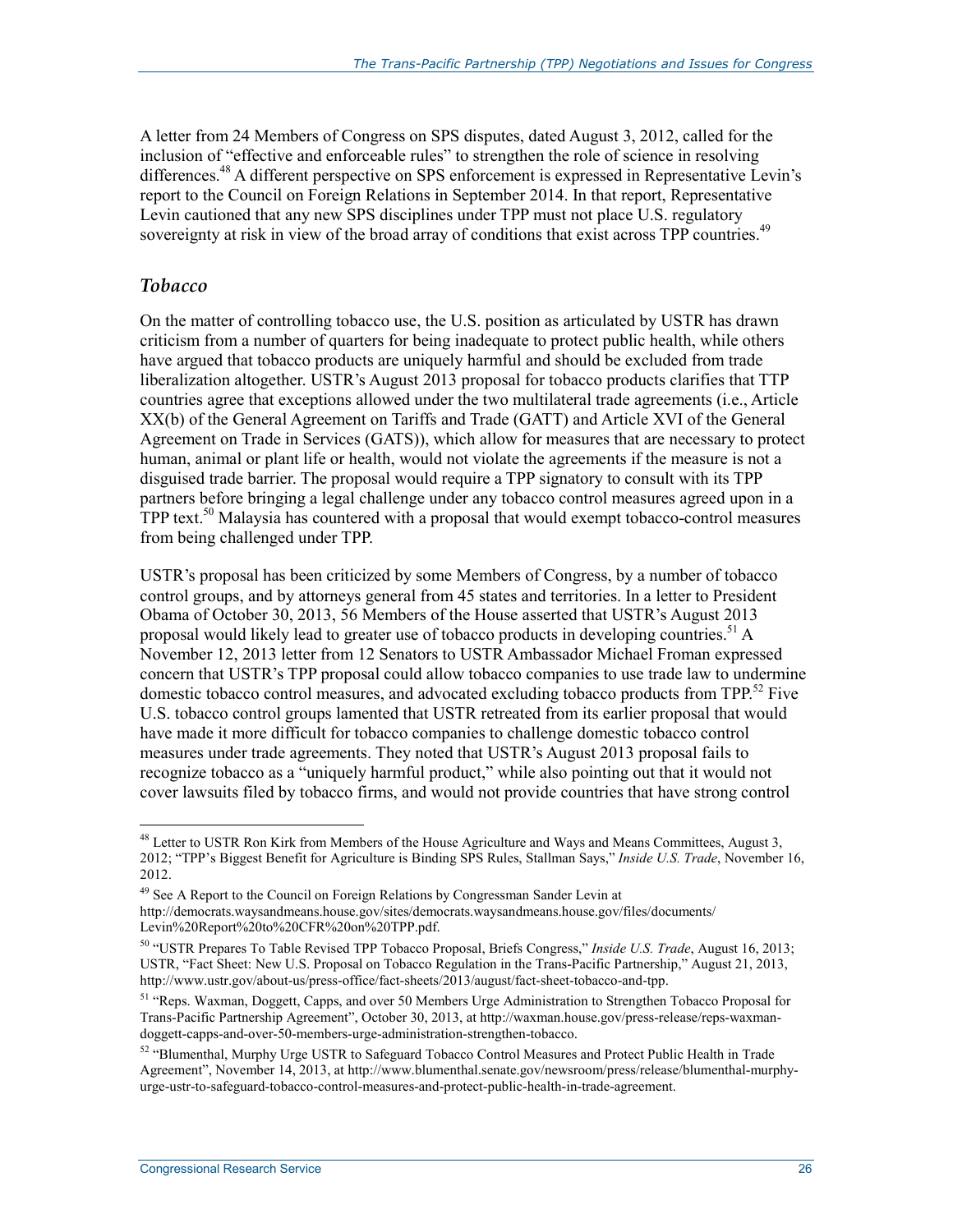measures with the protections needed to rebuff challenges by the industry.<sup>53</sup> The 45 attorneys general issued a letter to USTR in January 2014, expressing concern that TPP could pose a threat to state and local regulation of tobacco products, and urging USTR to exclude tobacco products from TPP.<sup>54</sup>

At the same time, a number of U.S. business associations and food and agriculture organizations have taken a stand against any effort to exclude tobacco product manufacturers from investorstate dispute settlement provisions in a TPP agreement. In a letter of October 21, 2014, to Japan's ambassador to the United States, the U.S. Chamber of Commerce, the National Association of Manufacturers, the American Farm Bureau Federation, the American Meat Institute, and others, asserted that excluding any sector from the basic rules of investment agreements would undermine the investment trade and rules-based system, and would carry with it a number of negative consequences.<sup>55</sup> Senator Mitch McConnell has expressed to USTR Michael Froman his concern over any effort to exclude tobacco products from investor-state dispute settlement provisions within TPP.<sup>56</sup>

#### *Geographical Indications*

Another agricultural trade issue that has surfaced in the TPP negotiations concerns the use of geographical indications (GIs). GIs apply primarily to agricultural products, including cheese, wines, and spirits. Examples of GIs are Roquefort cheese, Idaho potatoes, Champagne, and Tuscan olive oil.<sup>57</sup> The WTO's intellectual property rights agreement and related provisions in the FTAs negotiated by the United States recognize the use of geographical indications to protect the quality and reputation of a distinctive product produced in a particular region of a country. The U.S. dairy industry, though, is concerned that GI protections which the European Union (EU) has accorded to cheese names that U.S. manufacturers consider to be common names, such as parmesan and asiago, could impede their access to export markets.

The U.S. dairy industry wants safeguards included in TPP to ensure that exports of cheeses using common food names, like parmesan, feta and romano, will not be blocked as a result of bilateral FTAs that TPP member states negotiate with the EU.<sup>58</sup> This arises from the GI provision in the EU-South Korea FTA (KOREU), and in the EU-Canada FTA which is pending ratification. The U.S. dairy industry argues the GI provisions in these agreements have, and will, limit U.S. exports to these markets.<sup>59</sup> An open question is how the TPP will treat this matter for countries

<sup>53</sup> Statement of Campaign for Tobacco-Free Kids, American Cancer Society Cancer Action Network, American Heart Association, American Lung Association and American Academy of Pediatrics, "USTR Abandons Plan to Protect Tobacco Control Measures under Trans-Pacific Partnership Trade Agreement," August 19, 2013, http://www.tobaccofreekids.org/press\_releases/post/2013\_08\_19\_trade.

<sup>54 &</sup>quot;U.S. Trade Agreement Should Not Apply to Tobacco", January 27, 2014, at http://www.naag.org/u.s.-tradeagreements-should-not-apply-to-tobacco1.php.

<sup>&</sup>lt;sup>55</sup> Letter Ambassador Kenichiro Sasae of Japan, October 21, 2014, at https://www.politicopro.com/images/pdf/ letter to ambassador kenichiro sasae.pdf.

<sup>&</sup>lt;sup>56</sup> The Hill, "McConnell seeks to protect tobacco industry in trade deal," October 19, 2014, at http://thehill.com/policy/ finance/221197-mcconnell-seeks-to-protect-tobacco-industry-in-trade-deal.

<sup>57</sup> For more information on GIs, see CRS In Focus, *Geographic Indications in the U.S.-EU Trade Negotiations, by Renée Johnson*.

<sup>58</sup> For more on the U.S. dairy industry position on the TPP see http://usdec.files.cms-plus.com/PDFs/TradePolicy/ Dairy%20TPP%20Backgrounder\_0713.pdf.

<sup>&</sup>lt;sup>59</sup> For more detail see testimony of the U.S. Dairy Export Council & National Milk Producers Federation to the U.S. (continued...)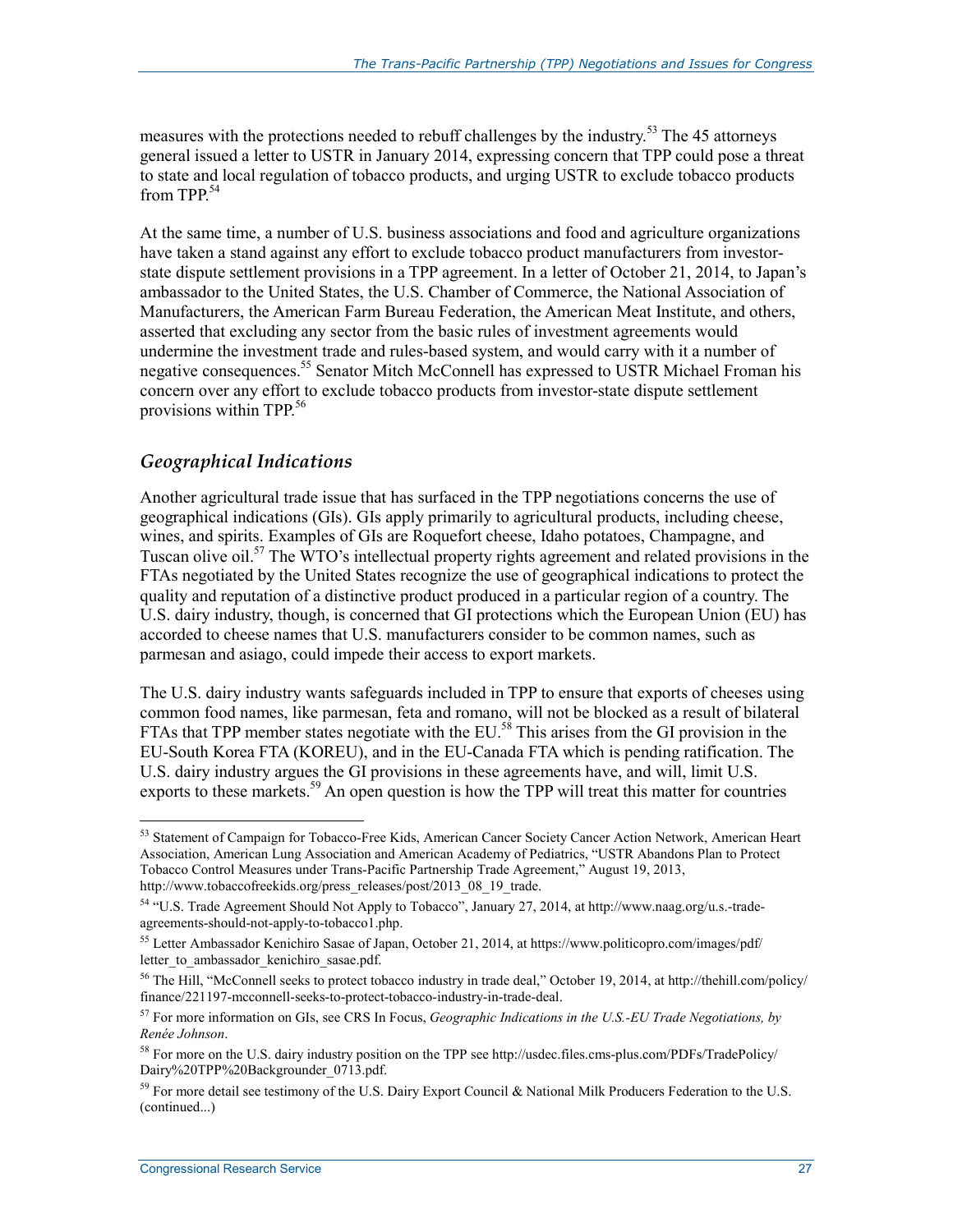that have an existing FTA with the EU that provides for recognition of such GI-restricted products. In their joint letter of March 2, 2015 to Members of Congress, NMPF and USDEC called for addressing the GI issue within TPP through "improving safeguards surrounding the use of common food names" in response to what it called "the EU's abuse of geographical indications to erect barriers to U.S. exports."<sup>60</sup>

#### *Agricultural Competition*

One of Australia's TPP negotiating objectives, supported by New Zealand, has been to secure disciplines on other TPP countries' use of export subsidies, official export credits, and food aid in support of their agricultural sectors. Its negotiators have argued for years in the multilateral Doha Round that these programmatic tools distort agricultural trade and should be modified when negotiating trade agreements in order to minimize such impacts. The United States has eliminated the use of export subsidies for agricultural products and, in recent years, has significantly reformed its use of export credit guarantees. However, the United States has signaled its opposition to any effort to include food aid disciplines in the TPP, contending that such rules should be developed on a multilateral basis. $61$ 

Some observers have suggested that Australia's insistence on the inclusion of issues relating to agricultural export competition is part of a strategy to engineer a compromise which would include the United States addressing Australia's other priorities, such as obtaining additional access to the U.S. market for Australia's sugar and dairy products, and securing an exclusion for Australia from TPP's final investor-state dispute settlement mechanism.<sup>62</sup>

1

Testimony%20to%20Senate%20Trade%20Subcommittee%20on%20Korus\_July%2029%2014\_FINAL.pdf.

<sup>(...</sup>continued)

Senate Finance Committee Subcommittee on International Trade, Customs and Global Competitiveness, Pages 3-5, July 29, 2014, at http://www.finance.senate.gov/imo/media/doc/

 $60$  Letter of March 2, 2015 to Members of Congress from the U.S. Dairy Export Council and National Milk Producers Federation at http://www.nmpf.org/files/file/Kappelman\_Testimony\_for\_NMPF\_House\_Ag\_031815.pdf.

<sup>61 &</sup>quot;USTR Says It Will Oppose Inclusion of Food Aid Disciplines In TPP Talks," *Inside U.S. Trade*, December 7, 2012, pp. 10-11.

<sup>62</sup> *Inside U.S. Trade*, "Australian Opposition on Key U.S. Priorities Emerges as Hurdle in TPP," September 21, 2012.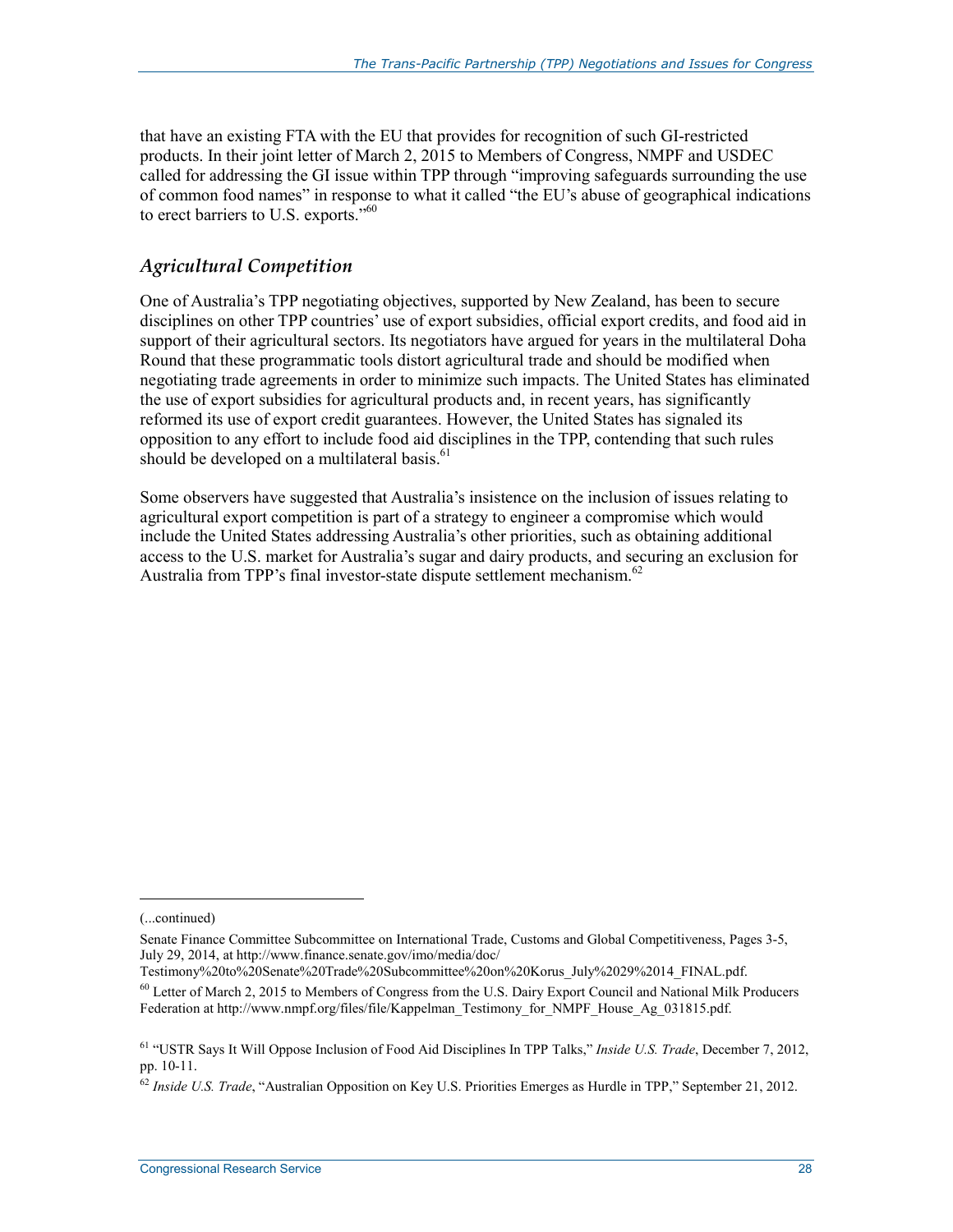#### **"The May 10th Agreement"**

On May 10, 2007, a bipartisan group of congressional leaders and the Bush Administration released a statement on agreed principles in four policy areas: worker rights, environment protection, intellectual property rights, and foreign investment. The principles were to be reflected in provisions in four U.S. FTAs—with Colombia, Panama, Peru, and South Korea. Regarding worker rights, the May 10<sup>th</sup> Agreement (the Agreement) required the United States and FTA partners to commit to enforcing the five international labor principles enshrined in International Labour Organization's (ILO's) 1998 Declaration on Fundamental Principles and Rights At Work and that the commitment be enforceable under the FTA. These rights are the freedom of association, the effective recognition of the right to collective bargaining, the elimination of all forms of compulsory or forced labor, the effective abolition of child labor, and the elimination of discrimination in respect of employment and occupation.

The Agreement also required FTAs to adhere to seven major multilateral environmental agreements: The seven agreements are the Convention on International Trade in Endangered Species; the Montreal Protocol on Ozone Depleting Substances; the Convention on Marine Pollution; the Inter-American Tropical Tuna Convention; the Ramsar Convention on the Wetlands; the International Convention for the Regulation of Whaling; and the Convention on Conservation of Antarctic Marine Living Resources.

Furthermore, the parties are not to waive or otherwise derogate from their labor or environmental protection laws in a manner that would affect trade or investment with the FTA partner(s). In addition, the labor and environment provisions must be enforceable, if consultation and other avenues fail, through the same dispute settlement procedures that apply to the other provisions in the FTA.

The Agreement also required the FTAs to include provisions related to patents and approval of pharmaceuticals for marketing exclusivity with different requirements for developed and developing countries. Specifically, the Agreement requires provisions dealing with the effective period of data exclusivity—the restrictions on the use of test data produced for market approval by generic drug producers; patent extensions; linkage of marketing approval of generic drugs to determination of possible patent infringement; and reaffirmation of adherence to Doha Declaration on compulsory licensing of drugs to respond to public health crises.

Regarding foreign investment, the Agreement required each of the FTAs to state that none of its provisions would accord foreign investors greater substantive rights in terms of foreign investment protection than are accorded U.S. investors in the United States.

## **Core Negotiating Issues: Rules**

In addition to market access, the TPP contains several provisions that build upon rules and disciplines contained in the World Trade Organization's Uruguay Round agreements. Many of these provisions have become part of the standard template for U.S. FTAs. While all countries likely would eventually have to adhere to all of the obligations of the agreement, TPP participants may be open to allowing developing countries in the TPP to have longer phase-in periods for rules-based commitments.

#### Intellectual Property Rights (IPR)

The United States has sought increased intellectual property rights (IPR) protection in its FTAs. IPR negotiating objectives in the last U.S. Trade Promotion Authority (TPA) (P.L. 107-210) in effect between 2002 and 2007 included, among others: (1) the application of existing IPR protection to digital media; and (2) negotiation of trade agreements in terms of IPR that "reflect a standard of protection similar to that found in U.S. law." This phrase opened the door to the negotiation of provisions that go beyond the level of protection provided in the WTO Trade-Related Aspects of Intellectual Property Rights (TRIPS) Agreement, including with the current TPP negotiations. For example, the United States has sought to have its partner countries sign the World Intellectual Property Organization's (WIPO's) Performances and Phonograms Treaty, an agreement to which Brunei, New Zealand, and Vietnam are not parties. These provisions from the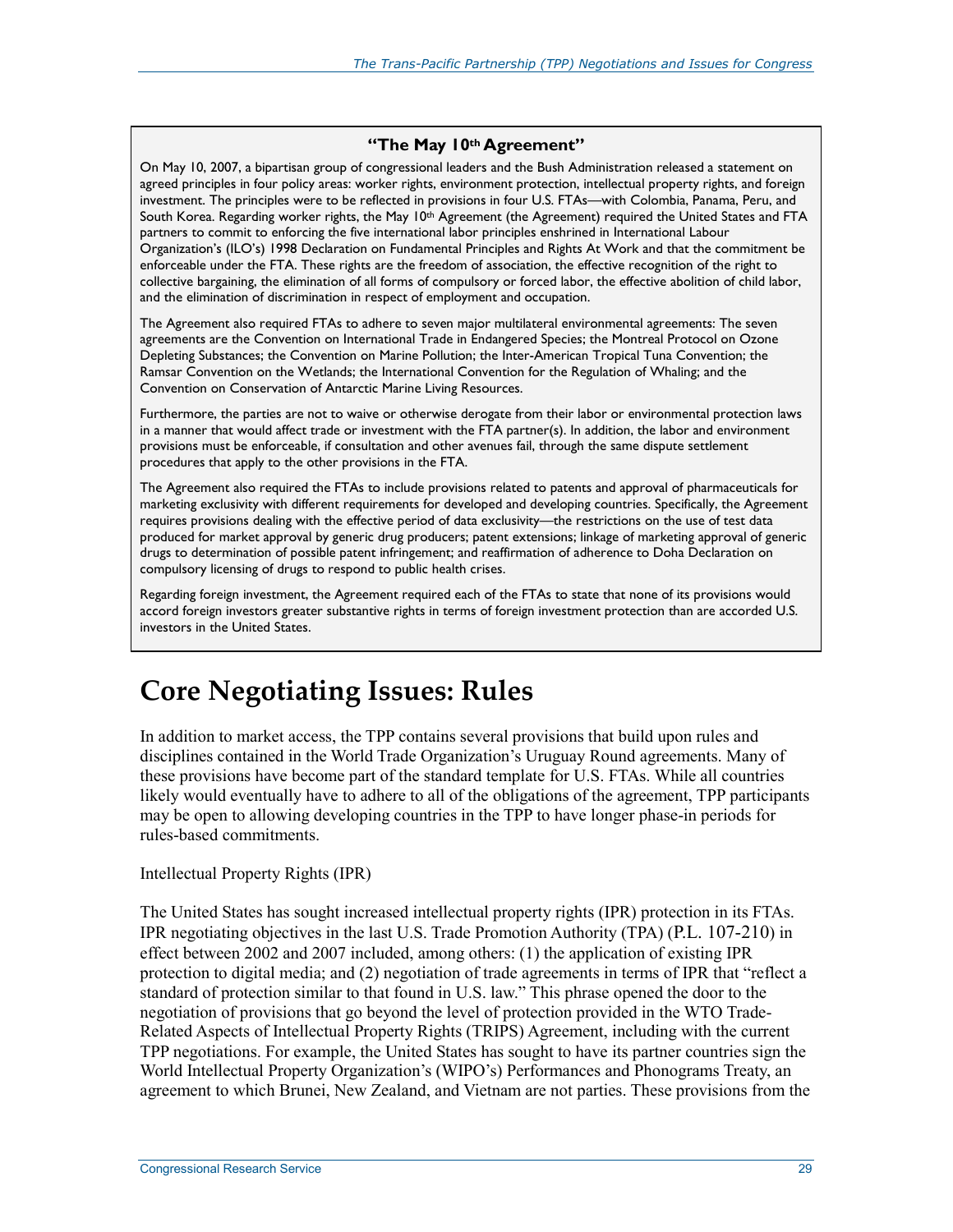last TPA are included in the objectives in the Baucus/Hatch/Camp 2014 TPA proposal (H.R. 3830/S. 1900).<sup>63</sup>

#### *Copyright*

The United States traditionally has favored strong copyright provisions in its FTAs, of importance to industries such as books, movies, and music that rely on IPR. In some areas, notably the relationship between copyright and the Internet, different domestic constituencies have sought to influence the U.S. negotiating position. Some copyright provisions that the United States has sought in its recent FTAs include

- extending the copyright term to no less than 70 years from death of the author or authorized publication from no less than 50 years currently. For works not attributed to an author the term would be 95 years;
- prohibiting the removal or alteration of digital rights management;
- prohibiting the circumvention of copyrighted work;
- providing limited liability for Internet service providers (ISP) for certain copyright infringement (see below).

U.S. stakeholders have held divergent views relating to copyright enforcement and the Internet, with views differing especially between ISPs and traditional content providers. Internet providers and other activists are seeking to provide a more explicit balance in the agreement text between the rights of content providers and users of copyright material, while content providers have favored strong ISP liability provisions for effective copyright enforcement. The United States reportedly proposed language to place certain limitations on copyrights consistent with the socalled "three-step test": that the exception (1) is consistent with domestic copyright law; (2) does not conflict with the normal exploitation of the work; and (3) does not unreasonably prejudice the interest of the rights holder. The proposal also reportedly obligates each country to provide for such exceptions in their domestic copyright laws.<sup>64</sup>

The United States reportedly favors criminal penalties for "willful" trademark infringement, counterfeiting, and copyright piracy on a "commercial scale." Commercial scale includes acts that result in no direct or financial gain, such as file sharing. It would also require criminal penalties for importing counterfeit labeling and packaging whether done willfully or not, and it would require criminal penalties for cam-cording in movie theatres.

Some countries, notably Australia, New Zealand, and Singapore, reportedly have sought to replace U.S. text on criminal enforcement with that of the Anti-Counterfeiting Trade Agreement (ACTA).<sup>65</sup> Although both ACTA and the U.S. proposal for the TPP, which largely track the IPR provisions in the U.S.-Korea FTA, provide stricter criminal enforcement measures than the WTO TRIPS Agreement, ACTA provides greater flexibility than what is reportedly contained in U.S. proposals regarding a country's enforcement of IPR. For example, in ACTA, financial gain is

<sup>63</sup> See text box, above Trade Promotion Authority.

<sup>64 &</sup>quot;U.S. Tables New Proposal in TPP Outlining Broad Copyright Exceptions," *Inside U.S. Trade*, July 6, 2012.

<sup>65 &</sup>quot;Countries Offer ACTA Language to Replace U.S. IPR Proposal," *Inside U.S. Trade*, May 14, 2012; for more information on ACTA, see CRS Report R41107, *The Proposed Anti-Counterfeiting Trade Agreement: Background and Key Issues*, by Shayerah Ilias Akhtar.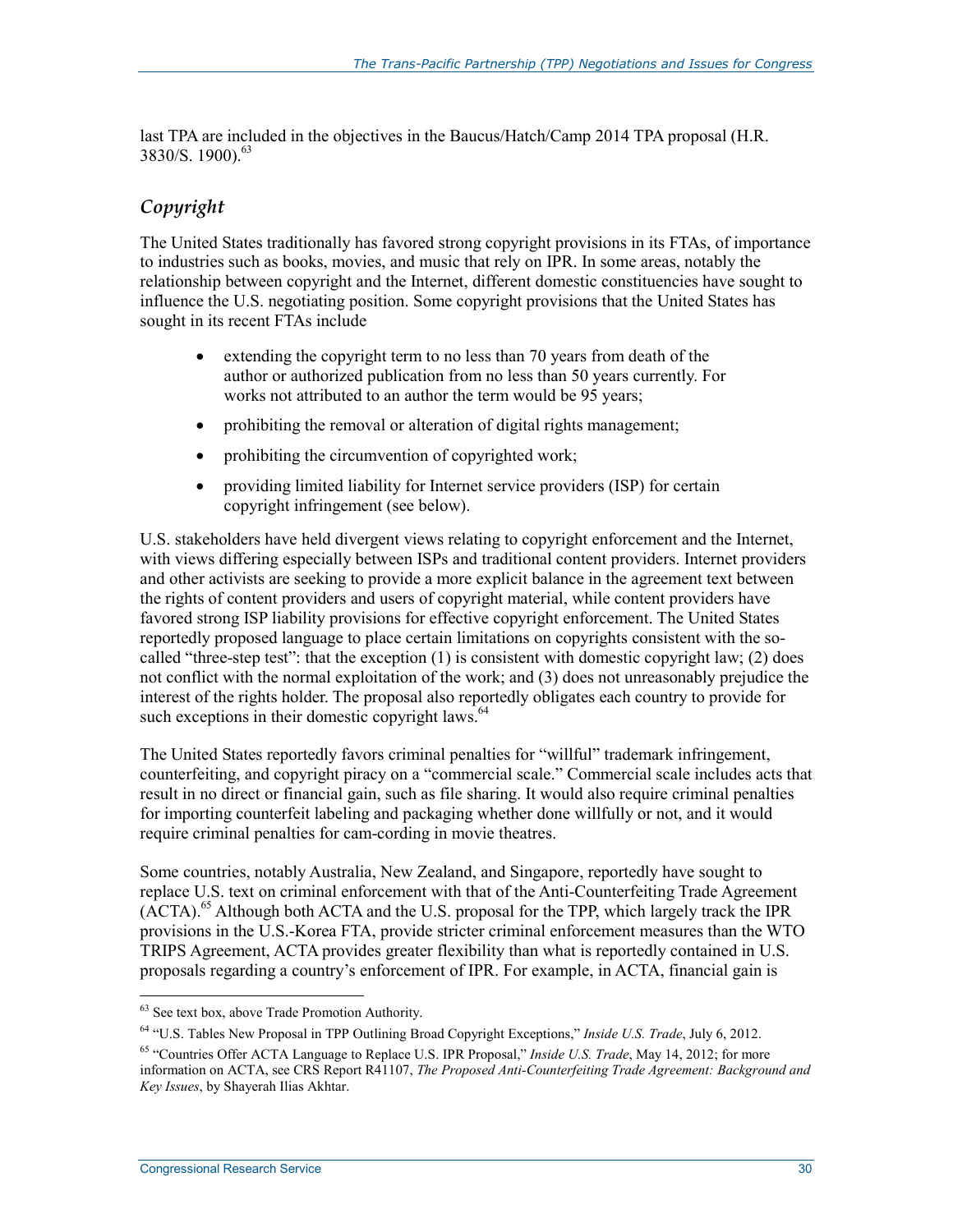necessary to be considered commercial scale for prosecution, and willfulness is required for importation of trademark infringing goods.

#### *Patents*

The scope of patentability has become an issue in the IPR negotiations. U.S. FTAs generally have followed the TRIPS Agreement, which makes patents available "for any invention, whether product or processes, in all fields of technology, provided that they are new, involve and inventive step, and are capable of industrial application." However, in the TPP negotiations, the United States reportedly has also sought the ability to patent:

- plants and animals;
- diagnostic, therapeutic, or surgical methods if they cover a method of using a machine, manufacture, or composition of material; and
- new forms, uses or methods of an existing product without enhanced efficacy.

These provisions did not appear in the U.S.-Korea FTA. Critics assert that the last point encourages the practice of "evergreening," a practice whereby a manufacturer allegedly would make minor modifications to an existing product to extend its patent, thus delaying the introduction of generic equivalents. Manufacturers contend that new versions of their product represent more potent, longer-lasting formulations or improved delivery systems that make taking the drug easier or more convenient.<sup>66</sup>

#### *Access to Medicines*

The debate over patent provisions in the TPP also relate to pharmaceuticals and access to medicines, one of the more controversial provisions in U.S.-negotiated FTAs in recent years. The controversy revolves around whether to assert the more far-reaching IPR provisions of the KORUS FTA or to adopt the somewhat more flexible "May  $10<sup>th</sup>$  Agreement" provisions found in the Colombia, Peru, and Panama FTAs.<sup>67</sup> Based on published reports, it appears that U.S. negotiators are trying to develop an approach that would build on the May  $10<sup>th</sup>$  Agreement, which sets different standards for developed countries (as found in the KORUS FTA) than developing countries (as in the Colombia, Panama, and Peru FTAs) for certain intellectual property provisions.<sup>68</sup>

In late November 2013, USTR reportedly introduced a revised proposal that would attempt to balance the provision of certain patent protections with the ability of developing countries in the

<sup>66 &</sup>quot;Evolving Patent Issues and the Trans-Pacific Partnership," by Krista Cox, October 15, 2013, Knowledge Economy International http://keionline.org/node/1813; "U.S. TPP Proposal Broadens Patent Rights, But Secondary Liability Unclear," *Inside U.S. Trade*, March 18, 2011.

 $67$  The May  $10<sup>th</sup>$  provisions, which applied to the Colombia, Peru, and Panama FTAs, among other issues, relaxed IPR provisions on patent term extensions, patent linkages, and data exclusivity. For more information about these provisions, see CRS Report RL34292, *Intellectual Property Rights and International Trade*, by Shayerah Ilias Akhtar and Ian F. Fergusson.

<sup>68 &</sup>quot;U.S. Discussing Tailored Approach to IPR for Medicines in Trans-Pacific Partnership," Bloomberg BNA, November 29, 2013;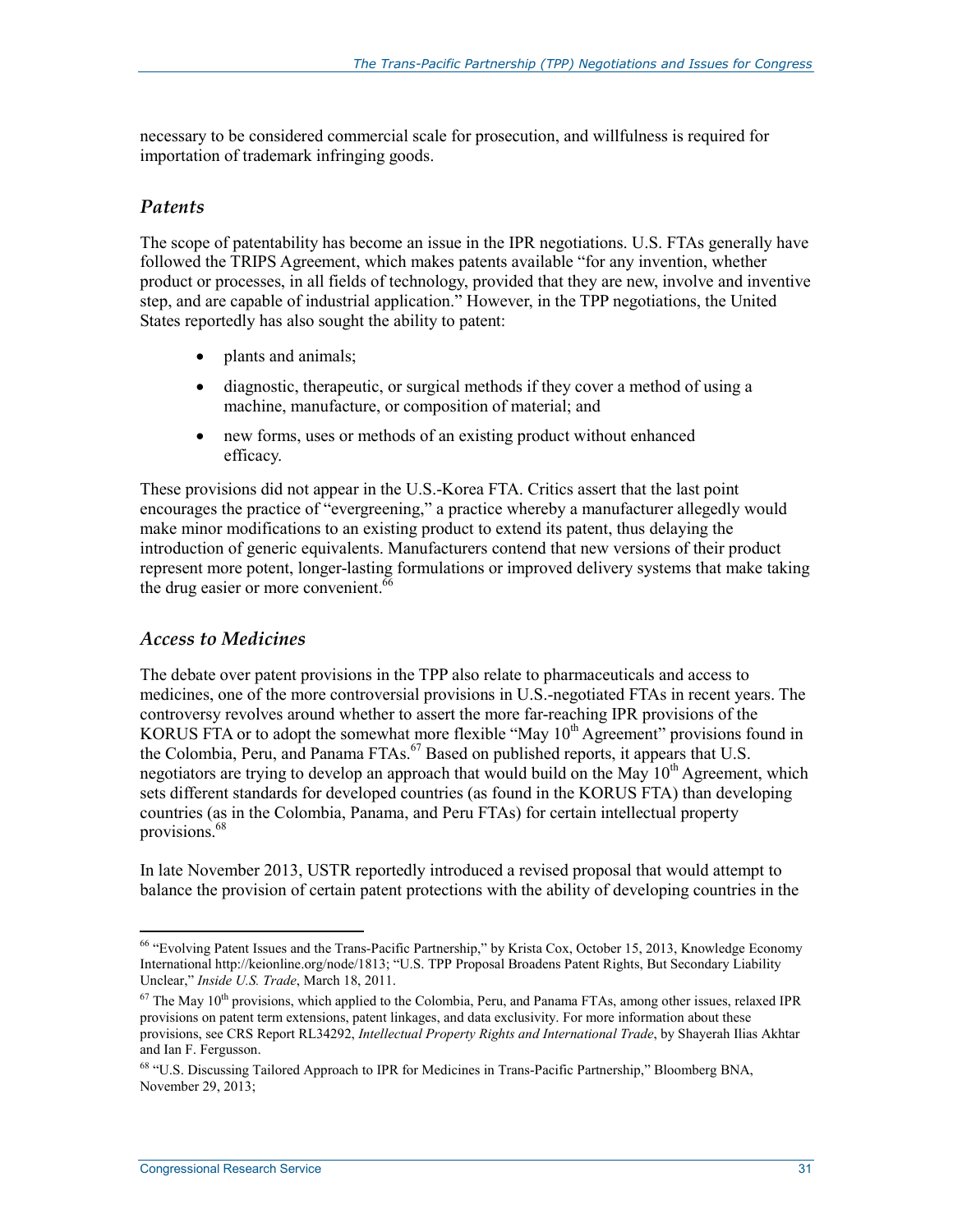TPP to access needed medicines.<sup>69</sup> The new proposal tracks the intent of the May  $10<sup>th</sup>$  provisions by reportedly providing options to developing countries in the TPP concerning certain patent protections, at least as long as they remained a developing country based on some agreed-upon benchmark. According to reports, the proposal would allow developing countries to follow the provisions of the U.S. Peru FTA, under which

- patent term extensions, which allow for the extension of a patent term in cases of "unreasonable" delay in market approval, would be optional;
- patent linkages—preventing regulators from extending market approval to a generic drug without determining that an existing patent would not be violated—would be optional provided a rights-holder would otherwise be able to defend the patent; and
- data exclusivity, the prohibition of use by generics of clinical test data (usually supplied by the original patent holder), would be for five years after marketing approval for the patented product. However, the Peru FTA permitted the clock to start on the exclusivity period at the time of firstcountry market approval if the second country approved the product within six months of the date of first market approval.

Countries reportedly would be eligible for these provisions based on an economic indicator such as per capita gross national income (GNI) or product (GDP). If the World Bank benchmark of \$12,161 per capita GNI was used, Malaysia, Mexico, Peru, and Vietnam would qualify as developing in the TPP. Other countries would have to adhere to as yet undetermined standards based on language contained in the Australia, Chile, and Singapore FTAs with the United States.<sup>70</sup>

TPP partners also reportedly have discussed an alternative proposal, adopting one standard but allowing developing countries to phase in compliance with those obligations.<sup>71</sup> However, consensus remains lacking on whether to include these provisions at all. A November 2013 proposal from Canada, Chile, Malaysia, and New Zealand, and Singapore omitted these additional patent protections.<sup>72</sup> Recently, it has been reported that the United States is seeking to negotiate side letters with partner countries to pledge "favorable clarifications" on key IPR issues in return for accepting stronger language in a final agreement.<sup>73</sup>

The U.S. proposal also supports pre-grant opposition procedures, which allows third parties to object to patents at their initial application to challenge frivolous or substandard patent

<u>.</u>

<sup>69</sup> USTR, "Stakeholder Input Sharpens, Focuses U.S. Work on Pharmaceutical Intellectual Property Rights in the Trans-Pacific Partnership," release, November 29, 2013, http://www.ustr.gov/about-us/press-office/blog/2013/ November/stakeholder-input-sharpens-focuses-us-work-on-pharmaceutical-IP-in-TPP. This proposal replaces a prior U.S. offer known as the Trade Enhancing Access to Medicines (TEAM) initiative, which would have encouraged companies to market innovative drugs in TPP markets more quickly by making stronger patent term extensions, data exclusivity, and patent linkage provisions conditional to firms who apply for marketing approval for their products in an expedited fashioned. This proposal reportedly was roundly criticized by other TPP participants.

<sup>70 &</sup>quot;In TPP, U.S. Floats 12-year Data Period for Biologics, Flexibilities for Developing Countries," *Inside U.S. Trade*, November 29, 2013.

<sup>71 &</sup>quot;TPP Countries Discuss Single Standard for Drug IPR Rules, With Phase-In," *Inside U.S. Trade*, May 16, 2014. 72 Ibid.

<sup>73 &</sup>quot;U.S. Negotiates IP Side Letters to Gain Support for TPP Pharmaceutical Demands," *Inside U.S. Trade*, March 13, 2015.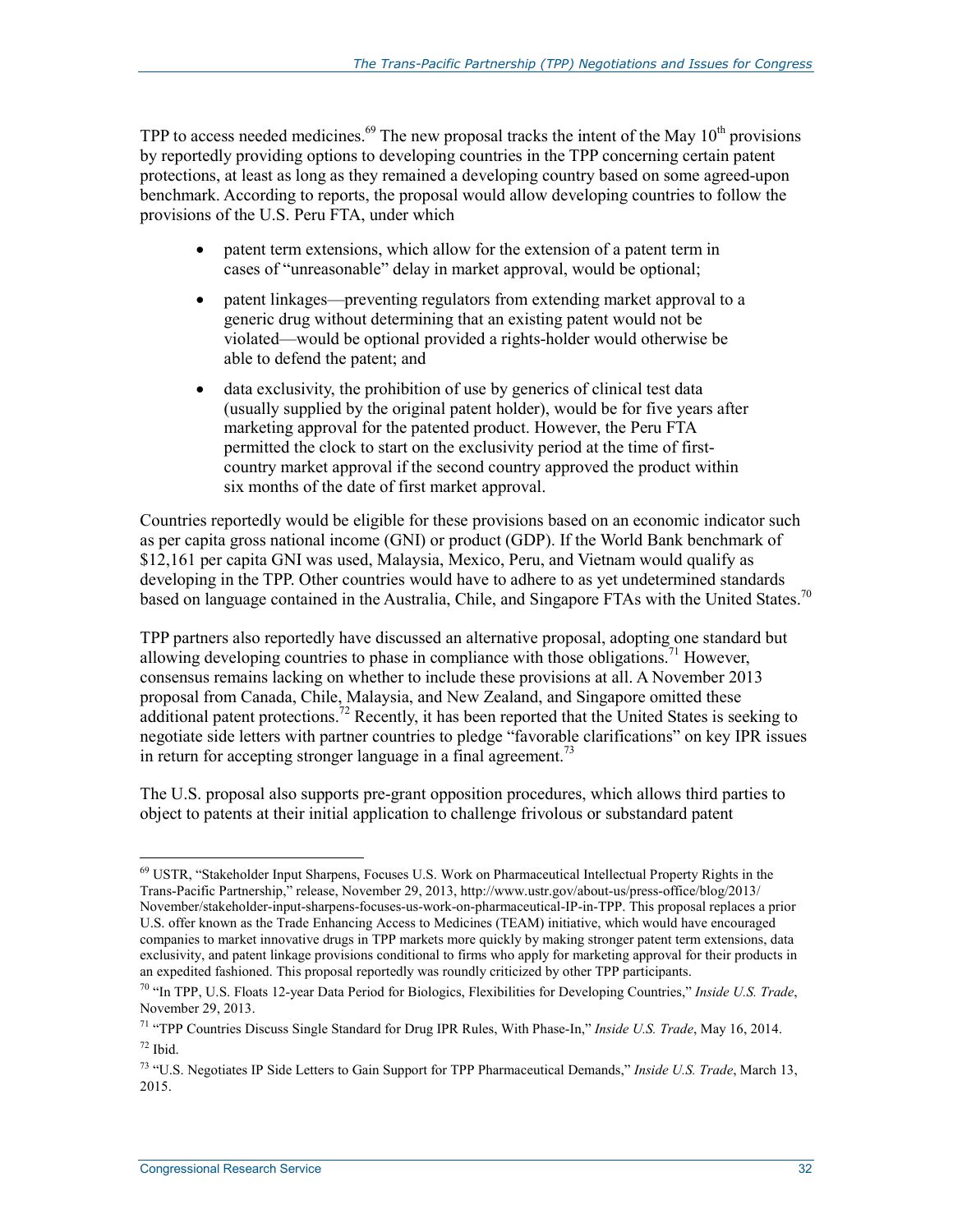applications. Prior to this proposal, the United States reportedly favored eliminating pre-grant opposition.74

#### *Biologics*

The United States reportedly is seeking a 12-year period of data exclusivity for biologics under the proposed TPP. Biologics are medical preparations derived from living organisms, but generally are not considered distinct from traditional pharmaceuticals in U.S. IP law.<sup>75</sup> Biotechnology groups claim that the development and approval process for large molecule biologics—as opposed to small molecule pharmaceuticals—are more complex and require longer exclusivity periods for a product to be commercially viable. Under the 2010 Affordable Care Act, biologics are given a 12-year exclusivity period. Moreover, the USTR, in its blog release, stated "[t]raditionally, the U.S. approach to trade negotiations has been to base proposals on existing U.S. law, where the current standard is 12 years."<sup>76</sup> An additional question in the negotiations has been how to define the scope of biologic medicines, or whether to define them at all.

#### *Trade Secrets*

1

The United States is reportedly seeking language to improve protections for trade secrets, especially as the USTR continues to describe protection of U.S. trade secrets as a growing challenge in its 2014 Special 301 report on IPR protections abroad.<sup>77</sup> This text responds to the concerns of U.S. business that governments have pressured them to reveal trade secrets or transfer technology to further a country's "indigenous innovation" policies. Companies are also reportedly increasingly victimized by outright theft of their trade secrets, especially through cybertheft, and have decried the often lax remedies available to combat such theft. Penalties for trade secret theft vary widely among TPP countries; one U.S. objective in the negotiations reportedly is to require countries to establish criminal penalties for the theft of trade secrets.<sup>78</sup>

In addition, other chapters in the TPP negotiations may also concern the issue of trade secrets. Such an agenda may involve prohibiting countries from: (1) conditioning market access on technology transfer; (2) seeking concessional terms for acquiring or licensing IPR by SOEs; (3) requiring the use of locally owned or developed IPR; (4) promoting the development of local standards to unfairly advantage local firms; and (5) requiring the unnecessary disclosure of confidential business information, or failing to protect that information.<sup>79</sup> In addition, Malaysia reportedly proposed preventing countries from requiring the disclosure of proprietary formulas for food and food products as a condition for market access.<sup>80</sup> It is not thought that these practices

<sup>74</sup> Public Citizen, "Briefing Memo: Analysis of Leaked U.S. Paper on Eliminating Patent Pre-Grant Opposition," July 7, 2011 http://www.citizen.org/analysis-of-leaked-US-paper-on-eliminating-patent-pre-grant-opposition.

<sup>75</sup> For more information on biologics, see CRS Report R41483, *Follow-On Biologics: The Law and Intellectual Property Issues*, by John R. Thomas.

<sup>76</sup> USTR, "Stakeholder Input Sharpens, Focuses U.S. Work on Pharmaceutical Intellectual Property Rights in the Trans-Pacific Partnership," release, November 29, 2013.

<sup>77</sup> USTR, 2014 Special 301 Report, pp. 16-18, available at http://www.ustr.gov/sites/default/files/ USTR%202014%20Special%20301%20Report%20to%20Congress%20FINAL.pdf.

<sup>78 &</sup>quot;TPP Members Reluctant To Adopt Criminal Sanctions For Trade Secret Theft," *Inside U.S. Trade*, July 22, 2013.

 $79$  This nonexclusive list of possible negotiating objectives was drawn from the U.S. Trade Representative's 2014 Special 301 Report section of trade secrets and forced technology transfer, pp. 16-18.

<sup>80 &</sup>quot;Civil Society Groups Air Worries About Malaysian TPP Formula Proposal," *Inside U.S. Trade*, March 8, 2013.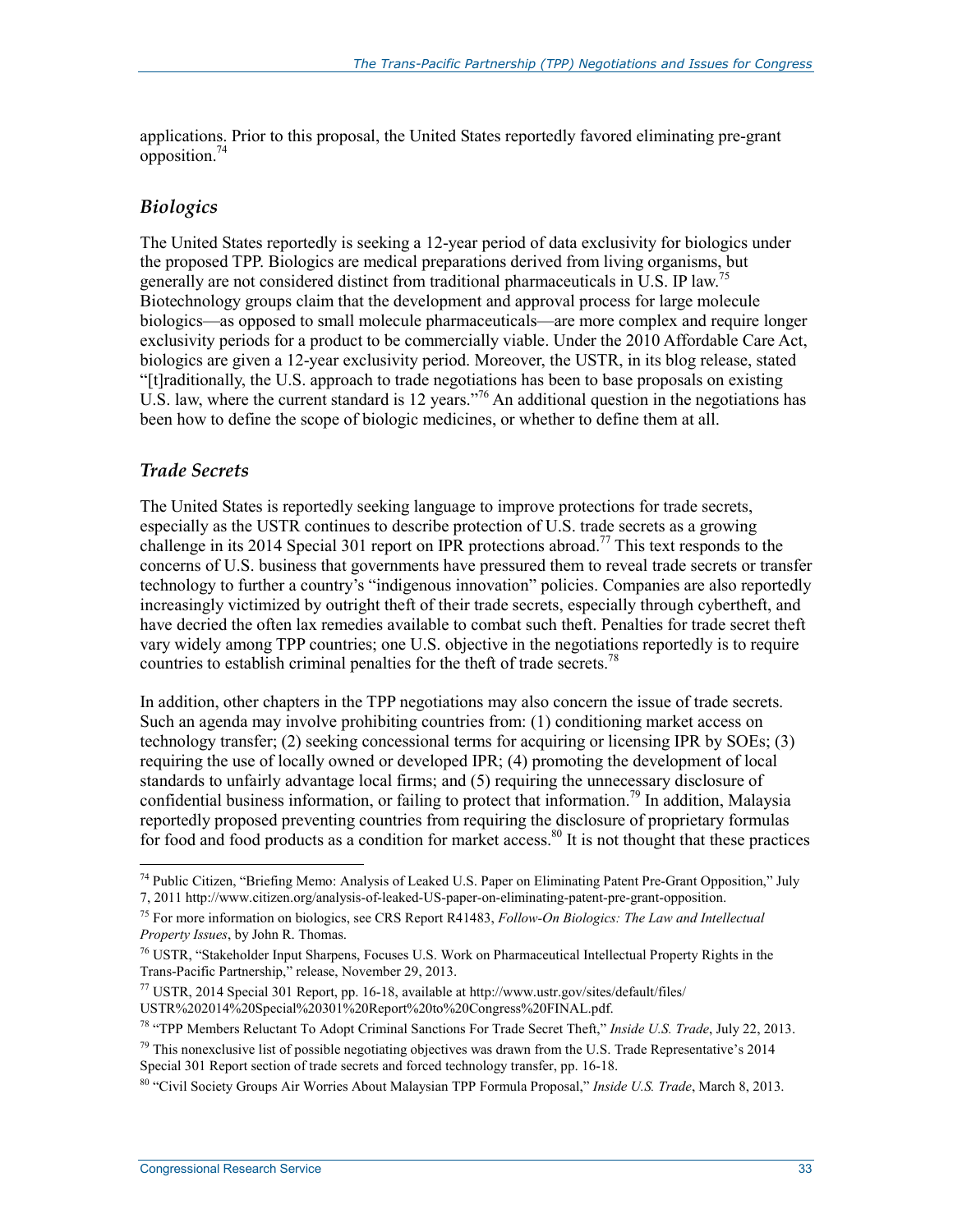are particularly egregious in any of the countries currently negotiating the TPP, but they may become more salient if other nations accede to the agreement.

#### **Rules of Origin**

Rules of origin (ROO) define those goods that originate in the FTA region and therefore are eligible for preferential treatment under the agreement. The negotiating teams are far along in their consideration of product-specific rules, seeking a single TPP rule of origin to the extent possible.81 The TPP participants have already agreed that the ROO would be "objective, transparent, and predictable." Negotiators reportedly also have agreed that inputs produced in any TPP country may be cumulated so that a product produced with components made in multiple TPP countries can be claimed as originating within the TPP region and therefore be eligible for preferential treatment.

While ROOs have been discussed in terms of market access for automobiles and concerns about global supply chains generally, they have proved especially contentious with regard to textiles and apparel. $82$  In all previous FTAs, the United States has used the "yarn forward" rule. This rule requires that an apparel product could be considered from within the FTA area, and therefore eligible for preferential treatment, if the entire manufacture of the product, from the spinning of the yarn to final assembly, has occurred within the FTA region. Representatives of the U.S. textile industry have argued for the tighter "yarn forward rule" to be included in the TPP.<sup>83</sup> Some U.S. apparel firms, retailers, and distributors, as well as some TPP countries, including Vietnam, seek a less restrictive "cut and sew," or single transformation, rule, which would allow its products manufactured from materials of non-TPP origin to benefit from the TPP. While U.S. negotiators remained committed to the yarn-forward rule, the United States and other TPP partners reportedly have been discussing compromise positions. For example, the United States has proposed "shortsupply provisions" to allow a certain amount of non-originating inputs in apparel assembly on a permanent or temporary basis and reportedly tabled an initial list of yarns and fabrics eligible for the short-supply designation during the Lima Round in May  $2013$ .<sup>84</sup> Alternatively, some have proposed regional value content ROOs which would allow for certain non-originating inputs to be used as long as originating inputs made up a certain percentage of the value of the product.<sup>85</sup> However, a more liberalized ROO may be opposed by U.S. FTA partners such as Mexico and Peru, where textile and apparel industries have been oriented to trade with the United States through the yarn-forward standard.<sup>86</sup>

<sup>81</sup> Conversation with USTR officials.

<sup>82</sup> For more information, see CRS Report R42772, *U.S. Textile Manufacturing and the Trans-Pacific Partnership Negotiations*, by Michaela D. Platzer.

<sup>&</sup>lt;sup>83</sup> Textile and Apparel Alliance for TPP, letter to USTR Ambassador Ron Kirk, February 29, 2012.

<sup>84</sup> TPP Short Supply Presentation, USTR, Department of Commerce, http://www.tppapparelcoalition.org/uploads/ Short\_Supply\_Power\_Point.pdf; "TPP Partners Need Time To Evaluate U.S. 'Short-Supply' List for Textiles," *Inside U.S. Trade*, May 30, 2013.

<sup>85 &</sup>quot;Negotiators Signal Start of Process for Resolving Apparel Rules of Origin," *Inside U.S. Trade*, December 14, 2012.

<sup>86</sup> Jeffrey J. Schott, *et al., Understanding the Trans-Pacific Partnership,* Peterson Institute of International Economics, Policy Analysis #99*,* January 2013, p. 24.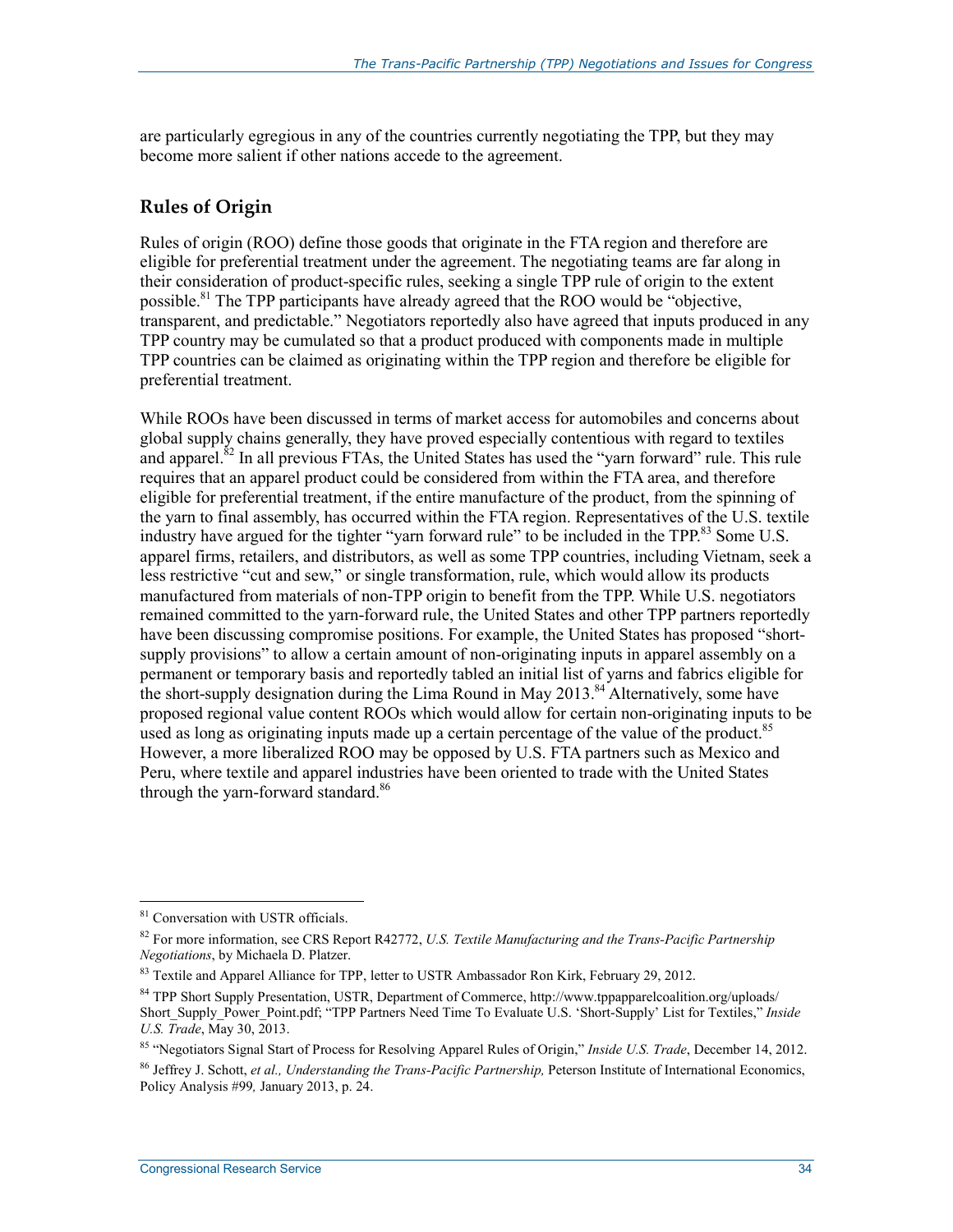#### **Technical Barriers to Trade**

Technical barriers to trade (TBT) are standards and regulations that are intended ostensibly to protect the health and safety of consumers and for other legitimate purposes, but through design or implementation, discriminate against imports. In order to minimize trade distortion, WTO members must adhere to the Agreement on Technical Barriers to Trade. The TBT Agreement covers voluntary standards that industries apply, technical regulations that governments impose for health and safety purposes, and assessment procedures that governments employ to determine that a product meets required standards. The TBT Agreement establishes rules and procedures for member countries to follow, including making sure that standards, technical regulations, and conforming assessment procedures are applied non-discriminatively and in a manner not more trade restrictive than necessary. It addition, it requires that members practice transparency as regulations are developed and applied, that international standards are used where appropriate, and that the domestic technical regulations of trading partners are recognized as equivalent to domestic regulations when possible. A key provision of the agreement is that WTO members have a central point of inquiry from which firms can ask for information on standards and regulations. U.S. FTAs, including the U.S.-South Korea FTA (KORUS), expanded on the TBT agreement by, among other things, providing opportunities for partner countries to comment on proposed standards and regulations and the implementation of regulations. TPP negotiators are seeking to build on the KORUS FTA as a model in developing TBT provisions and are including annexes on sector-specific TBT commitment to harmonize their approaches to regulations in key areas.

#### **Transparency and Pricing of Health Care Technology and Pharmaceuticals**

The debate over access to medicines encompasses other issues beyond pharmaceutical patent protections. Several TPP negotiating partners administer a national formulary for medicines purchased by the government for their national health services.<sup>87</sup> These formularies often rely on generic drugs to the extent possible to maintain availability and contain costs. The U.S. pharmaceutical industry has expressed concern that the practices and procedures in national healthcare programs, including New Zealand's Pharmaceutical Management Agency (PHARMAC), which maintains their formulary, put "innovative pharmaceutical products," often made in the United States, at a disadvantage. They contend that access to the country's health care technology markets can be blocked by government's use of procedures that are nontransparent or do not provide due process. 88 In negotiations with Australia over a similar system, the United States and Australia agreed to a series of consultation and transparency mechanisms designed to afford U.S. manufacturers an opportunity to make their case for inclusion in the formulary. New Zealand reportedly has ruled out changes to PHARMAC absent "reciprocal" concessions by the United States to federal or state-level drug pricing or reimbursement programs such as Medicaid.<sup>89</sup> The United States reportedly has modified its position on a process to appeal adverse decisions on listing new drugs and the pricing of those drugs. In response to concerns raised by several U.S. NGOs on the applicability of these provisions to U.S. formularies, USTR states, "Nothing we are doing in TPP, including our proposals on transparency and procedural fairness,

 $87$  A formulary is a list of medicines approved for prescription under a medical plan.

<sup>88</sup> USTR, *2014 National Trade Estimate Report on Foreign Trade Barriers*, March 31, 2014, p. 106.

<sup>89 &</sup>quot;U.S. Leaked TPP Proposal on Drug Pricing Sets Up Fight with New Zealand," *Inside U.S. Trade*, November 3, 2011.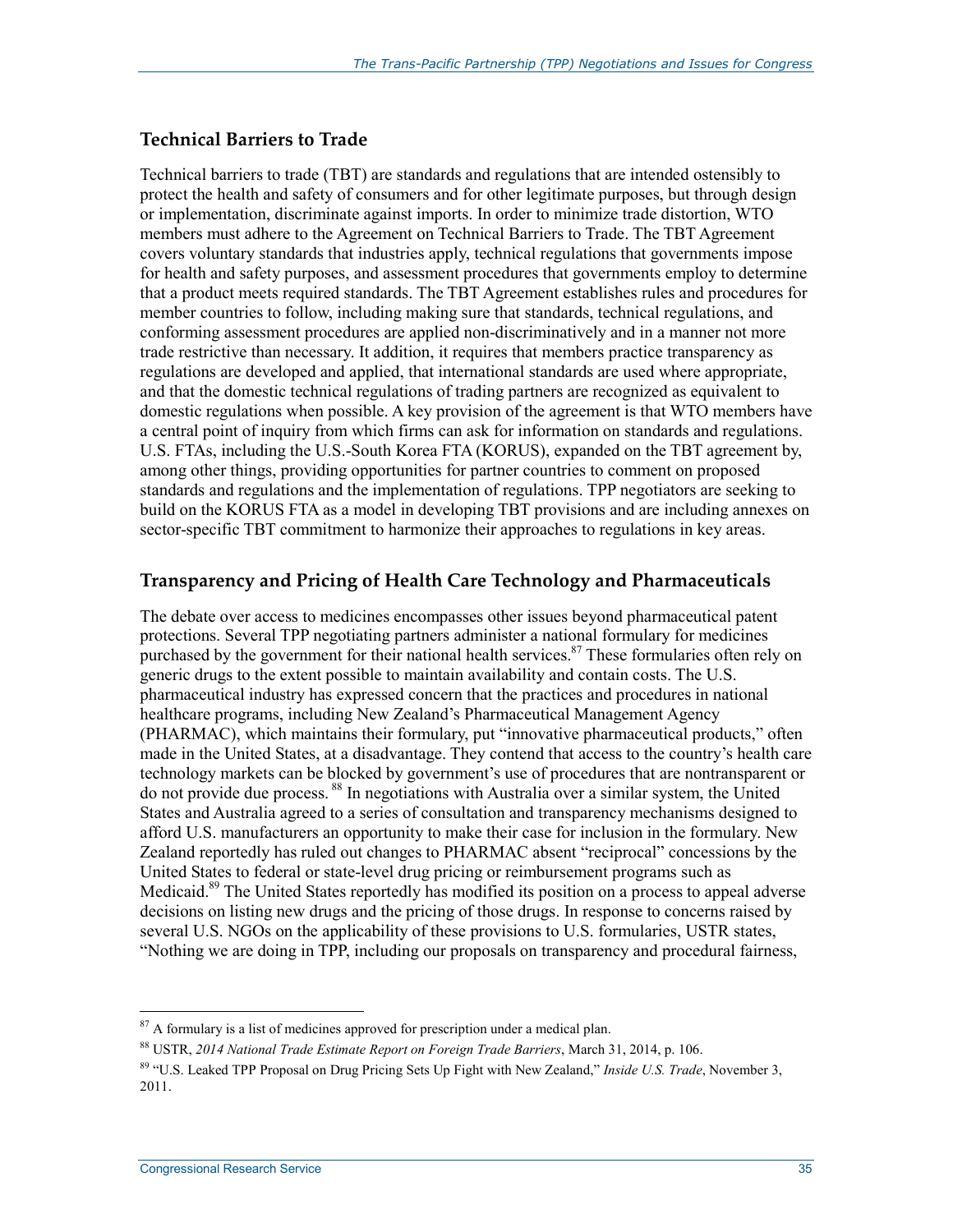will undermine or weaken the Affordable Care Act, Medicare, Medicaid, or the Veteran's Health Administration."90

#### **Foreign Investment**

Foreign investment has been a high priority for the United States in its FTA negotiations, especially regarding the right of establishment by foreign goods and services providers in the territory of a partner-country. Negotiators likely are discussing such issues as nondiscriminatory treatment of foreign investment and investors; minimum standard of treatment; rules on expropriation; transfer of payments of the foreign investor out of the host territory; exceptions for identified nonconforming measures; state-to-state and investor-state dispute settlement (ISDS) procedures; and prohibitions on performance requirements, such as mandatory export levels and local content stipulations. These provisions generally are based on the current iteration of the U.S. model bilateral investment treaty (BIT).

One issue that has become contentious is whether to include an ISDS provision, which allows for private foreign investors to seek international arbitration against host governments to settle claims over alleged violations of foreign investment provisions under the agreement. Except for the FTA with Australia, U.S. FTAs have included an investor-state arbitration provision. The investor-state provision is designed to protect foreign investors from the vagaries of domestic judicial systems, particularly in developing countries, for example, in such cases as government expropriation of foreign-held assets.<sup>91</sup>

Critics have argued that investor-state procedures give foreign investors greater protection than domestic investors and infringe on the sovereignty of the host government in protecting the health and safety of its citizens. However, provisions in the KORUS and other U.S. FTA on the shared understanding of expropriation states that "nondiscriminatory regulatory actions by a Party that are designed and applied to protect legitimate public welfare objectives, such as public health, safety, the environment, and real estate price stabilization…do not constitute indirect expropriation.<sup>92</sup> Nonetheless, some maintain that the threat of such suits may serve as a "chilling" effect<sup>"</sup> preventing nation states from considering such regulations.<sup>93</sup>

Until recently, Australia has argued against including an investor-state dispute settlement mechanism—although it too has investor-state provisions in many of its FTAs—thus generating disagreement with other TPP partners. Opposition to ISDS may stem in part from an attempt by Philip Morris International to use an investor state provision in an Australian-Hong Kong bilateral investment treaty to take the Australian government to arbitration for its requirement for plain packaging for cigarettes, which the company believes expropriates its trademarks. Philip Morris filed the suit from its Asian operations headquartered in Hong Kong.<sup>94</sup>

<sup>90 &</sup>quot;U.S. Poised to Scale Back TPP Proposal on Drug Reimbursement Rules," *Inside U.S. Trade*, January 17, 2014.

<sup>&</sup>lt;sup>91</sup> Proponents argue that these provisions are modeled after U.S. laws and an interpretation of the "takings clause" of the U.S. Constitution.

<sup>&</sup>lt;sup>92</sup> U.S.-South Korea FTA, Annex 11-B "Expropriation." Similar language reportedly appears in leaked versions of the TPP investment chapter.

<sup>93 &</sup>quot;Regulatory Chill and the Threat of Arbitration: A View from Political Science," by Kyla Tienhaara, (October 28, 2010), *Evolution in Investment Treaty Law and Arbitration*, Chester Brown, Kate Miles, eds., Cambridge University Press, 2011. Available at SSRN: http://ssrn.com/abstract=2065706.

<sup>94</sup> *International Trade Daily,* March 6, 2012.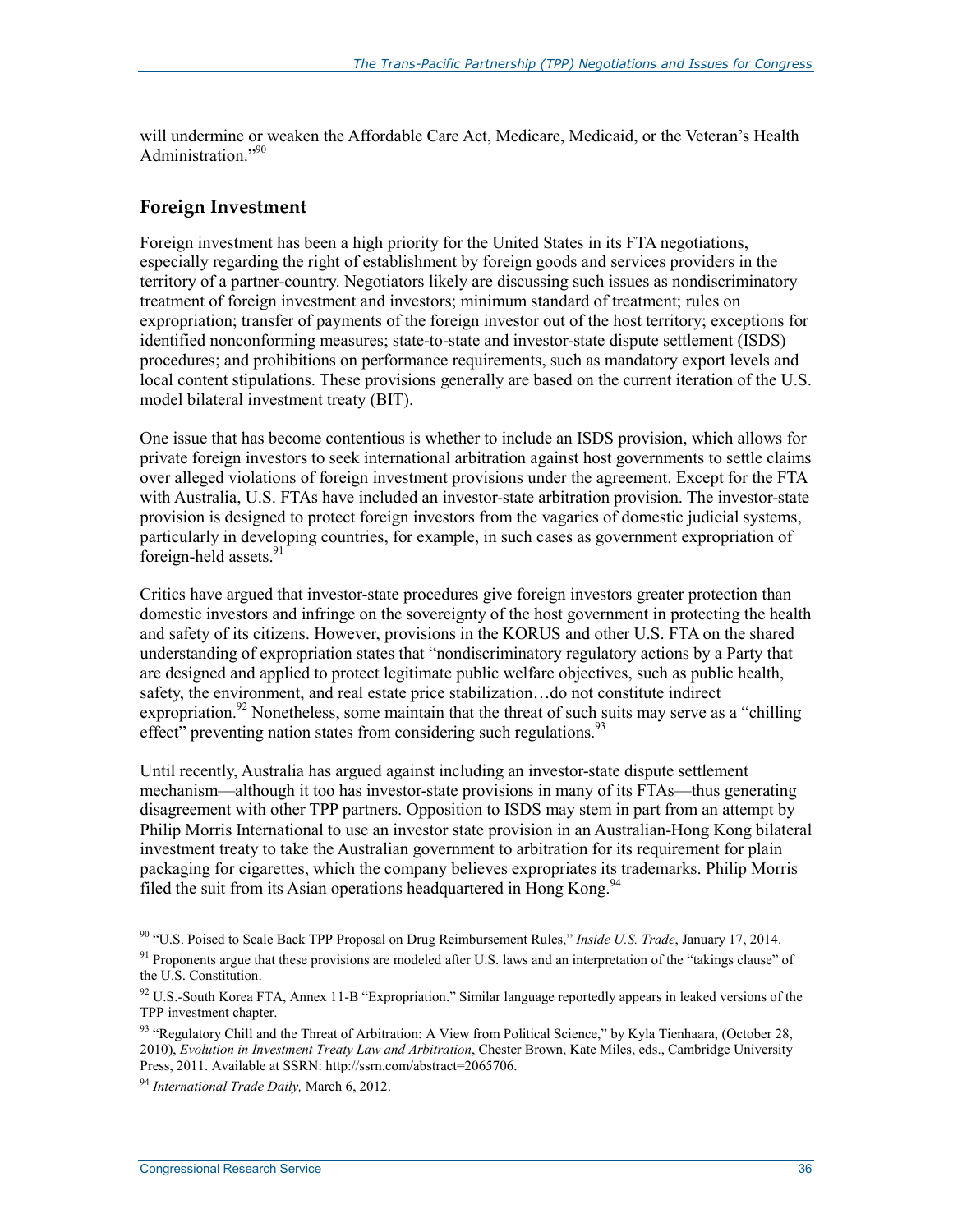Australia's blanket opposition to ISDS, however, appears to have evolved under the conservative government of Prime Minister Tony Abbott. Australia now has indicated that it will consider  $ISDS$  provisions in FTAs on a case-by-case basis.<sup>95</sup> For example, Australia did negotiate ISDS provisions in its FTA with South Korea, but not in its FTA with Japan, both concluded in 2014.

Another investment-related issue that has raised some concerns relates to the ability of governments to impose controls on capital outflows, particularly in times of financial crises. Previous U.S. FTAs contain clauses which call for the free flow of capital in order to facilitate trade and investment. They also allow for the "prudential exception" whereby controls are imposed to alleviate short-term balance of payments problems in order to protect the stability of the financial system, among other prudential measures. Some Members of Congress have raised concerns that in light of global financial crises, the language in FTAs might not adequately preserve governmental discretion to impose controls when they see fit.<sup>96</sup> A new approach on the issue by the International Monetary Fund (IMF), which has pointed to the usefulness of shortterm capital controls in potentially ameliorating the effects of capital volatility during periods of economic instability, may also affect the outcome of the negotiations.<sup>97</sup>

#### **Competition Policies**

National competition laws and regulations are intended to protect consumers by ensuring that one firm does not so dominate a sector of the economy as to inhibit market entry and stifle competition. Some U.S. FTAs have included provisions to limit the trade-distorting effects of such laws. Among other things, U.S. FTAs require that the United States and the partner country(ies) inform persons from a partner country, who may be subject to administrative actions under domestic antitrust laws, of related hearings and provide them the opportunity to make their case. Under these FTAs, the partner countries agree to cooperate in enforcing competition laws through the exchange of information and consultation. In addition, designated monopolies and state-enterprises are to operate in conformance with the agreement and in accordance with commercial considerations.

The November 2011 framework indicates that the TPP partners are discussing language for a chapter on competition policy to "promote a competitive business environment, protect consumers and ensure a level playing field for TPP companies." The text will include language "on the establishment and maintenance of competition laws and authorities, procedural fairness in competition law enforcement, transparency, consumer protection, private rights of action, and technical cooperation." The U.S. business community has indicated that the provisions on competition policy will be critical in dealing with state-owned enterprises (SOEs), particularly in addressing issues concerning their financing, regulation, and transparency, to ensure that they are not provided an unfair competitive advantage.<sup>98</sup>

<sup>95 &</sup>quot;Frequently Asked Questions on Investor-State Dispute Settlement (ISDS)," Australia Department of Foreign Affairs and Trade website, https://www.dfat.gov.au/fta/isds-faq.html.

<sup>96</sup> *International Trade Daily,* May 29, 2012.

<sup>97 &</sup>quot;New IMF View on Capoital Controls Raises Questions for U.S. Approach in TPP," *Inside U.S. Trade*, January 4, 2013.

 $98$  Briefing by members of the Emergency Committee for American Trade (ECAT).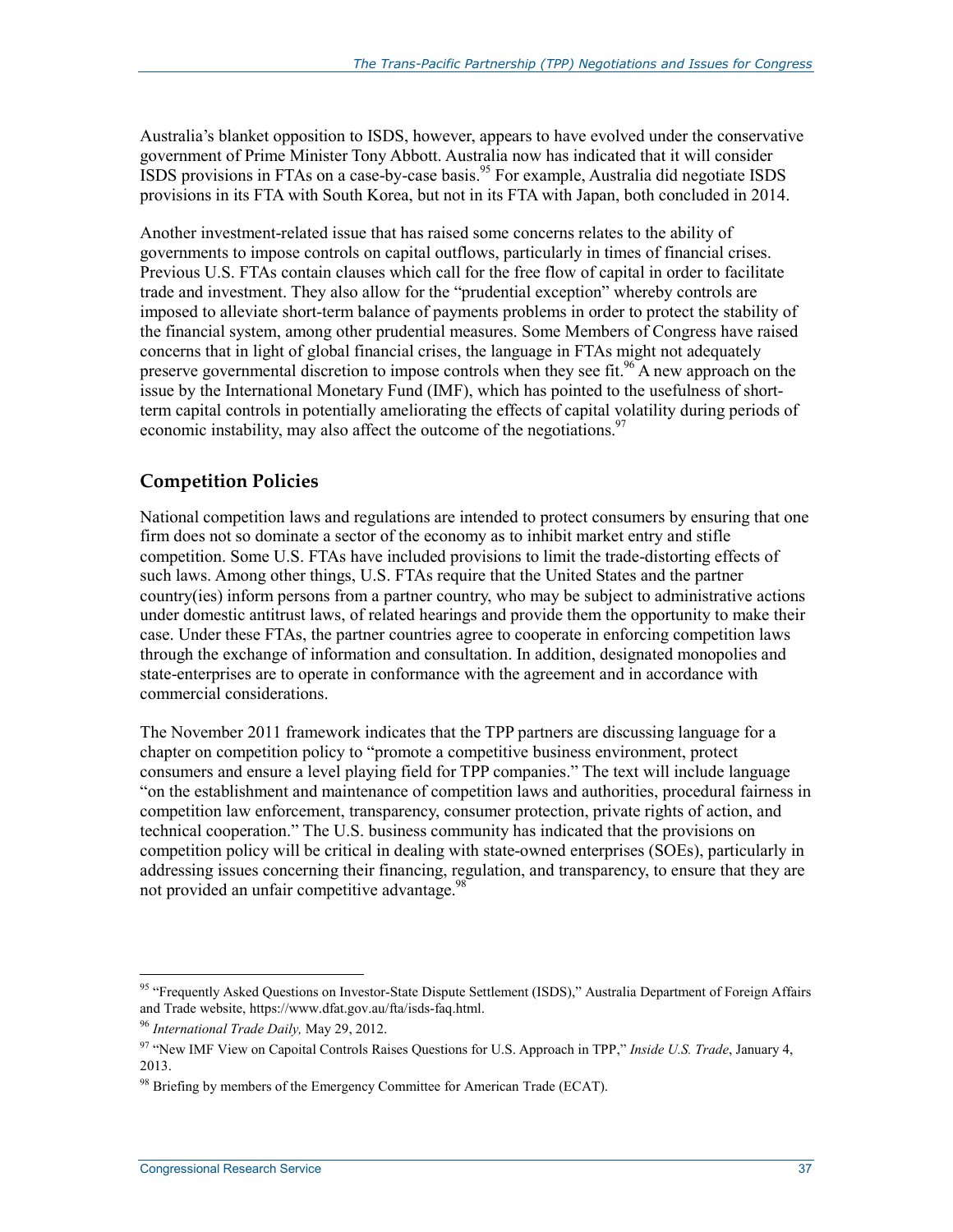#### **Trade Remedies**

Trade remedies are measures designed to provide relief to domestic industries that have been injured or threatened with injury by imports. They are regarded by many in Congress as an important trade policy tool to mitigate the adverse effects of unfairly traded imports and import surges on U.S. industries and workers.

The three most commonly used trade remedies are: (1) *antidumping* (AD) remedies, which are designed to provide relief from the adverse price effects of imports sold at less than fair-market value; (2) *countervailing duty* (CVD) remedies, which are used to counter the adverse effects of foreign government subsidies to imports; and (3) *safeguard* actions, which are employed to permit temporary relief so that domestic industries can adjust to the adverse effects of surges in fairly-traded imports. These actions are sanctioned by the WTO as long as they are undertaken in a fair manner and are consistent with rules specified in WTO agreements.

Congress has insisted that the United States retain the right to use trade remedies to counter unfair trade practices and import surges and has expressed this requirement as a priority in trade negotiating authority legislation. It is also reflected in existing U.S. FTAs.

TPP participants are discussing the possibility of including such provisions in the TPP that make trade remedy investigations and actions more transparent and provide due process in their implementation.

#### **Labor**

1

One of the more controversial issues that the TPP partner countries are addressing pertains to the scope and depth of provisions on worker rights. Supporters of strong worker rights, such as labor unions and certain nongovernment organizations (NGOs), are concerned that failure to promote and implement these rights, including collective bargaining, could lead to the imposition of low wages and poor conditions for workers by firms in those countries. In so doing, U.S. workers would be placed at a competitive disadvantage as they compete against low-cost, low-standard labor practices.

The November 2011 TPP framework for negotiations indicates that the agreement will have a separate labor chapter. The language in the framework is ambiguous, stating only that the chapter would "include commitments on labor rights protection and mechanisms to ensure cooperation, coordination, and dialogue on labor issues of mutual concern." The original P-4 agreement includes commitments to cooperate on labor issues.

The scope and depth of worker rights provisions in U.S. trade agreements have evolved over time.<sup>99</sup> The North American Free Trade Agreement (NAFTA), included labor provisions in a side letter requiring all Parties to enforce their own labor standards. The provisions are enforced under a special dispute settlement procedure attached to, but outside of, the main agreement. Based on the 2002 Trade Act, all subsequent FTAs, included a similar provision, but within the body of the agreement.

<sup>99</sup> For more information, see CRS Report RS22823, *Overview of Labor Enforcement Issues in Free Trade Agreements*, by Mary Jane Bolle; and CRS Report IF10046, *Worker Rights Provisions in Free Trade Agreements (FTAs)*, by Mary Jane Bolle and Ian F. Fergusson.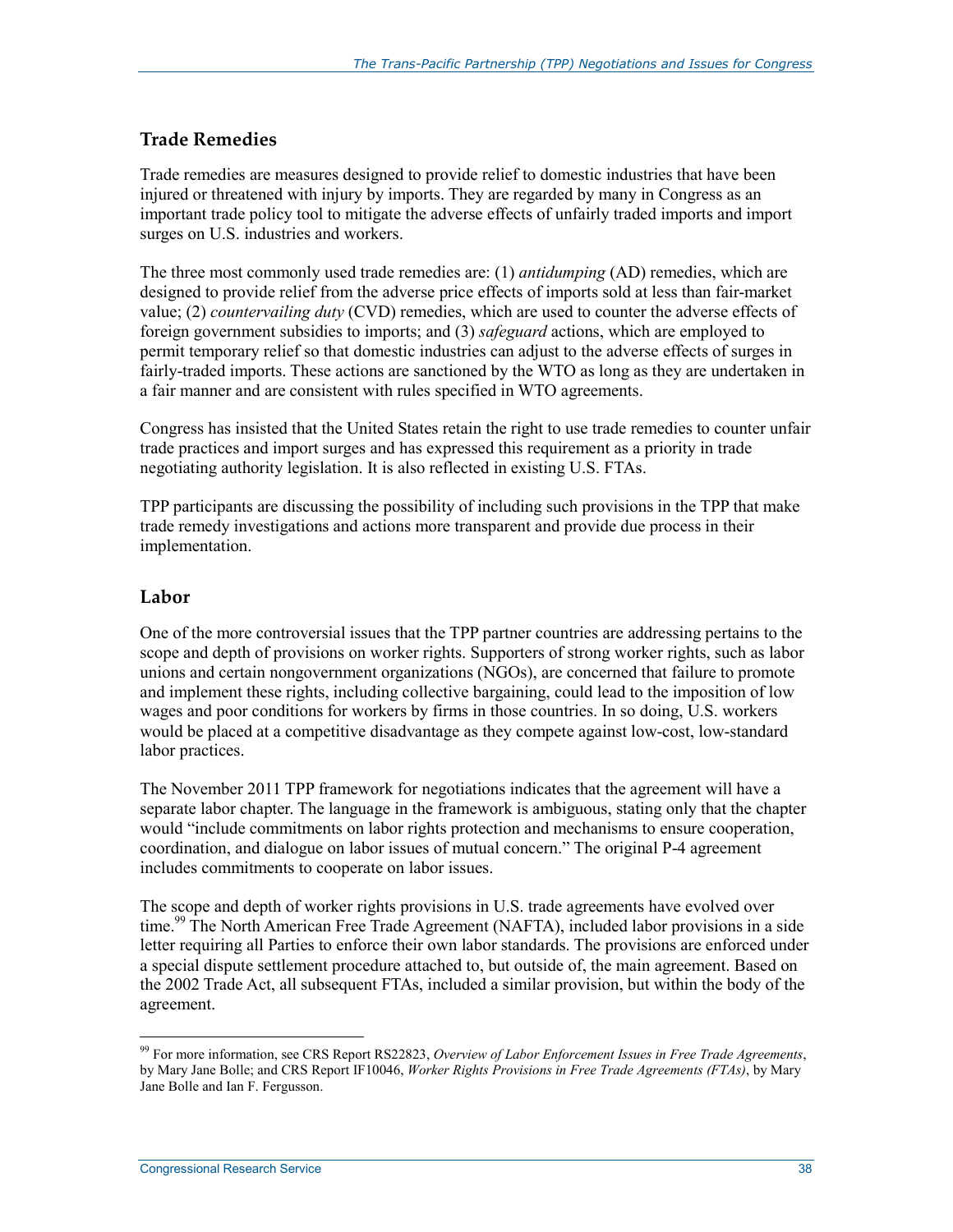More recently, under the May  $10<sup>th</sup>$  Agreement, internationally-recognized labor principles were included in FTAs with Peru, Panama, South Korea, and Colombia (see text box above). The agreement stipulated that the four FTAs would require each of the Parties to adopt and to maintain five internationally-recognized worker rights contained in the ILO Declaration on Fundamental Principles and Rights at Work and Its Follow-Up (1998) (ILO Declaration)—

- the freedom of association;
- the effective recognition of the right to collective bargaining;
- the elimination of all forms of compulsory or forced labor;
- the effective abolition of child labor; and
- the elimination of discrimination in respect of employment and occupation.

These provisions are enforceable under FTA dispute settlement procedures and violations are subject to potential trade sanctions.

According to a recent USTR summary of negotiating objectives in the TPP, the United States is pursuing provisions similar to the May  $10<sup>th</sup>$  Agreement, as well as seeking provisions to prevent countries from waiving or derogating from labor provisions to attract trade and investment, and promoting the establishment of consultative mechanisms to monitor and address labor concerns.<sup> $100$ </sup>

Some Members of Congress have expressed reservations about adopting the May  $10<sup>th</sup>$  Agreement provisions as the labor negotiating objectives going forward. They have argued that "expanding the scope of obligations could unduly expose the United States to potential unwarranted litigation and trade sanctions on a new and broader array of its labor laws and policies," and prefer to expand trade capacity building measures to improve labor rights in partner countries.<sup>101</sup> However, the Bipartisan Congressional Trade Priorities Act (BCTPA) TPA legislation introduced in January 2014 includes labor negotiating objectives consistent with the May  $10^{th}$  Agreement provisions (see "The May  $10^{th}$  Agreement" and "Trade Promotion Authority" textboxes).

Worker rights may also be controversial among the TPP partners. For example, Vietnam and Brunei reportedly have expressed opposition to having worker rights provisions subject to binding dispute settlement procedures. At the Lima Round in 2013, Canada tabled its approach modeled after its Canada-Panama labor cooperation agreement, which does not allow for the suspension of trade concessions as a resolution to a labor-related dispute. Instead, a dispute settlement panel would be limited to mandating the development of an "action plan" to remedy a dispute, and if the offending party fails to implement it, a monetary penalty capped at \$15 million could be assessed.<sup>102</sup> This issue is likely to continue to evolve as the negotiations proceed.

<sup>1</sup> 100 Available at http://www.ustr.gov/tpp/Summary-of-US-objectives.

<sup>&</sup>lt;sup>101</sup> Letter to Ambassador Ron Kirk, December 21, 2011, by Reps. Camp and Nunes, Sens. Hatch and Thune.

<sup>102 &</sup>quot;Canada Tables Alternative Enforcement Mechanism In TPP Labor Chapter," *Inside U.S. Trade*, May 23, 2013.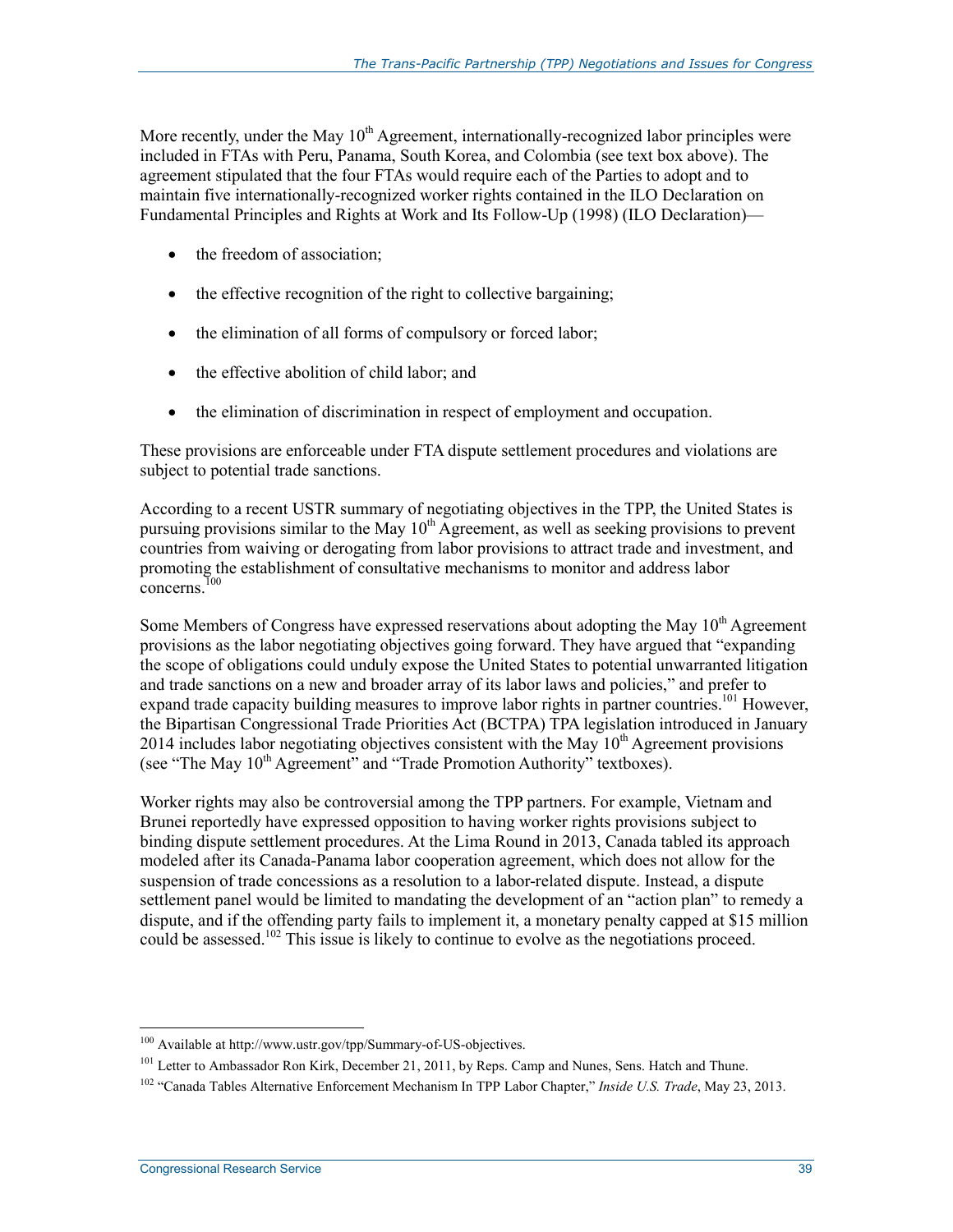The United States reportedly is negotiating a labor action plan (LAP) with Vietnam. This plan may be similar to the LAP negotiated in conjunction with the U.S. FTA with Colombia.<sup>103</sup> That plan included benchmarks to be undertaken by the Colombian government to address perceived weaknesses in Colombian labor laws and practices within specified deadlines. It includes numerous commitments to protect union members and improve worker rights. On May 29, 2014, 153 House Democrats wrote to USTR Froman requesting that the United States negotiate LAPs with Brunei, Malaysia, and Mexico as well. One issue concerning the LAPs is the stage in which they are implemented: prior to signing the agreement, or before, during, or after any potential congressional consideration of TPP.104

#### **Environment**

Like the U.S. position on worker rights, environmental provisions in U.S. FTAs have evolved over time. As with worker rights, environmental provisions were originally placed in side-letters in the NAFTA agreement, and "enforce your own laws" provisions were placed in subsequent FTAs with limited dispute settlement based on the Trade Act of 2002. The May  $10<sup>th</sup>$  Agreement provisions (see above) added an affirmative obligation to adhere to multilateral environmental agreements (MEAs) and allowed for environmental disputes under the FTAs to access the full dispute settlement provisions of the agreements.

According to USTR, it has pushed for the incorporation of the May  $10<sup>th</sup>$  Agreement as well as long-standing provisions in the TPP environmental talks. The U.S. position seeks commitments to fully enforce domestic environmental laws and laws to implement MEAs; not to waive or derogate from environmental protections to encourage trade or investment; provisions to combat wildlife trafficking, illegal logging, and fishing subsidies; and consultative mechanisms to assure stakeholder participation to challenge member state's adherence to the provisions. For these obligations, the United States has sought binding commitments to be enforced with the same dispute mechanism as other provisions of the agreement.<sup>105</sup> Subjecting the provisions of the environmental chapter to binding dispute settlement has proved controversial, reportedly even among countries that have signed U.S. FTAs with—albeit narrower—environmental chapters with dispute settlement provisions.<sup>106</sup>

A secretary's draft text of the environmental chapter was leaked in January 2014.<sup>107</sup> Reportedly, this text, prepared by Canada, provides for a special dispute resolution process distinct from one applied to commercial disputes that would not result in trade sanctions. It also merely affirms each party's intention to implement the MEAs it has signed. Both of these positions diverge from reported U.S. positions in the talks. USTR Ambassador Froman responded:

U.S. negotiators have made clear where we don't agree with weaker TPP proposals on environmental provisions, and just how serious we are about making sure that the obligations

<sup>103</sup> For more information, see CRS Report RL34470, *The U.S.-Colombia Free Trade Agreement: Background and Issues*, by M. Angeles Villarreal.

<sup>104 &</sup>quot;153 House Dems Push for Binding Labor Plans With Four TPP Countries," *Inside U.S. Trade*, May 29, 2014. 105 USTR, "Trans-Pacific Partnership: Summary of U.S. Objectives," http://www.ustr.gov/tpp/Summary-of-US-

objectives.

<sup>106 &</sup>quot;USTR Confirms Objections on Enforceability In TPP Environmental Talks," *Inside U.S. Trade*, June 29, 2012. 107 "Leaked TPP Text Underscores U.S. Isolation In Environmental Chapter Talks," *Inside U.S. Trade,* January 16,

<sup>2014.</sup>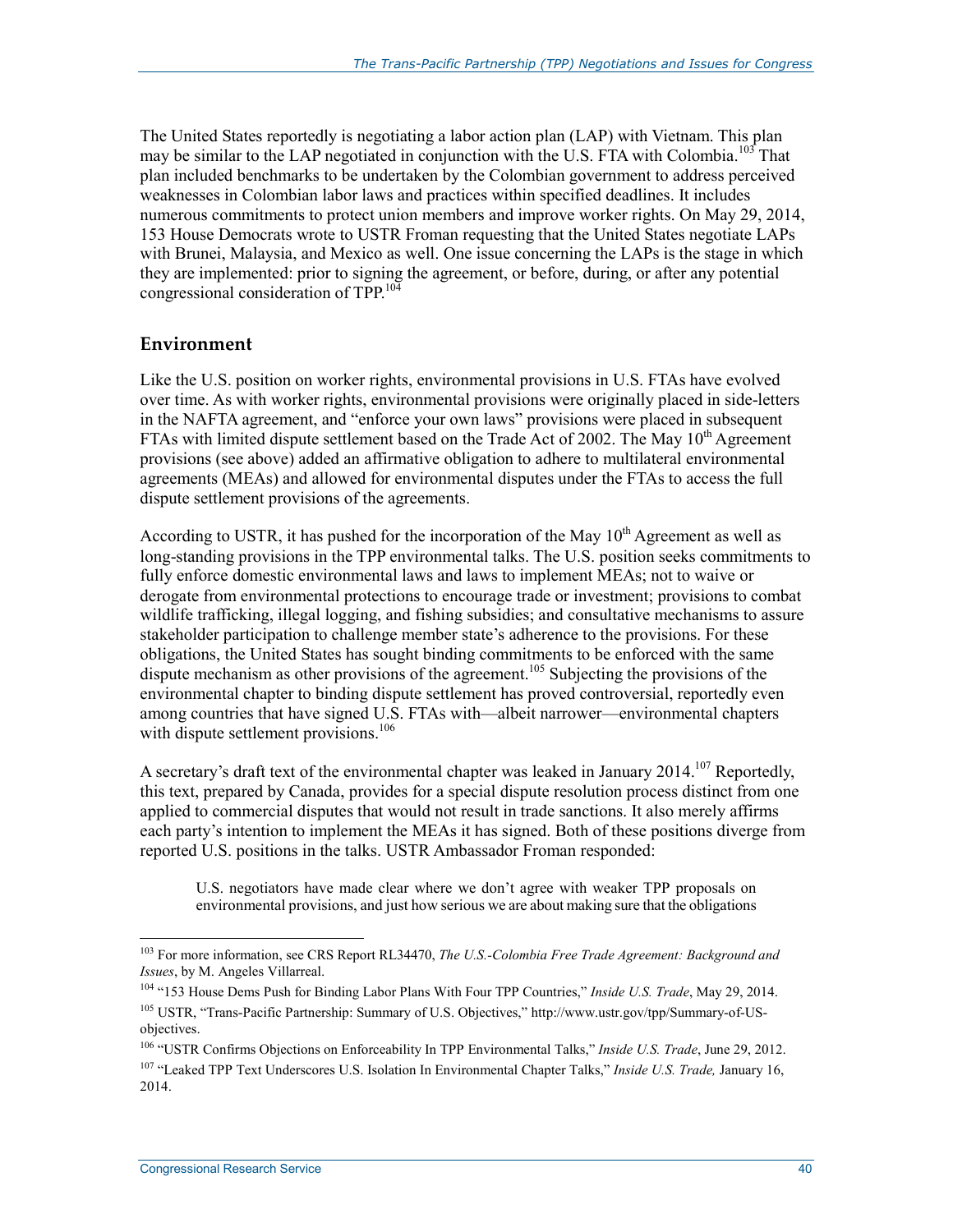in the environmental chapter are subject to the same enforcement processes as obligations elsewhere in the TPP, including recourse to trade sanctions. It's true that U.S. negotiators are fighting alone on some of these issues – but that's exactly what we're doing: pressing harder, not retreating.<sup>108</sup>

However, press reports suggest that a subsequent leaked document from February 2014 indicates that the United States has sought to replace language on trade and climate change with text on "transition to a low-emission economy" and has sought less comprehensive language on trade and biodiversity.109

#### **E-Commerce and Data Flows**

According to the November 2011 framework, the TPP partners are negotiating provisions that would establish rules and procedures for trade in goods and services conveyed by the Internet and other electronic means. The text of the framework states that the provisions would address impediments to such trade, including customs duties, the digital environment, authentication of electronic transactions, consumer protection, localization requirements, and other provisions to ensure the free flow of information.

The United States considers these provisions important with the growth of the use of electronic commerce in an increasingly globalized economy. Recently-concluded U.S. FTAs, such as the U.S.-South Korea FTA, included e-commerce provisions. They are designed to ensure that services distributed electronically benefit from the same protections as services distributed by other means. In addition, no customs duties are to be imposed on digital products, whether distributed electronically or via a physical medium, such as a disk, and digital products are to be treated in a nondiscriminatory manner. The agreement also includes provisions prohibiting unnecessary barriers to the free flow of information.

In the TPP talks, the U.S. proposals reportedly contain language that would prohibit countries from blocking cross-border flows of data over the Internet.<sup>110</sup> If adopted, these provisions could also have implications for a member state's ability to engage in censorship of the Internet. U.S. high technology groups have supported unfettered cross-border data flows and opposed localization requirements that require data or servers to be located in-country in order to promote Internet-based services and cloud-computing. They claim that companies already have their own mechanisms in place to protect privacy and that privacy would not be undermined by open borders on data flows.<sup>111</sup>

However, TPP partners, such as Australia and New Zealand, reportedly have expressed concern that prohibitions on local data storage could run up against their national privacy laws. Australia reportedly has argued that private-sector based controls would not be sufficient to protect privacy and has suggested alternative language to the U.S. proposal that would give governments more

<sup>108</sup> Ambassador Michael Froman, blog post, January 15, 2014,

http://www.ustr.gov/about-us/press-office/blog/2014/January/The-US-and-Environmental-Protections-in-the-TPP.

<sup>109 &</sup>quot;Trade Leak Shows U.S.'s Weak Environmental Pitch, Groups Say," *Politico*, February 19, 2014.

<sup>110 &</sup>quot;Internet Companies, Copyright Holders Clash Over Free Flow of Data Principles," *Inside U.S. Trade*, October 20, 2011.

<sup>&</sup>lt;sup>111</sup> See, for example, letter from the Coalition of Services Industries and other business groups to USTR Kirk on June 9, 2012.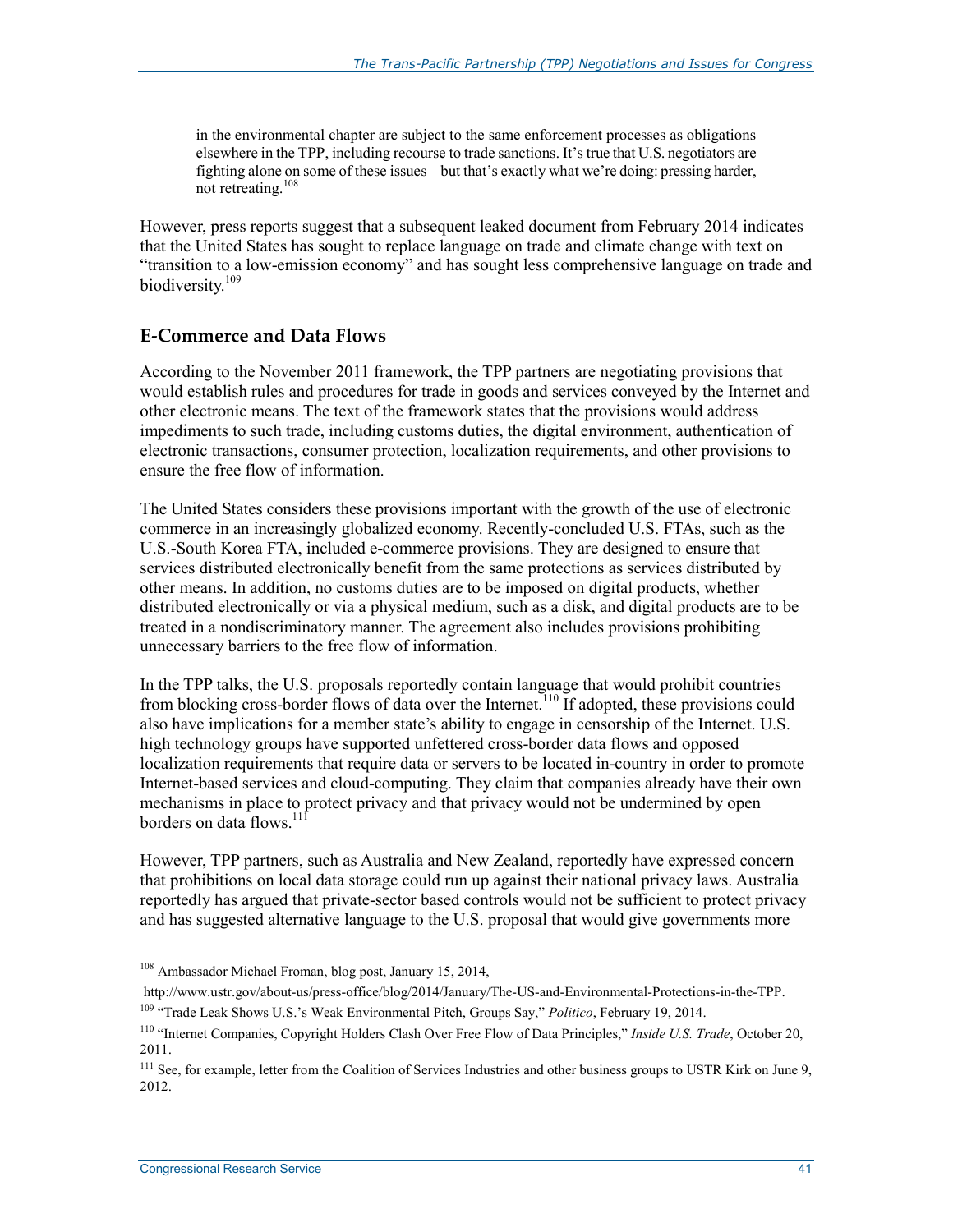discretion on controlling data flows across borders.<sup>112</sup> Vietnam and Malaysia reportedly have local content restrictions, either for mercantile or censorship reasons.

#### **Customs and Trade Facilitation**

Customs valuation and trade facilitation have been long-standing, if unheralded, provisions in U.S. FTAs that aim to ease and expedite the passage of goods over borders, and reduce associated transaction costs. These issues, often the nuts and bolts of how goods move from country to country, which, along with custom valuation have figured prominently WTO negotiations and the WTO Trade Facilitation Agreement. Such provisions have taken on new significance as global supply chains have increased the number of times intermediate goods cross borders and hence the cost of customs bottlenecks to the world economy.

Generally, the United States indicates that it is seeking efficiencies and cooperation in this chapter. Common rules of origin are stressed, but those negotiations are being conducted in a separate chapter. Efficiencies are in the form commitments for the quick release of goods; expedited release of express shipments; advanced ruling on tariff classifications, valuations duties, or other issues; electronic processing of customs documentation, inspections based on risk-management techniques. The United States also seeks cooperative commitments to prevent smuggling, illegal transshipment, and duty evasion. $113$ 

# **New and Cross-Cutting Issues**

In addition to treating certain existing issues in new or different ways, the TPP also seeks disciplines on certain activities not heretofore addressed in FTAs. These include not only horizontal or cross-cutting issues that address best practices in several negotiations, such as with regulatory coherence, but also issues not generally addressed in previous U.S. FTAs, such as regulatory coherence, supply chain competitiveness, and small- and medium-sized enterprises. While some of the commitments relating to these issues are in stand-alone chapters, others are included, as appropriate, in other chapters of the agreement.

## **Regulatory Coherence**

The issue of regulatory coherence represents one of the new cross-cutting trade issues added to the TPP negotiations. The goal of regulatory coherence is to ease the conditions and costs of trade between TPP countries while affirming the rights of TPP countries to regulate their economies to promote legitimate policy objectives. According to the USTR, this initiative stems from the proliferation of regulatory and nontariff barriers, which have become a major hurdle for business gaining access to foreign markets. Some of the goals of the effort are to "improve regulatory practices, eliminate unnecessary barriers, reduce regional divergence in standards, promote transparency, conduct regulatory processes in a more trade-facilitative manner, eliminate

<sup>112</sup> *World Trade Online,* July 5, 2012.

<sup>113</sup> USTR, "Trans-Pacific Partnership: Summary of U.S. Objectives," http://www.ustr.gov/tpp/Summary-of-USobjectives; U.S.-Korea FTA, Chapter 7: Customs Administration and Trade Facilitation.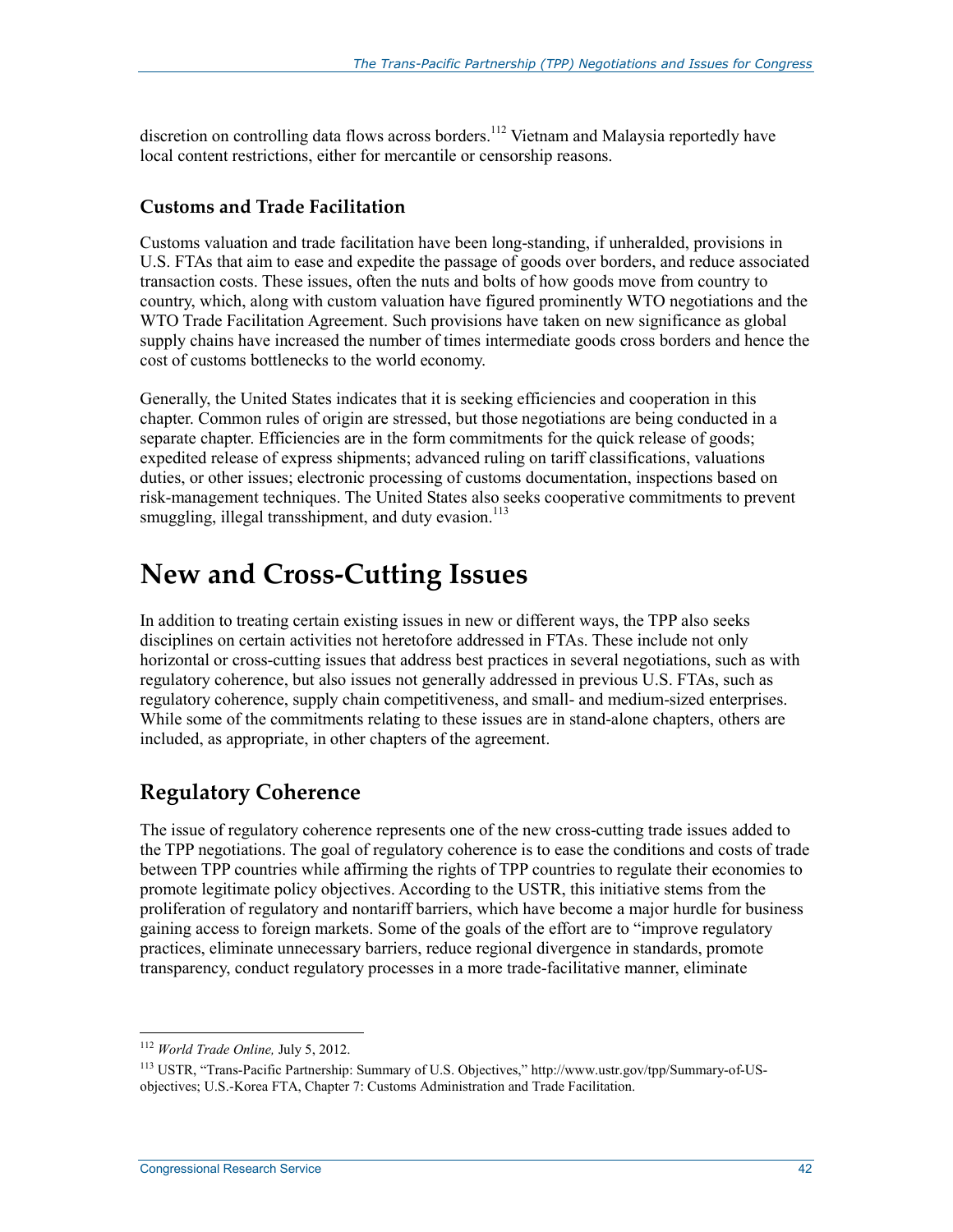redundancies in testing and certification, and promote cooperation on specific regulatory issues<sup>"114</sup>

Issues related to regulatory coherence are covered in various chapters, including a stand-alone chapter on regulatory coherence as well as in SPS, TBT, and other chapters. The regulatory coherence chapter recommends that TPP partner countries "endeavor" to establish domestic regulatory structures similar to the U.S. Office of Information and Regulatory Affairs in the Office of Management and Budget, a venue to vet proposed regulations, and their compliance with domestic law and policy, as well as with trade agreements and other international obligations. Aside from seeking to assure regulatory consistency among various domestic agencies, the proposed mechanism would be encouraged to conduct regulatory impact assessments (RIA) that would assess the need for a given regulation, conduct cost-benefit analysis, and assess alternatives to regulation. The established body, process, or mechanism would also seek to assure transparency and openness in the rule-making process. The draft also recommends the establishment of a regulatory coherence committee among TPP members. It is unclear, how much, if any, of these provisions would be subject to dispute settlement.<sup>115</sup>

## **State-Owned Enterprises**

Broadly speaking, state-owned enterprises (SOEs) are businesses directly or indirectly owned or influenced by a government. As such, governments may provide these businesses with advantages—such as subsidies, low cost credit, preferential access to government procurement, and trade protection—not enjoyed by their private counterparts, thereby hindering competition and market access. Such advantages may also be directed toward companies not owned but significantly favored or supported by the government. This concern over potential anticompetitive behavior and restrictive trade has shaped texts by the United States regarding SOEs in the proposed TPP agreement. In the context of the current TPP negotiations, the SOE presence in Vietnam—estimated to represent 40% of output—may warrant particular attention, although Malaysia and Singapore also have important SOE sectors.<sup>116</sup> In addition, as the TPP could become a template for a larger Asia-Pacific FTA or future WTO negotiations, wider applicability of these provisions to SOEs in other countries, particularly China, may be envisioned.

In light of these concerns about fair competition, SOEs are addressed, though not extensively, in several existing U.S. FTAs. NAFTA and subsequent U.S. FTAs with Australia, Chile, Colombia, Peru, and South Korea have similar language on SOEs. Though the specific details vary among these agreements, most contain national treatment, nondiscrimination, and transparency provisions, while upholding the prerogative of countries to establish and maintain SOEs. The U.S.-Singapore FTA includes somewhat more extensive provisions on SOEs, but they largely apply only to Singapore and not the United States.<sup>117</sup>

<sup>&</sup>lt;sup>114</sup> "Trans-Pacific Partnership (TPP) Trade Ministers' Report to Leaders," November 12, 2011, available at http://www.ustr.gov/about-us/press-office/press-releases/2011/november/trans-pacific-partnership-tpp-tradeministers%E2%80%99-re.

<sup>115</sup> The draft text is available at http://www.citizenstrade.org/ctc/wp-content/uploads/2011/10/ TransPacificRegulatoryCoherence.pdf; See also " U.S. Proposal for TPP Regulatory Coherence Chapter Mostly Nonbinding," November 4, 2011.

<sup>116</sup> Economist Intelligence Unit, *Vietnam Country Report*, March 2012, p. 12.

 $117$  For instance, the agreement states that Singapore's government must ensure that any government enterprise "acts" solely in accordance with commercial considerations in its purchase or sale of goods or services" and that Singapore (continued...)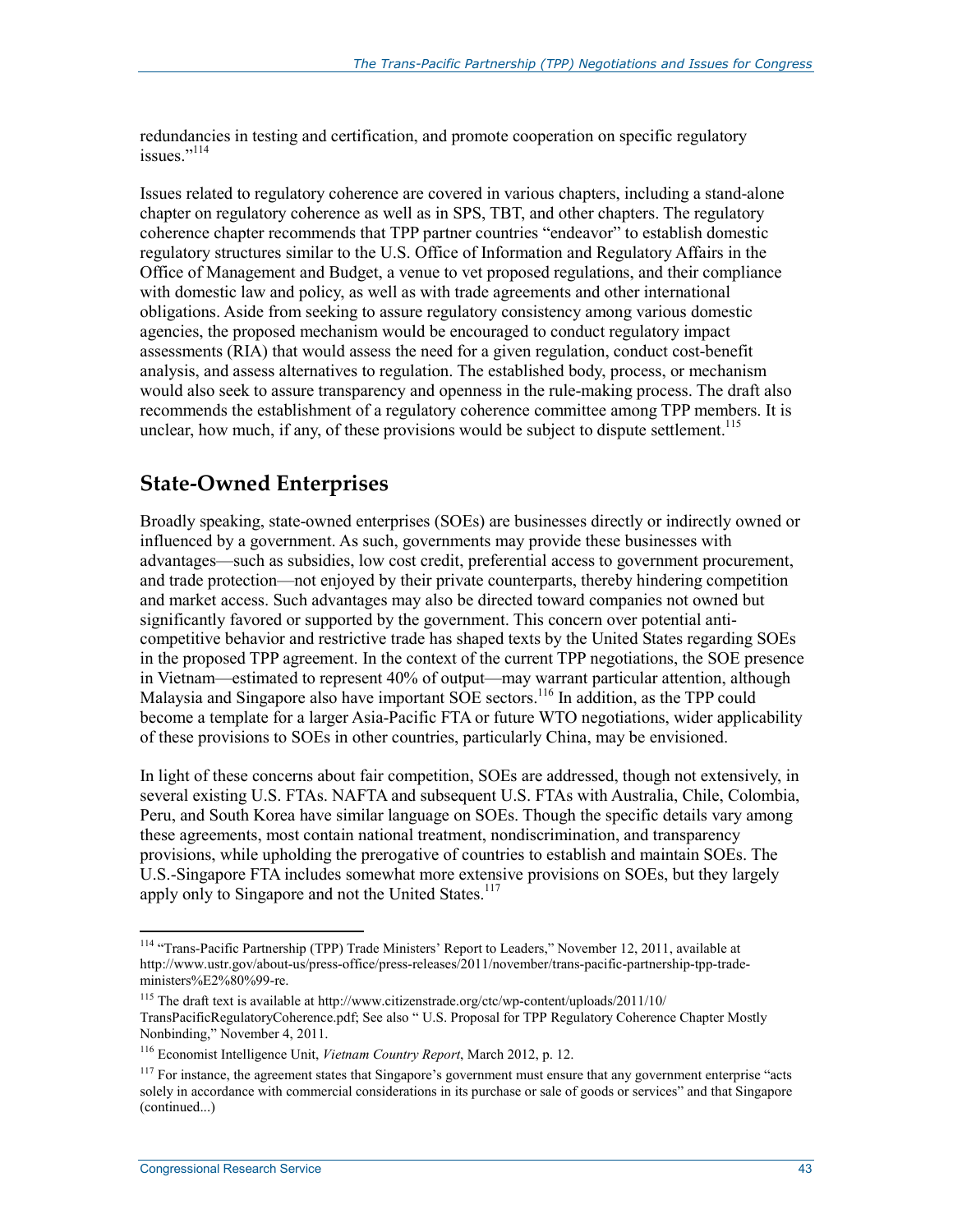Though some business groups, government officials, and labor groups have all expressed an interest in strong SOE provisions in the TPP, it remains unclear what form such provisions may take.<sup>118</sup> Such measures may include provisions that seek to ensure that SOEs operate on a commercial basis, and to address potential trade and investment barriers. SOE disciplines may be enforced based on a harm test similar to that used in the WTO subsidies agreement.<sup>119</sup> Broadly, these provisions will likely seek to achieve competitive neutrality with regard to SOEs. Competitive neutrality, a concept supported by both U.S. government and business groups, refers to an environment in which SOEs receive no competitive advantages beyond those enjoyed by private sector companies.<sup>120</sup>

Not all policy observers, however, agree on the appropriate strength or even necessity of SOE provisions in the TPP. Though the scale and the nature of their behavior differ, SOEs exist in some form in all TPP countries. In the United States for example, organizations such as the Federal National Mortgage Association (Fannie Mae), and the U.S. Postal Service are operated by the government and provide market-oriented products.<sup>121</sup> Therefore, as with most trade negotiations, the U.S. position on SOEs likely seeks to balance both U.S. defensive and offensive interests.122 Some observers suggest that existing regulations may already adequately temper advantages of SOEs (e.g., subsidies, financing), while others maintain that additional provisions, particularly regarding transparency, will only make existing disciplines more effective.<sup>123</sup>

The United States first tabled its SOE proposal in late 2011. Australia tabled alternative SOE language in 2013. TPP partner countries have reportedly generally agreed on a definition of and general provisions regarding SOEs, but negotiations continue over what exceptions will be allowed.<sup>124</sup> Some countries such as Vietnam may be seeking exceptions for a significant portion of their SOEs.125 Negotiators have reportedly acknowledged that SOEs operate in all TPP countries and are working to craft disciplines that do not prevent their proper operations.<sup>126</sup>

1

<sup>120</sup> Deborah A. McCarthy, Principal Deputy Assistant Secretary, Bureau of Economic and Business Affairs, U.S. Department of State, "State Capitalism and Competitive Neutrality" (speech, APCAC 2012 U.S.-Asia Business Summit, March 2, 2012), http://www.state.gov/e/eb/rls/rm/2012/181520.htm; and Coalition of Service Industries; U.S. Chamber of Commerce, *State-Owned Enterprises: Correcting a 21st Century Market Distortion*.

125 Ibid.

<sup>(...</sup>continued)

must make public a listing of organizations that satisfy the agreement's definition of a "covered entity," essentially any company organized in Singapore above a certain size and with a sufficient level of government influence. This list is also to include the ownership structure of the organization, members of government that serve on the board of directors, and total revenue or assets; USTR, *United States-Singapore Free Trade Agreement*, May 2003, pp. 133-140, http://www.ustr.gov/sites/default/files/uploads/agreements/fta/singapore/asset\_upload\_file708\_4036.pdf.

<sup>&</sup>lt;sup>118</sup> Labor groups are particularly concerned with SOE investment in the United States and potential unfair competition in the domestic market. "Brown, Kyl Urge Disicplines on SOE U.S. Investments as Part of TPP Deal," *World Trade Online*, August 17, 2011.

<sup>119 &</sup>quot;USTR Expected to Clarify Provision in SOE Proposal on 'Harm Test' Soon," *Inside U.S. Trade*, March 22, 2012.

<sup>121</sup> For more information, see CRS Report RL30365, *Federal Government Corporations: An Overview*, by Kevin R. Kosar.

<sup>122 &</sup>quot;U.S. Fixes Future-SOE 'Loophole,' Sends TPP Partners Proposed Text," *Inside U.S. Trade*, October 20, 2011.

<sup>123 &</sup>quot;Stakeholders Urge USTR to Make Changes to SOE Proposal in TPP Talks," *Inside U.S. Trade*, September 29, 2011.

<sup>124 &</sup>quot;Froman: U.S. Engaging in Bilateral Talks with TPP Parties on SOE Exceptions," *Inside U.S. Trade*, October 2, 2014.

 $126$  Ibid.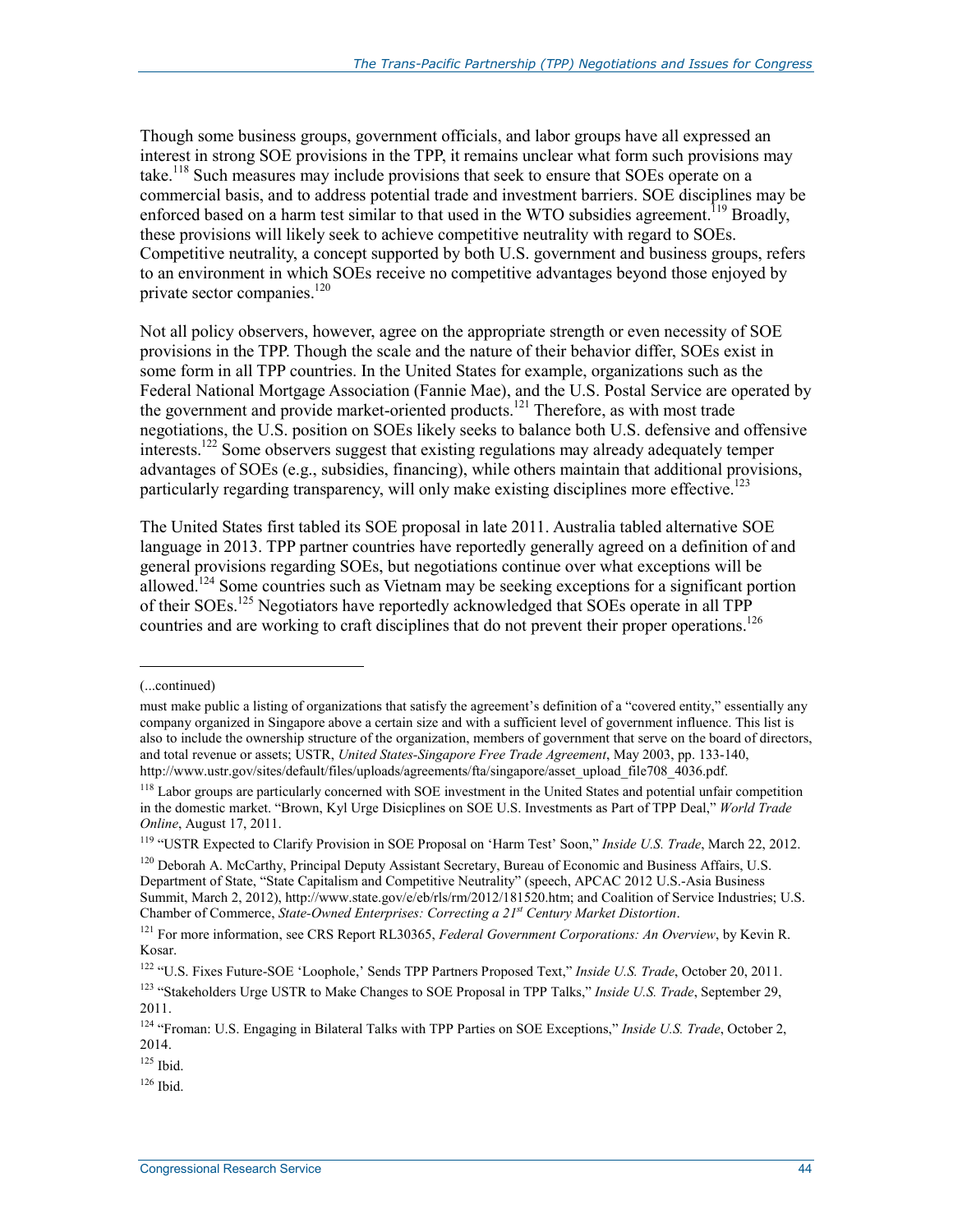## **Competitiveness and Global Supply Chains**

Trade in intermediate goods is an increasingly important component of international trade for many firms. These intermediate goods, which serve as inputs in the production of final goods, accounted for more than half of all nonfuel merchandise traded in 2009.<sup>127</sup> Such intermediate goods represent stages along a global supply chain—the path a good takes as it is transformed from its basic components into a final product used by consumers. This path often crosses multiple international borders, sometimes more than once. U.S. imports from China, for example, may contain components sourced from other parts of East Asia, Europe, Latin America, and elsewhere, including from the United States. The U.S. International Trade Commission (USITC) estimates that 8.3% of the value of U.S. imports is actually U.S. components that have been incorporated into other goods abroad and re-imported into the United States.<sup>128</sup>

It is unclear exactly how the TPP will address supply chains, although the issue will be addressed in a stand-alone chapter as well as in other chapters covering issues related to supply chains. The broad range of issues affecting supply chains involve many chapters already included in U.S. FTAs. Business groups have encouraged negotiators to consider several aspects that may affect the flow of goods into and out of TPP countries, and, hence the competitiveness in global supply chains of firms in TPP countries. These include harmonization of standards, adequate infrastructure (ports, roads, etc.) to facilitate trade; simplification of rules of origin; and greater customs efficiency.<sup>129</sup>

Competitive supply chains and strong rules of origin may not always be mutually consistent goals. As a regional FTA, some international supply chains may be encompassed by the current negotiating partners. Other supply chains, however, may incorporate intermediate goods that have moved into TPP countries at some point in the production process. These supply chains that incorporate goods originating outside TPP countries, such as apparel production in Vietnam that uses Chinese fabric, may present a challenge to negotiators as they try to develop rules of origin that balance a desire for a TPP that ensures competitiveness and cost efficiency with concerns over outside countries benefitting from the TPP agreement without adhering to its requirements.

## **Small- and Medium-Sized Enterprises**

Small- and medium-sized enterprises (SMEs) (firms with less than 500 employees by the U.S. definition) account for the majority of firms involved in international trade (about 97%), but they account for a much smaller share of the value of U.S. trade (about 30%).<sup>130</sup> In fact, in 2009, eight firms alone accounted for more than 10% of all U.S. exports.<sup>131</sup> SMEs, however, also participate

<u>.</u>

<sup>&</sup>lt;sup>127</sup> World Trade Organization and the Institute of Developing Economies, *Trade Patterns and Global Value Chains in East Asia: From Trade in Goods to Trade in Tasks*, 2011.

<sup>128</sup> USITC, *The Economic Effects of Significant U.S. Import Restraints*, Investigation No. 332-325, Publication 4253, August 2011, p. xv, http://www.usitc.gov/publications/332/pub4253.pdf.

<sup>129</sup> Emergency Committee for American Trade, *ECAT 2011 Agenda*, June 14, 2011, p. 76.

<sup>&</sup>lt;sup>130</sup> In the U.S. the typical definition for an SME is a firm with fewer than 500 employees. Other countries use different employment cutoffs or other metrics to delineate SMEs.

<sup>&</sup>lt;sup>131</sup> The trade statistics in this section come from: U.S. Census Bureau, Department of Commerce, *A Profile of U.S. Importing and Exporting Companies, 2008-2009*, CB11-60, April 12, 2011, p. 25, http://www.census.gov/foreigntrade/Press-Release/edb/2009/text.pdf. Not all U.S. exports and imports can be matched to specific companies. In 2009, this "unidentified" trade accounted for 11% of exports and 13% of imports.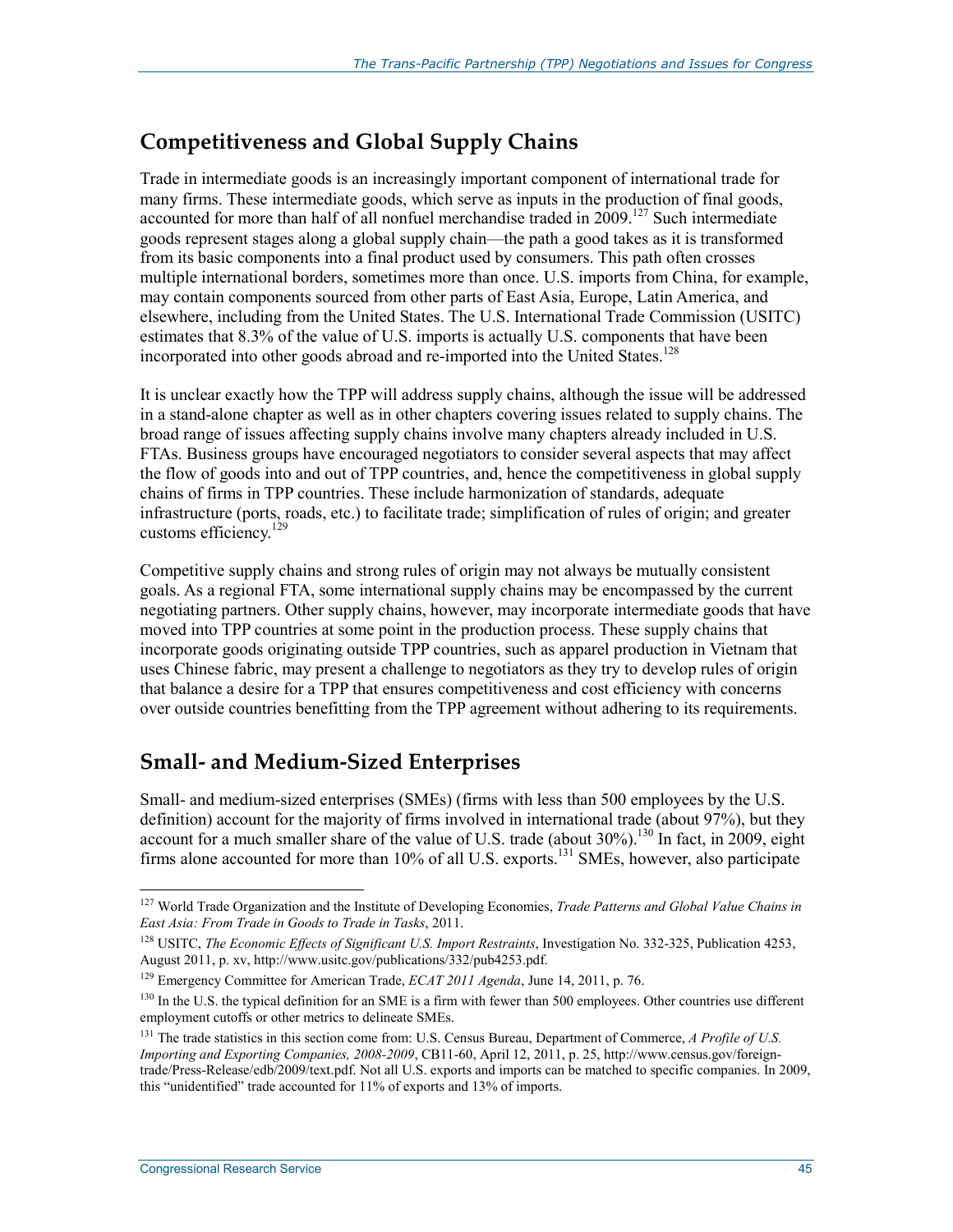in trade indirectly as suppliers, feeding parts and components into the supply chain of larger, finished products that can be exported. Though SMEs represent a relatively small share of U.S. trade, they employ approximately half of the U.S. workforce in the nonfarm private sector.<sup>132</sup> In addition, academic studies have shown that small businesses create disproportionately more jobs than large businesses, though this may be due more to their age than their size—small firms are typically also young firms.<sup> $133$ </sup>

The characteristics of SMEs and their relatively small presence in U.S. trade have led to government efforts to improve SME access to international markets. The USTR commissioned a series of reports from the ITC regarding the role of SMEs in U.S. exporting activities.<sup>134</sup> Those reports identified barriers limiting SME access to foreign markets, and surveyed SMEs for suggestions on policy changes that could ease SME exporting activities. An increased focus on FTAs and other trading agreements was among the top three most frequent responses provided.<sup>135</sup>

The proposed TPP agreement includes a stand-alone chapter on SMEs, although provisions related to SMEs are included in other chapters. This chapter may focus on SME's capacity to take advantage of the enhanced trading opportunities gained through the potential FTA. Though details of the agreement remain sparse, the TPP country trade ministers' statement suggests that the agreement will address concerns SMEs "have raised about the difficulty in understanding and using FTAs.<sup>"136</sup> For example, a representative from USTR suggested that the agreement will attempt to address informational challenges SMEs have cited, such as access to foreign country tariff schedules and regulations affecting imports.<sup>137</sup> The negotiations on the SME chapter were concluded during the Dallas round in May 2012.<sup>138</sup> The quick conclusion on this topic may represent both a broad consensus among the negotiating partners and relatively uncontroversial provisions.

# **Institutional Issues**

<u>.</u>

The proposed TPP likely will contain provisions related to dispute settlement and governance of the agreement. Given that the proposed TPP is being touted as a "living agreement," being open to new members, formal procedures may be established for new members to accede to the agreement.

<sup>132</sup> Firm and employment share data from U.S. Census Bureau, Department of Commerce, *Statistics of U.S. Businesses: Statistics about Business Size*, http://www.census.gov/econ/smallbus.html#RcptSize.

<sup>&</sup>lt;sup>133</sup> David Neumark, Brandon Wall, and Junfu Zhang, "Do Small Businesses Create More Jobs? New Evidence for the United States from the National Establishment Time Series," *Review of Economics and Statistics*, vol. 93, no. 1 (February 2011), pp. 16-29; John C. Haltiwanger, Ron S. Jarmin, and Javier Miranda, *Who Creates Jobs? Small vs. Large vs. Young*, National Bureau of Economic Research, NBER Working Paper 16300, August 2010, http://www.nber.org/papers/w16300.

<sup>&</sup>lt;sup>134</sup> These reports can be found at http://www.usitc.gov/research\_and\_analysis/small\_med\_enterprises.htm.

<sup>135</sup> USITC, *Small and Medium-Sized Enterprises: U.S. and EU Export Activities, and Barriers and Opportunities Experienced by U.S. Firms*, Investigation No. 332-509, USITC Publication 4169, July 2010, pp. 3-27.

<sup>136</sup> USTR, "Outlines of the Trans-Pacific Partnership Agreement," fact sheet, November 2011, http://www.ustr.gov/ about-us/press-office/fact-sheets/2011/november/united-states-trans-pacific-partnership.

<sup>137</sup> Comments from Ambassador Demetrios Marantis at the Wilson Center event, *The Trans-Pacific Partnership and the Future of International Trade*, August 8, 2012.

<sup>138</sup> Amy Tsui, "Good Progress Being Made in TPP Dallas Round, U.S. Negotiator Says," *International Trade Daily*, May 5, 2012.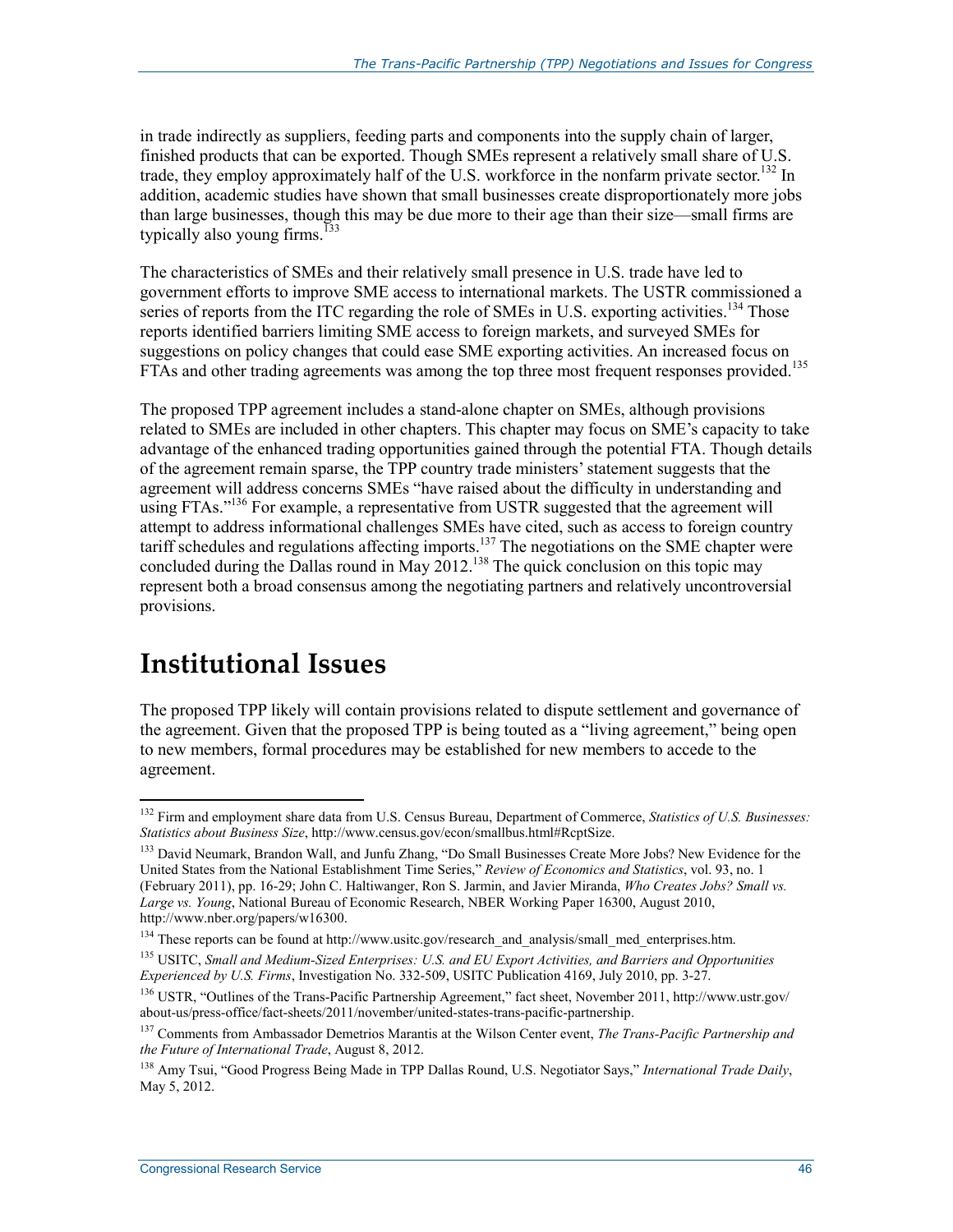## **Secretariat**

The existence or characteristics of a secretariat for the proposed TPP may be under consideration during the negotiations. Generally, U.S. FTAs have had minimal structures. From NAFTA onward, they have included a commission co-chaired by USTR and trade ministers of the respective parties to the agreement. Primarily, they have been tasked with: (1) supervising the implementation of the agreement; (2) resolving disputes arising from its interpretation or application (see dispute settlement, below); and (3) supervising work of committees established under the agreement. The commission meets regularly once a year, and by special session at the request of a party. The agreements often have created committees on specific issues. KORUS has working-level committees on outward processing zones and fisheries. However, U.S. agreements do not have free-standing secretariats, and activities are carried out by staff in member's respective trade ministries.<sup>139</sup> Similarly, the P-4 agreement has a commission, but does not have a standing secretariat, although New Zealand serves a repository of documents. However, other economic organizations in the Asia-Pacific region, such as ASEAN and APEC, do have secretariats that engage in trade capacity building and technical assistance activities, as well as conduct studies for and about their members. Negotiators may debate the question of whether having a formal secretariat is necessary or desirable to implement this agreement, especially given the number of participants.

## **Dispute Settlement**

Previous U.S. FTAs as well as the P-4 agreement provide options to resolve disputes arising under the agreement. These are in addition to procedures with regard to investor-state dispute resolution (discussed above), or specialized provisions for certain disputes—for example, motor vehicles in the U.S.-Korea  $\overline{FTA}$ .<sup>140</sup> In general, these agreements are designed to resolve disputes in a cooperative manner. A party first seeks redress of a grievance through a request for consultation with the other party. These steps include

- initial consultations;
- meeting of the joint committee representing Cabinet-level trade officials of each parties; and
- establishment of a dispute settlement panel.

In previous agreements, panels have been composed of three arbiters, of which each side appoints one and the third is appointed by mutual consent, or failing that, by lot from a list of individuals not nationals of either side. After the panel makes its decision, the unsuccessful party would be expected to remedy the measure or practice under dispute. If it does not, compensation, suspension of benefits, or fines have been traditional remedies. In addition, WTO dispute settlement may also be used in instances where the dispute is common to both WTO and FTA rules. Although State-State dispute settlement has been infrequent under U.S. FTAs, the size of the potential agreement, the inclusion of new members, and the negotiation of new provisions

<sup>&</sup>lt;sup>139</sup> The NAFTA Commissions for Labor Cooperation and on Environmental Cooperation are an exception as they do have free-standing secretariats.

<sup>&</sup>lt;sup>140</sup> For more detailed information on the U.S.-South Korea FTA dispute settlement process, see CRS Report R41779, *Dispute Settlement in the U.S.-South Korea Free Trade Agreement (KORUS FTA)*, by Brandon J. Murrill.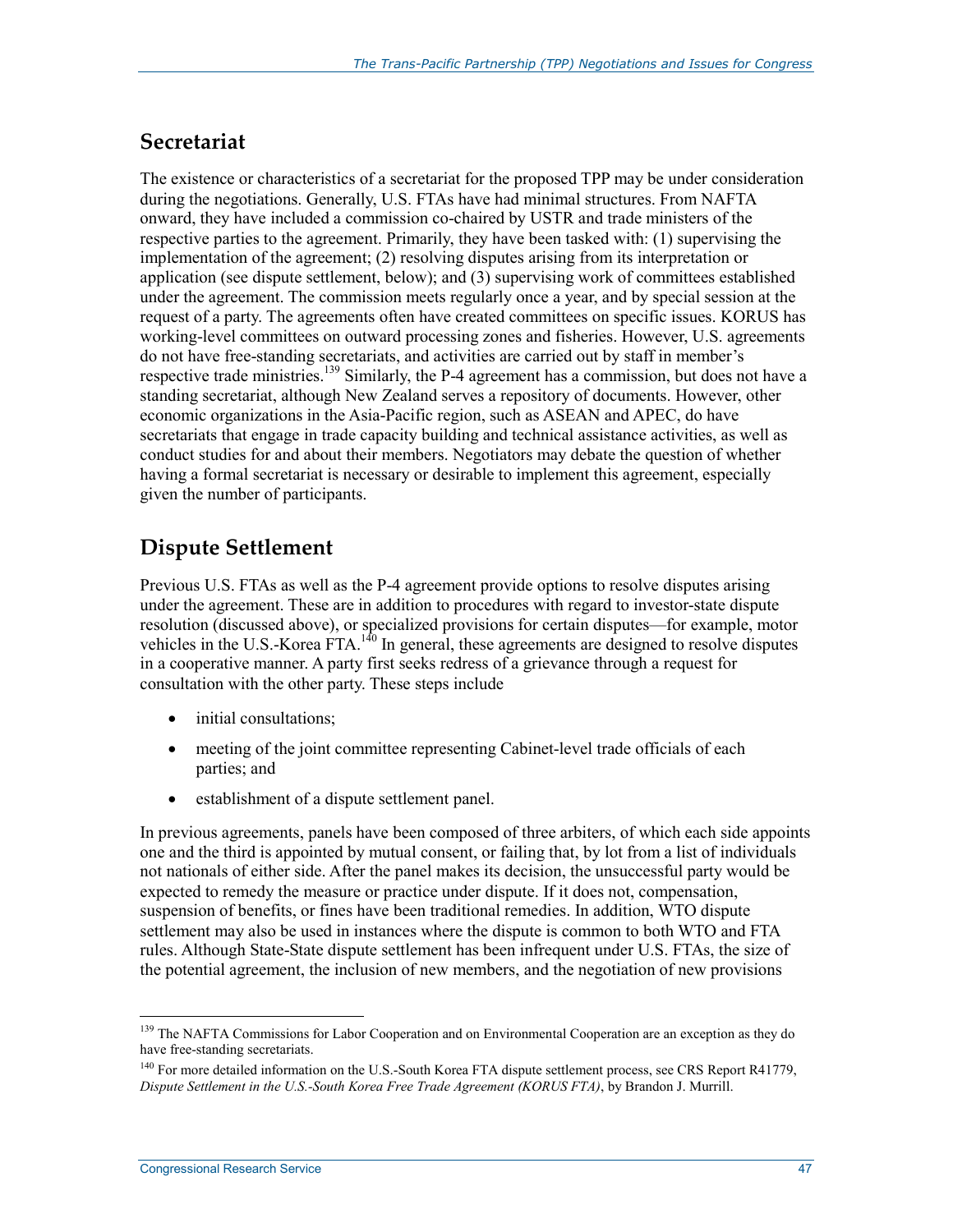may cause negotiators to scrutinize existing models of FTA dispute settlement to meet the challenges this agreement may bring.

One question is whether dispute settlement will cover all the provisions of the agreement. The May  $10<sup>th</sup>$  Agreement stipulated that labor and environmental provisions would be fully enforceable under U.S. FTAs, and dispute settlement to those provisions in the Colombia, Peru, Panama, and South Korea FTAs. Whether these provisions apply to the TPP have proven controversial both domestically, and among TPP partners in the negotiations.

## **A "Living Agreement"**

The TPP has been envisaged as a "living agreement," one that is both open to new members willing to sign up to its commitments and open to addressing new issues as they evolve. Thus far, the manner in which new members are added while the negotiations are still under way, as with the case of Canada, Mexico, and Japan, has followed a process agreed by current members informally, with each aspiring candidate being approved with the consensus of the other parties. In practice, the aspiring participant must not only agree to negotiate saying that "everything is on the table," but must show in words, deeds, or perception that there is a genuine willingness to negotiate on issues sensitive to others and to commit to the standards of the eventual agreement. This has led to months of bilateral consultations on issues of interest to the other parties and confidence building measures in areas of the greatest sensitivity.

In the case of Canada, the United States, Australia, and New Zealand had concerns about Canada's supply management system for dairy and poultry. The United States was also interested in leveraging action on Canada's then-languishing legislation to modernize its copyright laws. In return for entry in the talks, Canada and Mexico reportedly agreed not to seek to reopen chapters already agreed in the TPP, or possibly, sub-chapters that contained areas of agreement. Japan, meanwhile, agreed to commitments regarding its beef, auto, and insurance sectors, in order to become a negotiating partner in the TPP talks.

While the expansion of the group has been publicly contemplated, as a trans-Pacific agreement, to date it has focused first on APEC countries. Of these, there are many potential candidates, from relatively advanced economies such as South Korea and Taiwan, to middle-income states with dynamic economies and youthful populations like Thailand or the Philippines. Other countries beyond APEC, such as Colombia and Costa Rica, have expressed interest, and it is conceivable that additional countries or trade blocs beyond the Pacific shores could link up to the agreement in the future.

No new members are expected to join the negotiations at this stage, but may accede later to the final agreement. For example, South Korea has expressed interest in participating in the talks, but U.S. Administration officials suggest this would most likely occur after existing negotiations conclude.<sup>141</sup> Some observers have suggested that South Korea could also join the TPP after the negotiations conclude but before the agreement is implemented.<sup>142</sup> The accession process raises

<sup>&</sup>lt;sup>141</sup> USTR, "Statement by U.S. Trade Representative Michael Froman on Korea's Announcement Regarding the Trans-Pacific Partnership," press release, November 29, 2013, http://www.ustr.gov/about-us/press-office/press-releases/2013/ November/Froman-statement-TPP-Korea.

<sup>142</sup> Jeffrey J.Schott and Cathleen Cimino, *Should Korea Join the Trans-Pacific Partnership?*, Peterson Institute for International Economics, Policy Brief PB14-22, September 2014.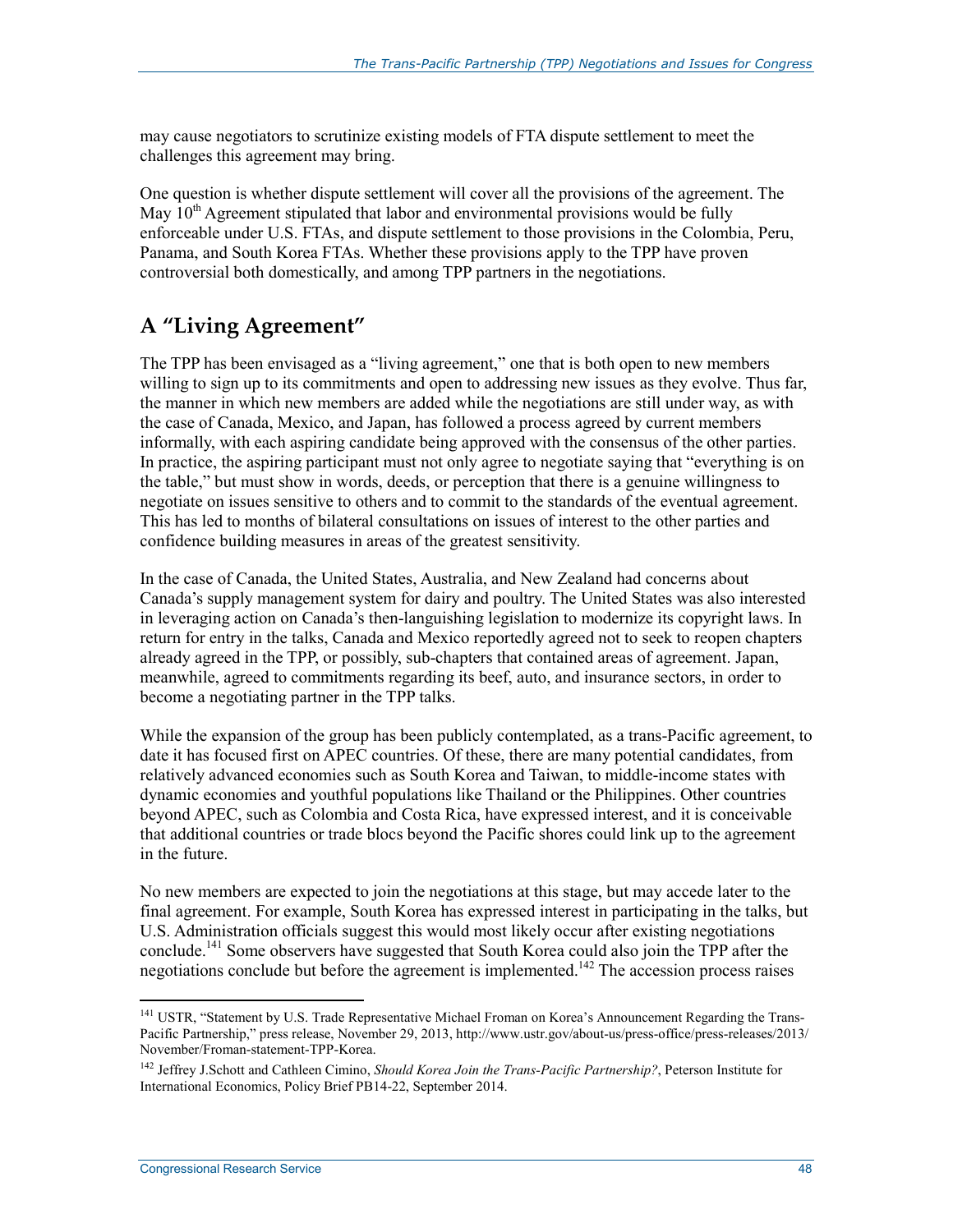the question of whether a country, especially one with political or economic heft, can be expected to simply join an agreement already negotiated or whether it should have input on the existing agreement, especially if the goal is to produce a free trade area for the Asia-Pacific, or beyond. Yet, reopening the agreement's substantive provisions with each new entrant—as opposed to its market access provisions which presumably would need to be negotiated with each existing member anyhow—offers up its own difficulties. The WTO accession process, whereby countries agree to the established WTO trade rules but negotiate on market access, could serve as a template.

## **The "Noodle Bowl"**

Differences of opinion exist among the participants as to how best and to what extent the TPP will serve to harmonize trade rules among the parties. They have agreed to pursue a single set of TPP rules of origin, which will be key to achieving this goal. However, they are pursuing different approaches to developing a TPP tariff schedule. The United States has maintained that it is negotiating market access bilaterally and only with the TPP participants with which it does not have FTAs: Brunei, Japan, Malaysia, New Zealand, and Vietnam. Other participants have sought to negotiate plurilateral market access schedules. While the participants have agreed to conduct the tariff negotiations as they choose, they have agreed to develop a single TPP tariff schedule that will support the goal of facilitating trade. However, it is known that some participants seek to reopen the market access provisions of their prior FTAs with the United States or others. For example, Australia is known to seek a better market access for its sugar in the United States than it received in its FTA. Through TPA, or other vehicle, Congress may wish to make its views known about the architecture of the agreement.

# **Issues for Congress**

Congress has taken a strong interest in the TPP negotiations since the negotiations were launched in 2008. Hearings have been held, and many Members have expressed views on the negotiations through letters and consultations with the Administration and with stakeholder groups. As the negotiations proceed, a number of issues important to Congress are emerging.

## **Negotiating a "Comprehensive, High-Standard" Agreement**

An issue for U.S. policy makers in general, and Congress in particular, is whether the United States will be able to achieve its objective of creating a "comprehensive, high-standard" agreement that encompasses a broad spectrum of trade and trade-related issues. As the largest FTA negotiated by the United States, it brings together a large and expanding group of countries representing various levels of development. Likewise, with multiple chapters under negotiation, it is the most comprehensive agreement in terms of breadth and depth of commitment undertaken by the United States. At the same time, the United States and the other TPP partners are aiming for a comprehensive agreement to provide a structure for trade within the Asia-Pacific region in the  $21<sup>st</sup>$  century, and to approach other issues not currently being addressed at the WTO.

Members of Congress have already presented differing views on which countries should be included in a TPP, and on what constitutes "high-standards" in such areas as worker rights, intellectual property rights, protection for pharmaceuticals, and investor rights. In addition, some Members of Congress have expressed an interest in broadening the negotiations to include issues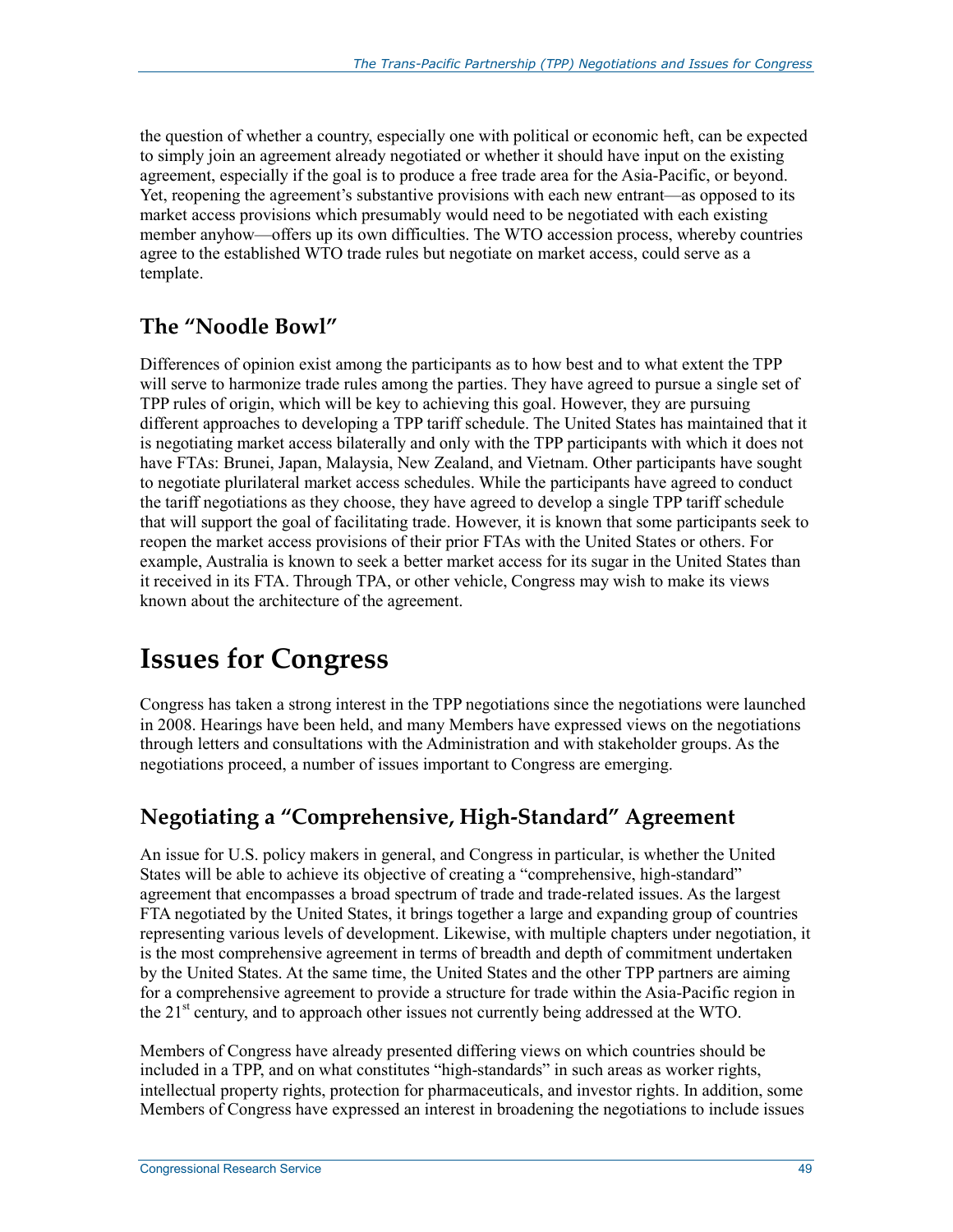such as exchange rates, which the Administration acknowledges as important, but has to date preferred to address through other venues.<sup>143</sup> Likewise, outside the United States, the course of the negotiations has revealed differences on the meaning of "high-standard" among the negotiating partners. This emerging debate may presage a vigorous debate within Congress on the TPP as the process proceeds and Members continue to weigh in with their views.

## **The Role and Timing of Trade Promotion Authority (TPA) and Congressional Trade Negotiating Objectives**

Any trade agreement that the United States reaches with TPP partners would have to be approved by Congress through the passage of implementing legislation, presumably under TPA procedures (see text box on TPA). The latest TPA expired on July 1, 2007, although the Obama Administration has proceeded to negotiate the proposed TPP as if TPA were in effect. It has consulted with Congress and followed TPA's procedural steps. For example, former USTR Ron Kirk formally notified Congress of the Administration's intention to enter into negotiations with the TPP countries on December 14, 2009, 90 days prior to beginning the negotiations, as stipulated under the expired TPA.

Although the Administration has been consulting Members and congressional staff, Congress, as a whole, formally has yet to weigh in in the form of negotiating objectives embedded in TPA authorizing statutes. In the past, these objectives have included reducing barriers to various types of trade (e.g., goods, services, agriculture, electronic commerce); protecting foreign investment and intellectual property rights; encouraging transparency, fair regulatory practices, and anticorruption; ensuring that countries protect the environment and worker rights; providing for an effective dispute settlement process; and protecting the U.S. right to enforce its trade remedy laws. However, over the years, Congress has revised and expanded the negotiating objectives as policy issues have evolved and the global trading system has become more complex. In any renewal of TPA, Congress may wish to establish new negotiating objectives to reflect  $21^{st}$ -century trade policy, including issues currently under negotiation such as state-owned enterprises, regulatory coherence, digital technology, and trade in green technologies, among other areas. At the same time, the objectives would likely have to be flexible enough to allow the Administration to negotiate a "living agreement" that can change and be kept current with an evolving international trading system.

#### **Exchange Rates and TPP**

Some Members of Congress are calling for "currency manipulation" to be addressed in the proposed TPP. In June 2013, 230 Representatives sent a letter to President Obama urging the Administration to address unfair exchange rate policies in the TPP.<sup>144</sup> In September 2013, 60 Senators sent a letter to the Treasury Secretary, Jacob Lew, and the U.S. Trade Representative, Michael Froman, asking them to address currency manipulation in the TPP and all future free trade agreements.<sup>145</sup> Both letters cite a December 2012 study by the Peterson Institute for International

<sup>143</sup> *Washington Trade Daily*, October 17, 2013, p. 3.

<sup>&</sup>lt;sup>144</sup> Representative Mike Michaud, "Majority of House Members Push Obama to Address Currency Manipulation in TPP," Press Release, June 6, 2013, http://michaud.house.gov/press-release/majority-house-members-push-obamaaddress-currency-manipulation-tpp.

<sup>145</sup> Senator Debbie Stabenow, "Sixty Senators Urge Administration to Crack Down on Currency Manipulation in Trans-Pacific Partnership Talks," Press Release, September 24, 2013, http://www.stabenow.senate.gov/?p= press\_release&id=1171.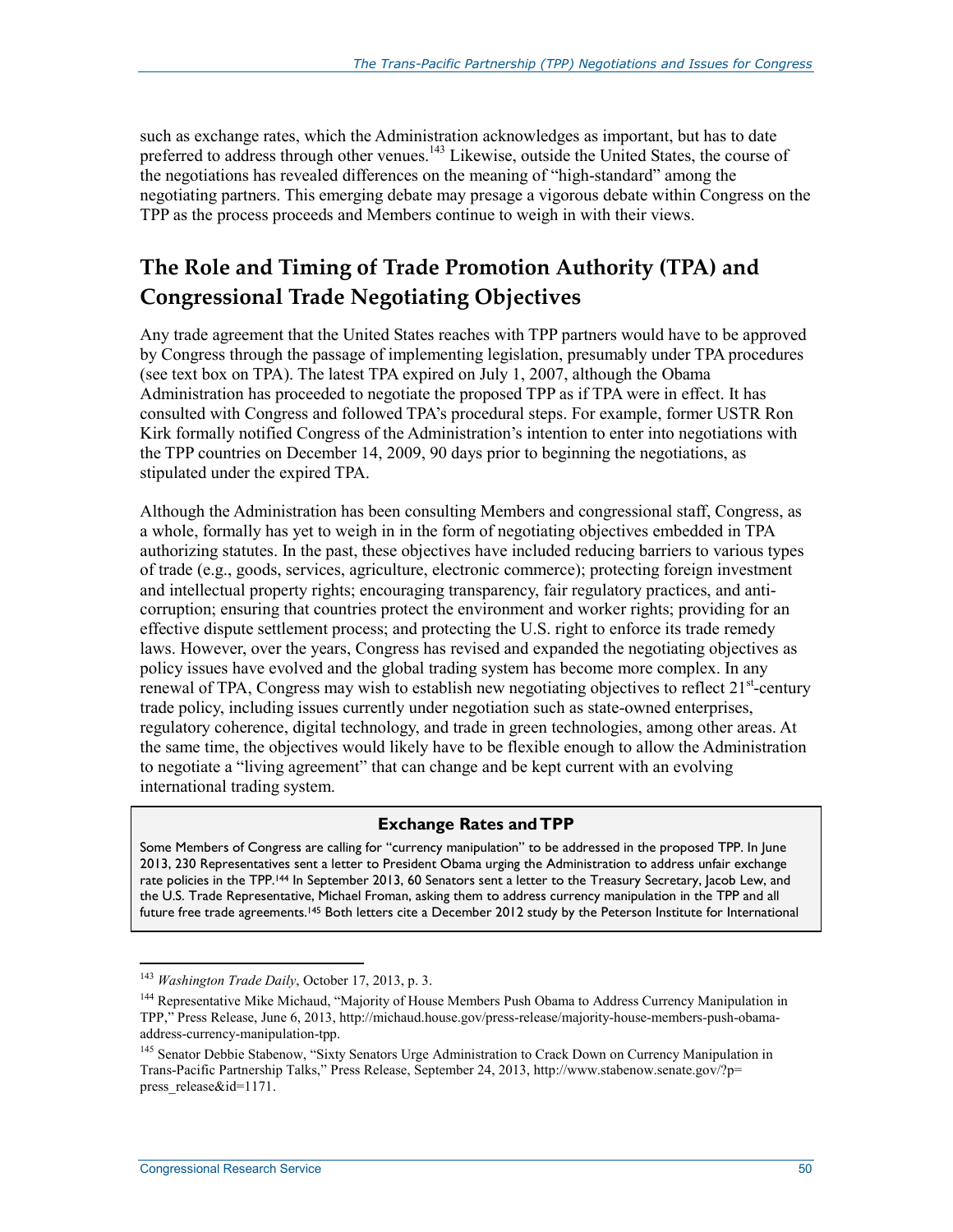Economics (PIIE), which estimates that "currency manipulation" has caused the U.S. trade deficit to increase by \$200 billion to \$500 billion per year and the U.S. economy to lose between 1 million and 5 million jobs.<sup>146</sup> In July 2013, Congressman Levin released a specific proposal to address unfair exchange rate practices in the TPP.147 Addressing "currency manipulation" is also identified as a principal negotiating objective in the TPA legislation introduced in the House and the Senate in the 113<sup>th</sup> Congress (H.R. 3830; S. 1900). As TPP negotiations progress, it is not clear to what extent negotiators are discussing exchange rate issues.

Generally, Member concerns about currency issues focus on the claim that certain countries are using, or have used in the past, various economic policies to lower the value of their currency in order to unfairly boost exports at the expense of other countries, including the United States. Traditionally, concerns have been raised about countries that have prolonged, sustained interventions in foreign exchange markets to artificially weaken the value of their currency, meaning that they are selling domestic currency in exchange for foreign currency. More recently, concerns have also been raised about the effects of expansionary monetary policy on exchange rate levels.

In the context of the TPP, congressional concerns appear to be focused on Japan. In 2013, the Central Bank of Japan embarked on a package of expansionary monetary policies, as part of a larger economic reform program nicknamed "Abenomics," that aims to grow Japan's economy and eliminate deflation (falling prices). Most economists agree that Japan's expansionary monetary policies are focused on increasing aggregate demand, similar to the motivations for quantitative easing in the United States, rather than targeting a specific exchange rate value. That said, the change in monetary policy has contributed to a weakening in Japan's currency, the yen, which fell by 40% against the dollar between mid-2012 and the end of September 2014.148 Additionally, Japan has, in the past, intervened in currency markets, meaning it has sold yen in exchange for foreign currencies in order to decrease the value of the yen. Japan is believed to have last intervened in currency markets in 2011.

Although congressional concerns have been focused on Japan, analysts have also voiced concerns about the exchange rate practices of other TPP member countries. The PIIE study identifies two TPP countries—Malaysia and Singapore—as among the most significant "currency manipulators."149

Given the effect that exchange rates can have on trade, some policy makers argue that addressing unfair exchange rate policies should be an integral part of a trade agreement to create a "level playing field," even if such provisions would be novel in the context of a free trade agreement. The U.S. auto industry in particular has been supportive of efforts to address currency manipulation in TPP.150 Proponents of including currency provisions in TPP argue that other efforts to address currency manipulation, such as through the International Monetary Fund (IMF), have not been fruitful and that other avenues, like trade agreements, need to be pursued.

Others argue that seeking to include currency issues in a trade agreement is not a straight-forward process and could make the agreement more difficult to conclude. For example, there are different views about how currency issues could or should be addressed in trade agreements. Some have called for enforceable provisions, but there may be disagreement over how exchange rate disputes would be adjudicated, while others have called for cooperative frameworks to examine currency issues. There is also disagreement among economists about how to define currency manipulation and what benchmarks should be used.

Still others caution that there may be a number of reasons to refrain from taking action on exchange rate disputes. A key reason is that U.S. imports from countries with weak currencies may be less expensive than they would be otherwise, benefitting U.S. consumers and U.S. businesses that rely on inputs from abroad.

**Note:** This section prepared by Rebecca M. Nelson. For more information about current debates over exchange rates, see CRS Report R43242, *Current Debates over Exchange Rates: Overview and Issues for Congress*, by Rebecca M. Nelson, and CRS In Focus IF10049, Debates over "Currency Manipulation", by Rebecca M. Nelson.

<sup>&</sup>lt;sup>146</sup> C. Fred Bergsten and Joseph E. Gagnon, "Currency Manipulation, the US Economy, and the Global Economic Order," Peterson Institute for International Economics Policy Brief 12-25, December 2012, http://www.iie.com/ publications/interstitial.cfm?ResearchID=2302.

<sup>&</sup>lt;sup>147</sup> U.S. Representative Sander Levin, "U.S.-Japan Automotive Trade: Proposal to Level the Playing Field," http://www.piie.com/publications/papers/levin20130723proposal.pdf.

<sup>&</sup>lt;sup>148</sup> Federal Reserve.

<sup>149</sup> Bergsten and Gagnon, op. cit.

<sup>150</sup> For example, see Michael Stumo, "American Auto Industry Applauds Senate Currency Letter," *Trade Reform*, September 25, 2013.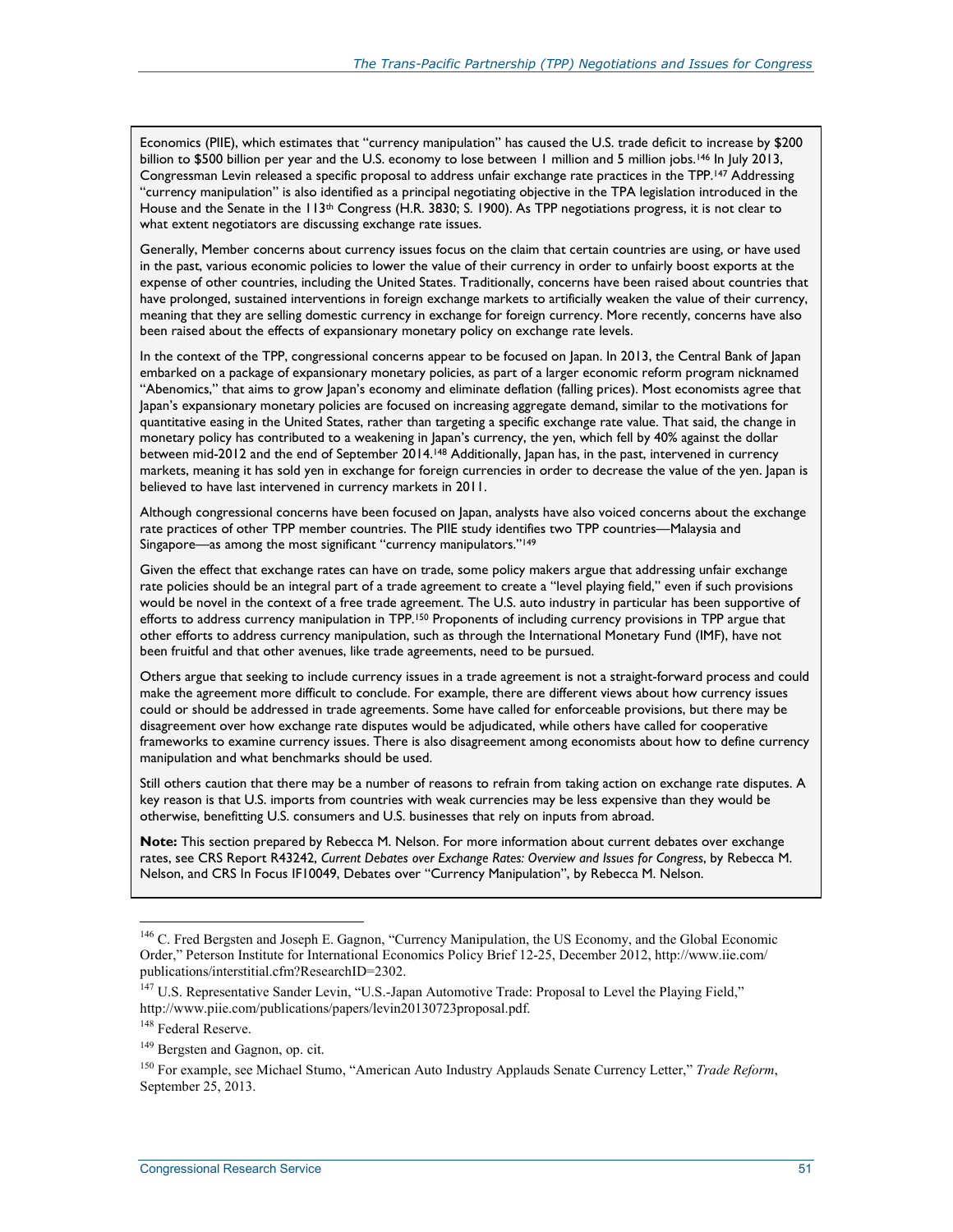The timing of TPA may also have an impact on the negotiations and potential congressional consideration of the TPP. Observers have asserted that TPP partners will not engage in serious negotiations on the most sensitive issues without the assurance that U.S. commitments are credible and cannot be amended by Congress. Some officials from TPA partner countries have stated that TPA is necessary to conclude the TPP negotiations,<sup>151</sup> while others have been reluctant to remark on what they see as a domestic U.S. political process.<sup>152</sup> Meanwhile, some Members of Congress, including Chairman Hatch of the Senate Finance Committee, view TPA as critical for the conclusion of TPP, suggesting at a recent trade policy hearing that "it would be a grave mistake for the administration to close TPP before Congress enacts TPA,"153 while others, such as Ranking Member Levin of the House Committee on Ways and Means, would like to focus on the substance of the TPP provisions before considering TPA.<sup>154</sup>

In July 2013, President Obama requested that Congress reauthorize TPA. Bicameral legislation (H.R. 3830/S. 1900)—the Bipartisan Congressional Trade Priorities Act of 2014 (BCTPA)—was introduced in the 113<sup>th</sup> Congress but not considered. The President reiterated his request for TPA in his January 2015 State of the Union address to the new Congress. At this time no TPA legislation has been introduced in the  $114<sup>th</sup>$  Congress, but Chairman Ryan of the House Committee on Ways and Means and Chairman Hatch of the Senate Finance Committee have both announced TPA as a top legislative priority.

## **Institutional Issues**

In addition, Congress may wish to consider the institutional structure of a future TPP agreement. It may wish to consider the manner in which the agreement can be expanded, or the terms to which it is willing to agree to expand to new members. As well as attracting new members, new content may be negotiated, or existing content renegotiated. In the manner of accession of new members, Congress may consider whether it would approve each new member, or whether U.S. approval would be handled in a manner similar to WTO accessions. In terms of content, Congress may also wish to consider whether the TPP, if concluded, would have a Secretariat or other body that could serve as a venue for continuing negotiations.

## **Relationship with the Multilateral System**

A successfully concluded TPP agreement may shape the future course of multilateral trade liberalization. After 10 years of negotiations, the Doha Round of multilateral trade negotiations is at an impasse, and WTO members are developing new approaches to address global trade issues.<sup>155</sup> TPP may offer an opportunity for a group of countries dedicated to concluding a

Hatch%20Statement%20Hearing%20on%20President%20Obamas%202015%20Trade%20Agenda.pdf.

<sup>151 &</sup>quot;No TPA, No TPP, Says Canada," *Washington Trade Daily*, October 10, 2014, p. 2.

<sup>152 &</sup>quot;Robb Says Basic TPP Deal Possible by Year's End, but Political Will Uncertain," *Inside U.S. Trade*, October 2, 2014.

<sup>&</sup>lt;sup>153</sup> Senate Committee on Finance, "Hatch Statement at Finance Hearing on President Obama's 2015 Trade Agenda," press release, January 27, 2015, http://www.finance.senate.gov/imo/media/doc/

<sup>&</sup>lt;sup>154</sup> House Committee on Ways and Means, "Opening Statement of Ranking Member Sander Levin, Hearing on the U.S. Trade Policy Agenda," press release, January 27, 2015, http://levin.house.gov/press-release/opening-statement-rankingmember-sander-levin-hearing-us-trade-policy-agenda.

<sup>&</sup>lt;sup>155</sup> Preliminary discussions for a plurilateral agreement to update the commitments in the General Agreement on Trade in Services have been held.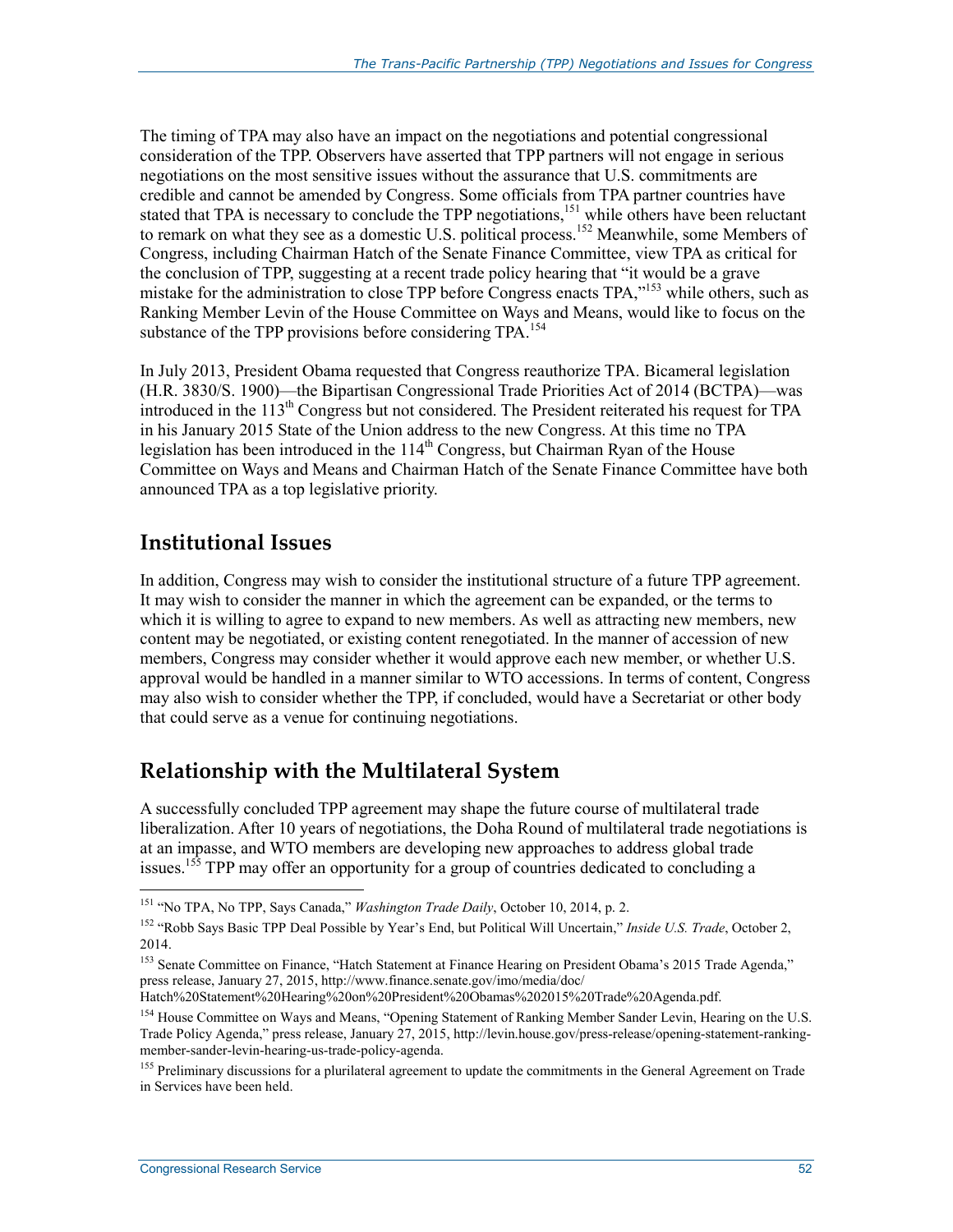comprehensive, high-standards FTA to break new ground on issues thus far not negotiated at the multilateral level.

Past FTAs, such as NAFTA, incorporated new trade policy ideas, such as dispute settlement and intellectual property rights, that were concurrently being negotiated in the Uruguay Round. NAFTA was approved first, and the approval of NAFTA among Canada, Mexico and the United States helped push the Uruguay Round to conclusion. Today, the approval of a comprehensive, high-standard TPP agreement could signal to recalcitrant members of the WTO that trade liberalization can proceed without them and might spur action at the multilateral level.

However, the world trading system is much different than it was in the early 1990s when NAFTA signatories (United States and Canada) made up half of the so-called "Quad-countries" (United States, Canada, the European Union, and Japan) that decided the Uruguay Round. Developing countries, such as Brazil, India, and China, that now exercise their interests in the WTO, may be more assertive in pursuing their own interests. Yet, as an alternative venue promoting trade liberalization at the time when the WTO is not seen to be doing so, it may attract additional countries to the negotiations.

## **The Potential Impact of the TPP on U.S. Trade Policy**

The U.S. pursuit of the TPP and the possible outcome of the negotiations raise other questions regarding its possible impact on the status and shape of current and future U.S. trade policy. For example, how will the TPP talks and potential final agreement relate to the recently launched U.S.-EU FTA negotiations (Trans-Atlantic Trade and Investment Partnership or T-TIP)?<sup>156</sup> If both negotiations concluded successfully could they be eventually be merged?

Similarly, the TPP raises the issue of the United States and the future of the WTO as a major force for trade liberalization. Some may argue, for example, that the United States has signaled the death knell of future rounds of multilateral agreements in favor of regional pacts. Others might assert that the TPP could serve as a building block for a more viable multilateral trade system that responds to trade challenges of the 21<sup>st</sup> century. Some may even say that the TPP may become the predominant force for trade liberalization going forward, that is, if it can be agreed to by the current parties.

Another issue for possible consideration is: What would be the impact on U.S. trade policy if the TPP negotiations are not completed successfully or are delayed indefinitely? Some could argue that such an outcome would indicate that it is not feasible to negotiate a comprehensive set of rules with a diverse group of countries and that the United States would have to tailor its ambitions. In addition, some might assert that such an outcome would signify a temporary, if not permanent setback to the notion of a Free Trade Area of the Asia-Pacific (FTAAP). Still others may conclude that such result could force the United States to retreat from negotiating trade agreements altogether.

<sup>156</sup> For more information on the TTIP negotiations, see CRS Report R43158, *Proposed Transatlantic Trade and Investment Partnership (T-TIP): In Brief*, by Shayerah Ilias Akhtar and Vivian C. Jones.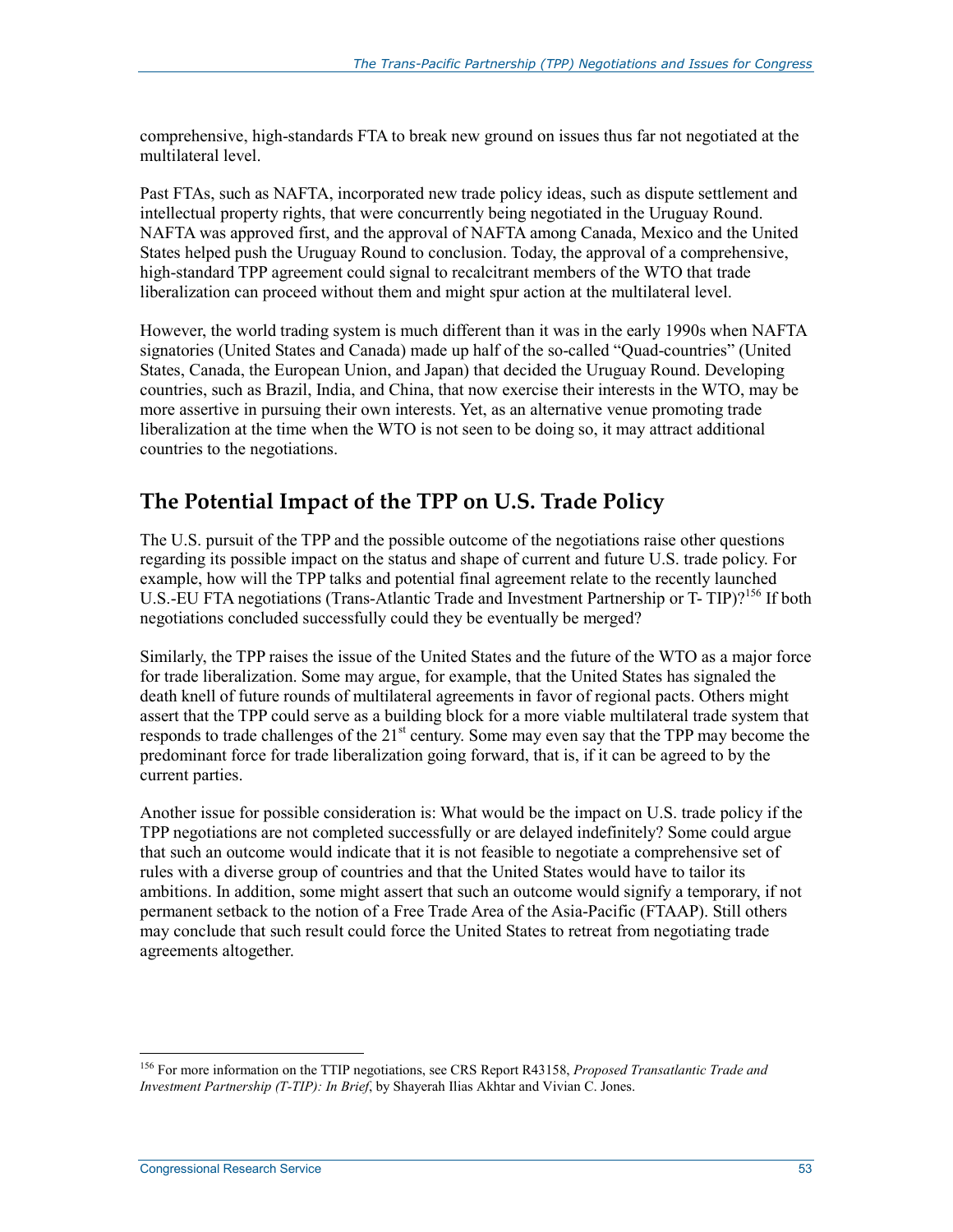# **Conclusion**

The potential Trans-Pacific Partnership agreement has strategic policy implications for the United States, including with respect to trade policy, but the substance of the proposed agreement and its future remain undecided. The agreement is ambitious in at least three ways: (1) in terms of its size—it would be the largest U.S. FTA by trade flows and could expand in a region that represents over half of all U.S. trade; (2) the scope and scale of its liberalization—the negotiating partners have expressed an intent to comprehensively reduce barriers in goods, services, and agricultural trade as well as rules and disciplines on a wide range of topics including new policy issues that neither the WTO nor existing FTAs yet cover; and (3) its flexibility—this "living agreement" has been and may continue to be expanded in terms of its membership and its trade and investment disciplines.

Due to this level of ambition, however, achieving such an agreement may be difficult. Differences in opinion exist, both domestically and among the negotiating partners, on precisely what form the agreement's provisions should take. A broad range of U.S. interests groups view the TPP as a way to "correct" flaws in previous U.S. FTAs, but changes that some groups consider improvements to U.S. trade policy others see as unwarranted intrusions into public policy, or as factors that contribute to economic insecurity for some Americans. Even challenges with " $20<sup>th</sup>$ century" trade issues, such as market access for goods, have yet to be resolved among the TPP partners.

Yet, the partner countries have expressed their commitment to achieving this ambitious agreement and the negotiators remain positive about the progress being made. This group of countries has self-selected into the negotiations presumably because it sees the TPP as a catalyst to greater economic growth and prosperity, especially if it is expanded to include other countries. In addition, the large network of existing FTAs among the members could be seen as an indicator of their willingness to cooperate on trade issues and may imply that some of the challenging issues have already been addressed.